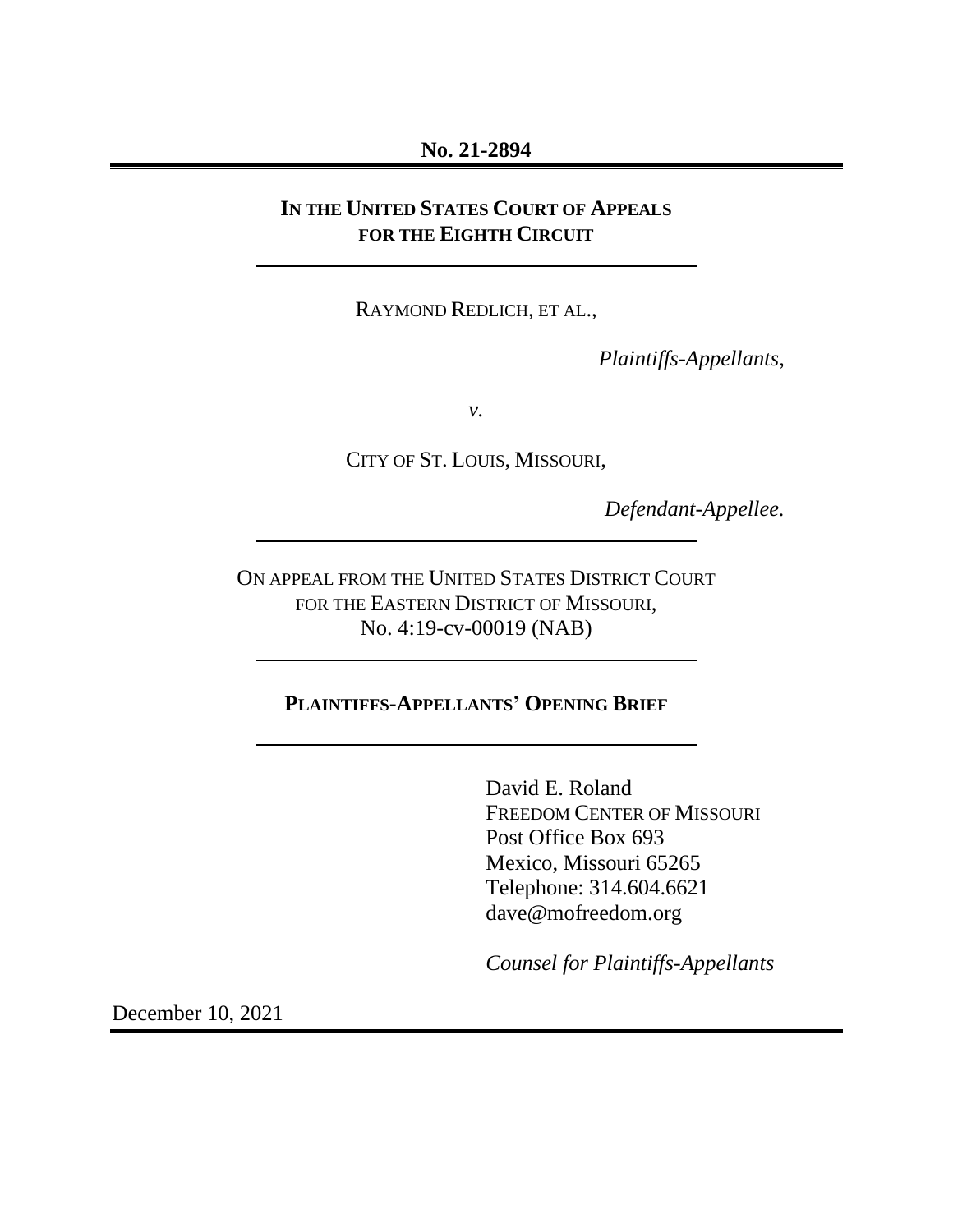#### **SUMMARY OF THE CASE AND REQUEST FOR ORAL ARGUMENT**

Pastor Ray Redlich and his associate, Chris Ohnimus (collectively, "the Appellants"), have for years engaged in the religious and expressive act of sharing food with homeless people wherever they find them on the streets of St. Louis ("the City"). After City officials cited them for feeding the homeless without first obtaining permits ostensibly required by the City's Food Code, the Appellants filed this lawsuit in which they alleged that, as applied to their food sharing ministry, the City's regulations violated their First and Fourteenth Amendment rights. The record in this case shows that complying with the City's regulations would dramatically reshape and restrict their food sharing ministry, including the complete elimination of their ability to immediately provide food to hungry people they encountered while traveling the streets. The District Court held, however, that the City's regulations could constitutionally be applied to the Appellants because, in the court's opinion, they did not amount to a "substantial burden" on either the Appellants' free exercise of religion or their freedom of expression.

This case presents constitutional claims involving the circumstances under which the government may interfere with acts that are both religious and expressive in nature. The regulations involved are extensive and have changed significantly in the course of the litigation; they may require substantial discussion at oral argument. The Appellants therefore request 20 minutes of oral argument per side.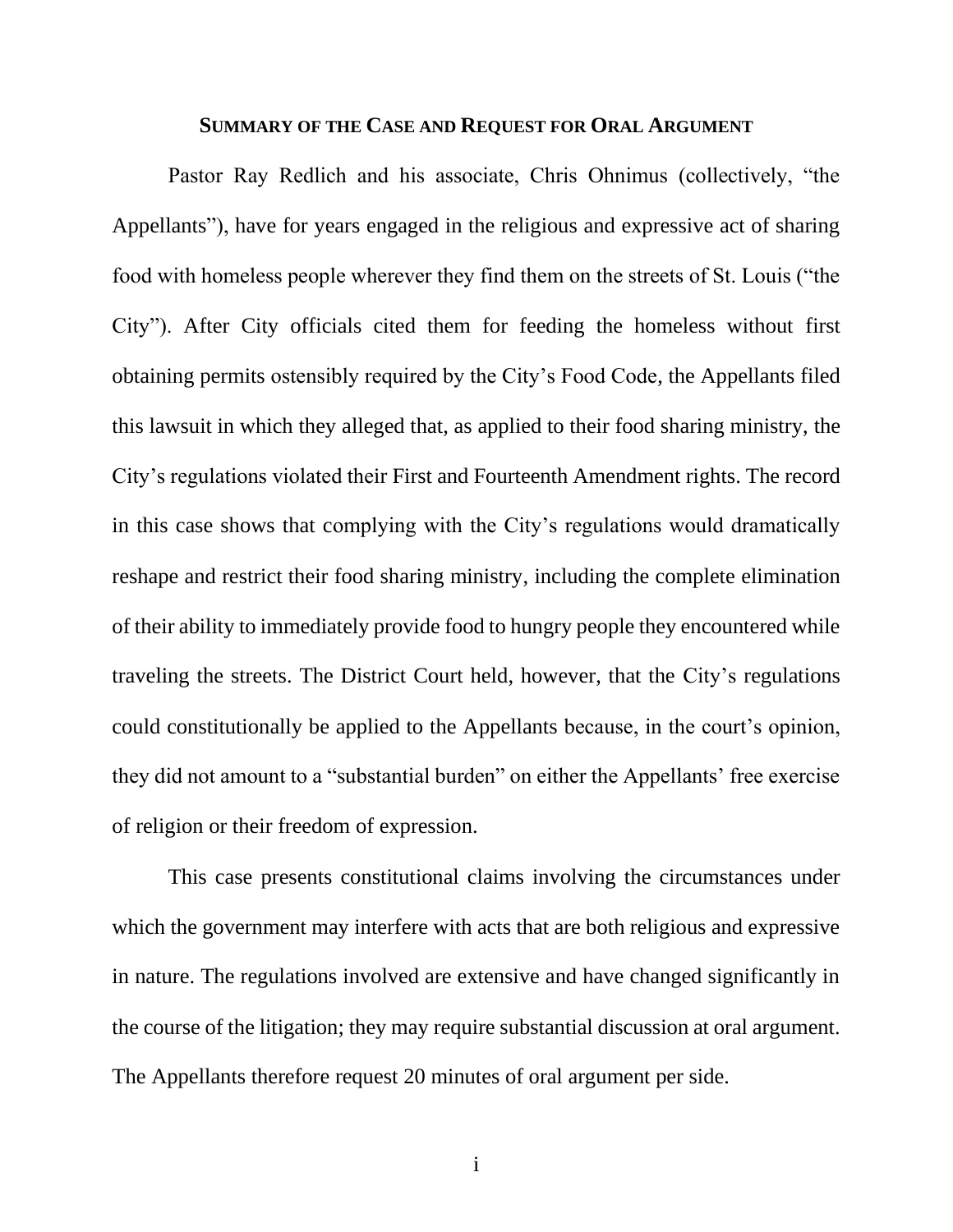| A. The Appellants have been sharing food with homeless people                                                                                                                                |     |
|----------------------------------------------------------------------------------------------------------------------------------------------------------------------------------------------|-----|
|                                                                                                                                                                                              |     |
|                                                                                                                                                                                              |     |
| D. The City has chosen to enforce the Food Code against the                                                                                                                                  |     |
| E. Complying with the City's Food Code would impose significant<br>financial and regulatory burdens on the Appellants' religious                                                             |     |
| F. The City broadly allows citizens to share food—except with                                                                                                                                | .16 |
| G. The record does not show that imposing these financial and<br>regulatory burdens on the Appellants' religious and expressive<br>acts will promote the City's alleged interest in reducing |     |
|                                                                                                                                                                                              |     |
|                                                                                                                                                                                              |     |

# **TABLE OF CONTENTS**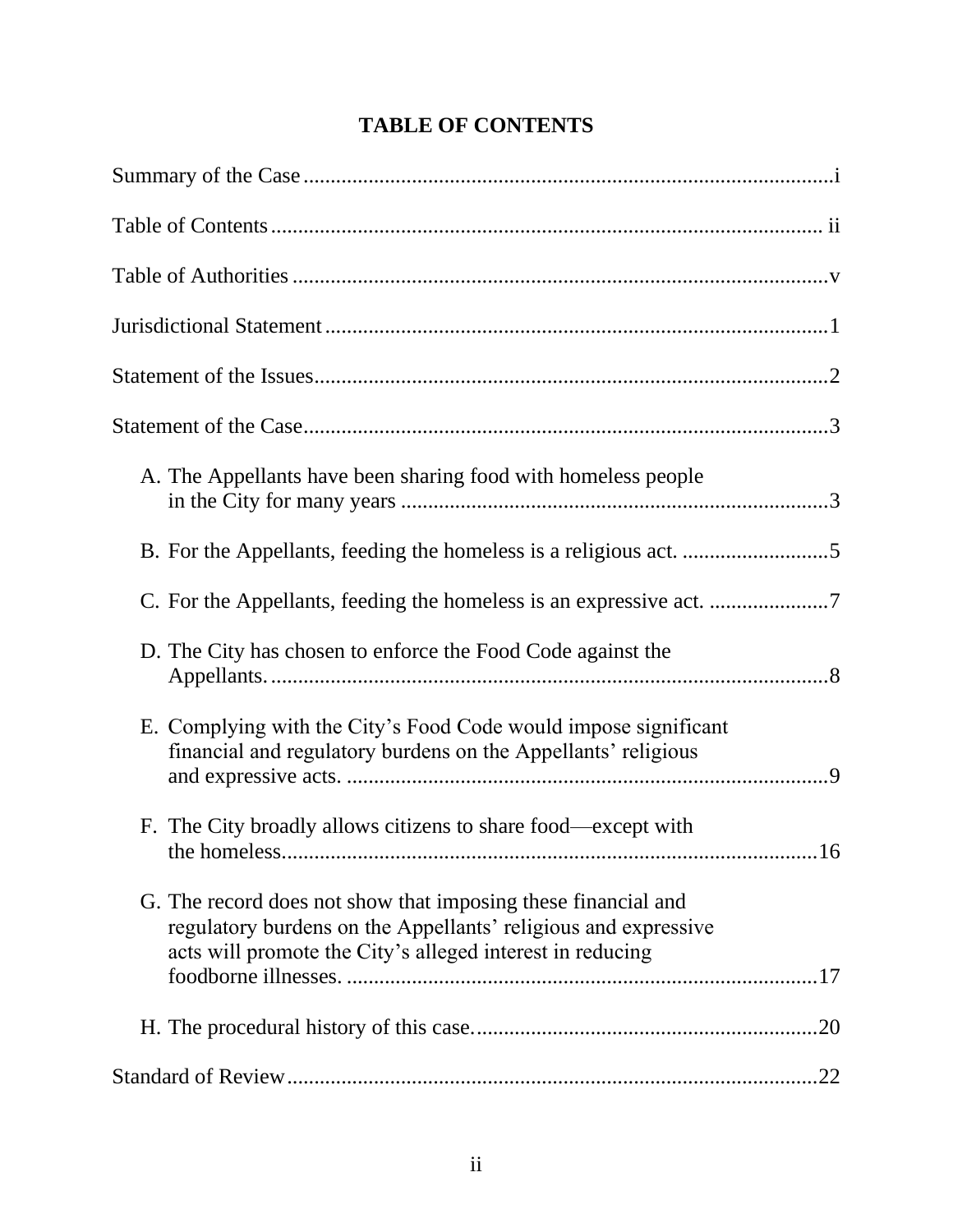| $\mathbf{I}$ . | The District Court erred in granting the City summary                                                                                                               |    |
|----------------|---------------------------------------------------------------------------------------------------------------------------------------------------------------------|----|
|                | A. The Appellants' food sharing ministry is a thoroughgoing                                                                                                         |    |
|                | B. As applied to the Appellants, the challenged restrictions                                                                                                        |    |
| Π.             | The District Court erred in granting the City summary<br>judgment as to the Appellants' freedom of expression                                                       | 29 |
|                | A. The Appellants' food sharing ministry constitutes                                                                                                                |    |
|                | B. The City's application of the challenged restrictions to<br>the Appellants' food sharing ministry cannot survive                                                 |    |
|                | The City failed to present evidence sufficient to<br>1.<br>show that the City's alleged interest in preventing<br>the spread of foodborne illness is "important" or | 33 |
|                | 2.<br>The City failed to present evidence sufficient to<br>show that the Appellants' food sharing ministry<br>poses any danger to the City's alleged interest in    |    |
|                | 3.<br>The City failed to demonstrate that less significant<br>restrictions on the Appellants' religious and<br>expressive conduct would prevent the City from       |    |
|                |                                                                                                                                                                     | 38 |
|                |                                                                                                                                                                     |    |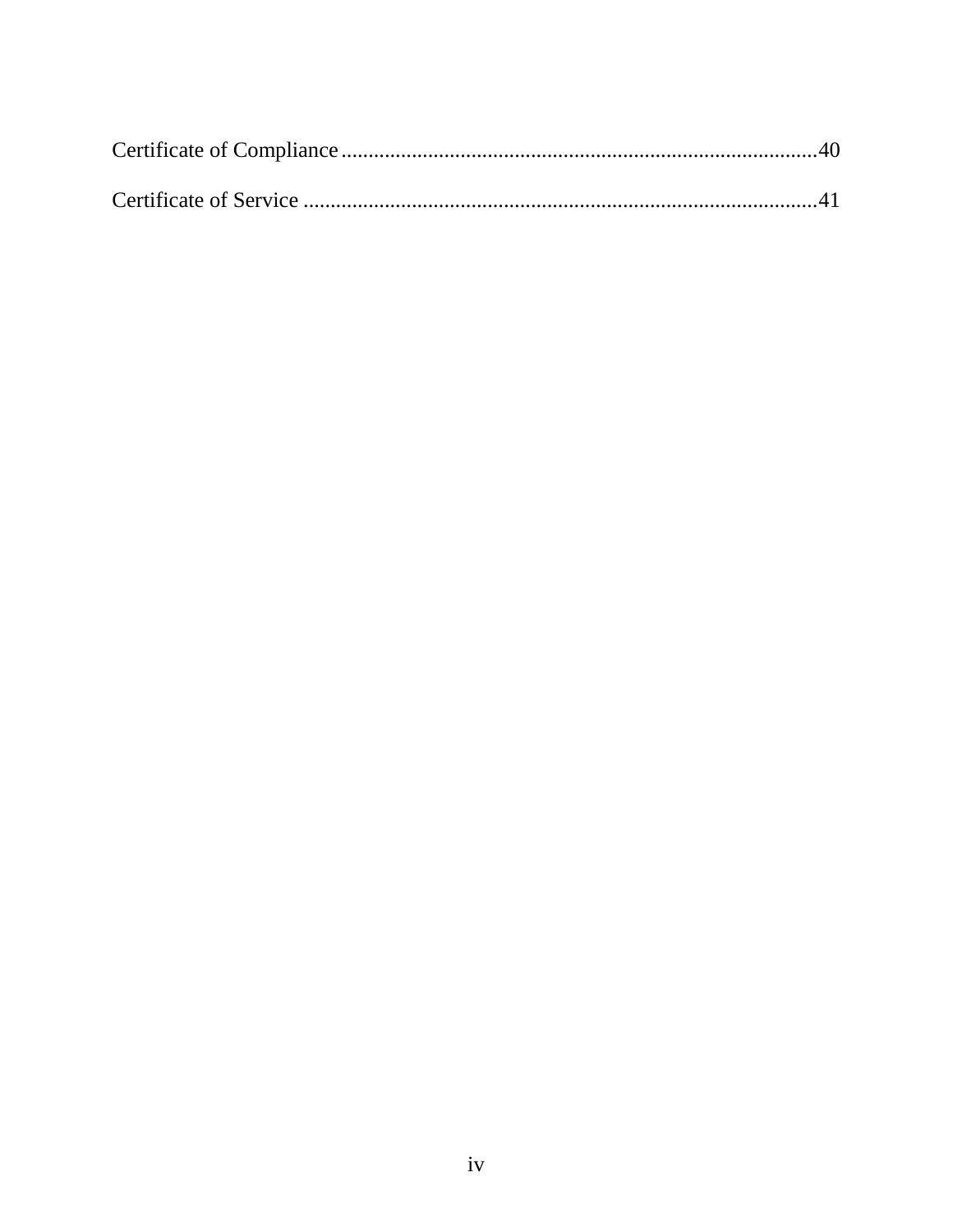# **Table of Authorities**

| Axson-Flynn v. Johnson,                                     |
|-------------------------------------------------------------|
| Acton v. City of Columbia,                                  |
| Adam and Eve Jonesboro, LLC. v. Perrin,                     |
| Cornerstone Bible Church v. City of Hastings,               |
| Cornerstone Christian Sch. v. Univ. Interscholastic League, |
| D.C. v. Heller,                                             |
| Employment Div. v. Smith,                                   |
| Estate of Barnwell by 21 and through Barnwell v. Watson,    |
| Fort Lauderdale Food Not Bombs v. City of Fort Lauderdale,  |
| Johnson v. Minneapolis Park and Recreation Bd.,             |
| Kolbe v. Hogan,                                             |
| McCraw v. City of Oklahoma City,                            |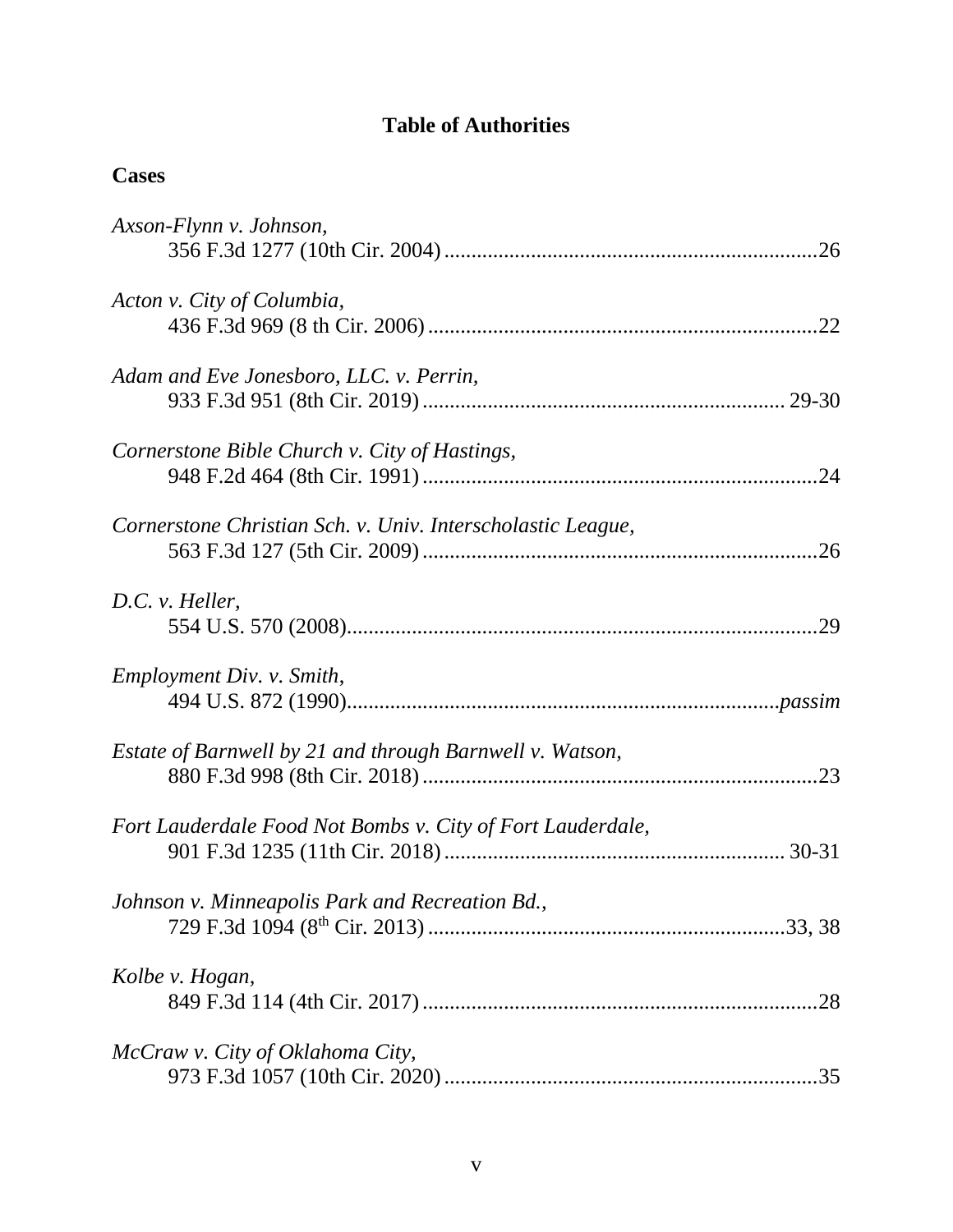| McCullen v. Coakley,                |
|-------------------------------------|
| Miller v. Reed,                     |
| Rogers v. City of Little Rock,      |
| Telescope Media Group v. Lucero,    |
| Turner Broad. Sys., Inc. v. F.C.C., |
| U.S. v. $O'$ Brien,                 |
| <b>Constitutional Provisions</b>    |
|                                     |
|                                     |
| <b>Statutes</b>                     |
|                                     |
|                                     |
|                                     |
|                                     |
|                                     |
|                                     |
|                                     |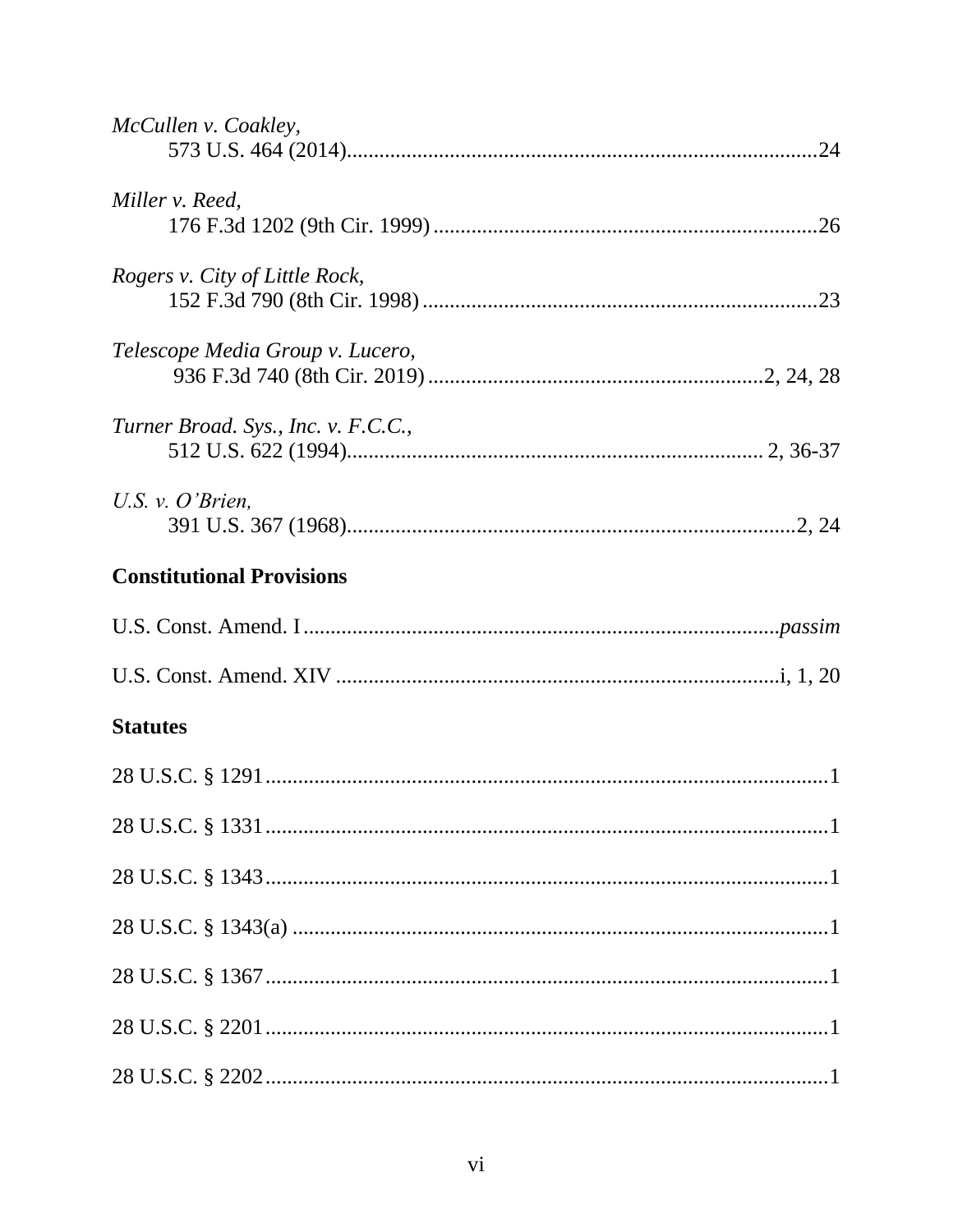# **Other Authorities**

E.N. Anderson, Everyone Eats: Understanding Food and Culture (2005)..............30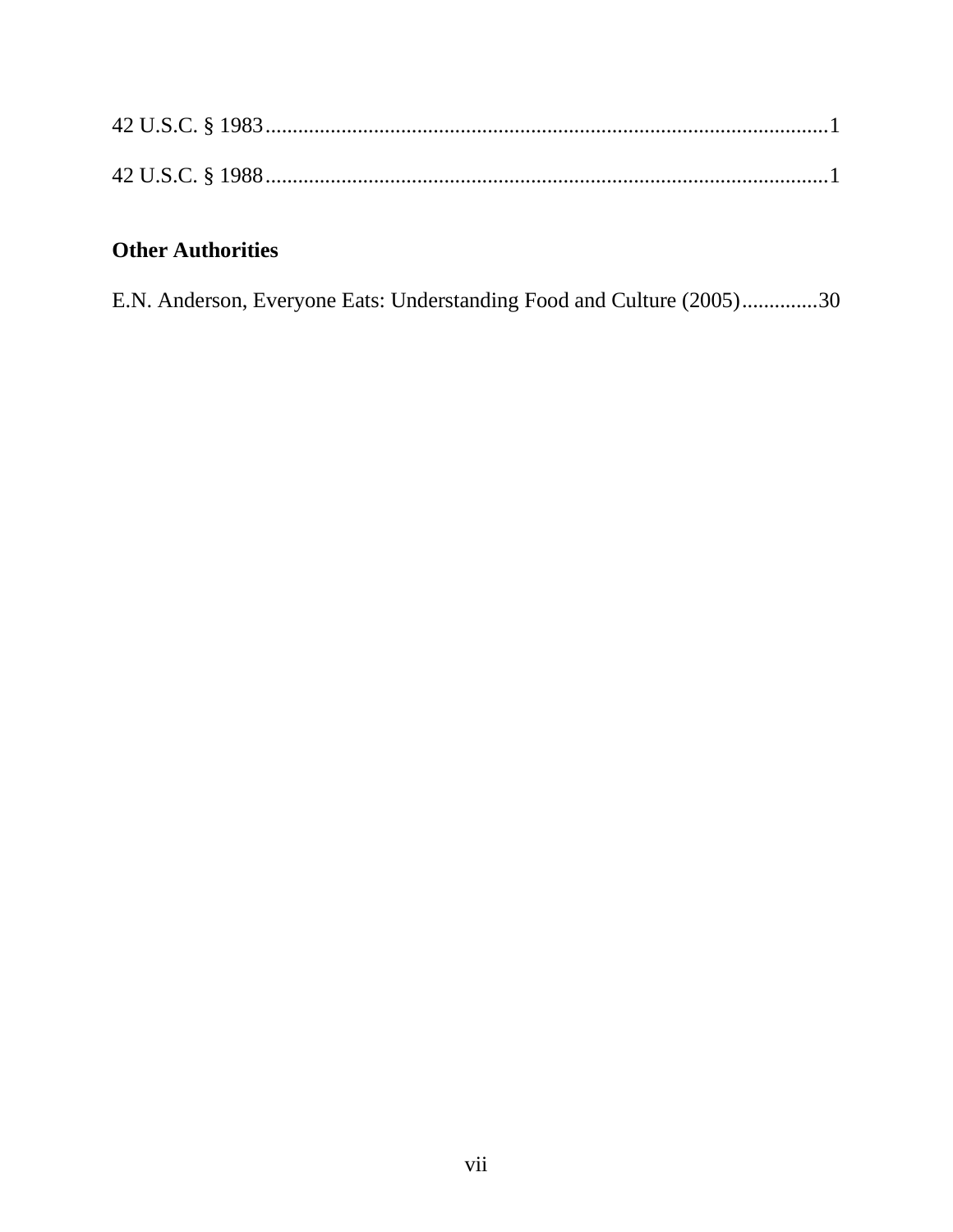#### **JURISDICTIONAL STATEMENT**

This appeal is from a final judgment through which the District Court disposed of all parties' claims. Counts I, II, and III of the Appellants' Complaint included the claims brought under the First and Fourteenth Amendments to the U.S. Constitution, as authorized by 42 U.S.C. §§ 1983 and 1988. JA 16-25; R.Doc. 1, at 16-25. In Counts IV and V of the Complaint the Appellants asked the District Court to exercise supplemental jurisdiction, pursuant to 28 U.S.C. § 1367, to consider related claims brought pursuant to state law. JA 25-28; R.Doc. 1, at 25-28. Accordingly, the District Court had jurisdiction over this matter pursuant to 28 U.S.C. §§ 1331 and 1343. The court also had jurisdiction to grant a declaratory judgment pursuant to the Declaratory Judgment Act. 28 U.S.C. §§ 2201 and 2202.

The Clerk of the Eastern District of Missouri filed the Judgment for this case on July 22, 2021, granting the Appellee summary judgment as to the first three counts in the Appellants' Complaint, dismissing those counts with prejudice, and dismissing without prejudice the remaining two counts, the ones which raised matters of state law. JA 943; R.Doc. 58, at 1. The Appellants timely filed the Notice of Appeal on August 23, 2021. JA 944; R.Doc. 59, at 1. This Court, therefore, has jurisdiction pursuant to 28 U.S.C. § 1291.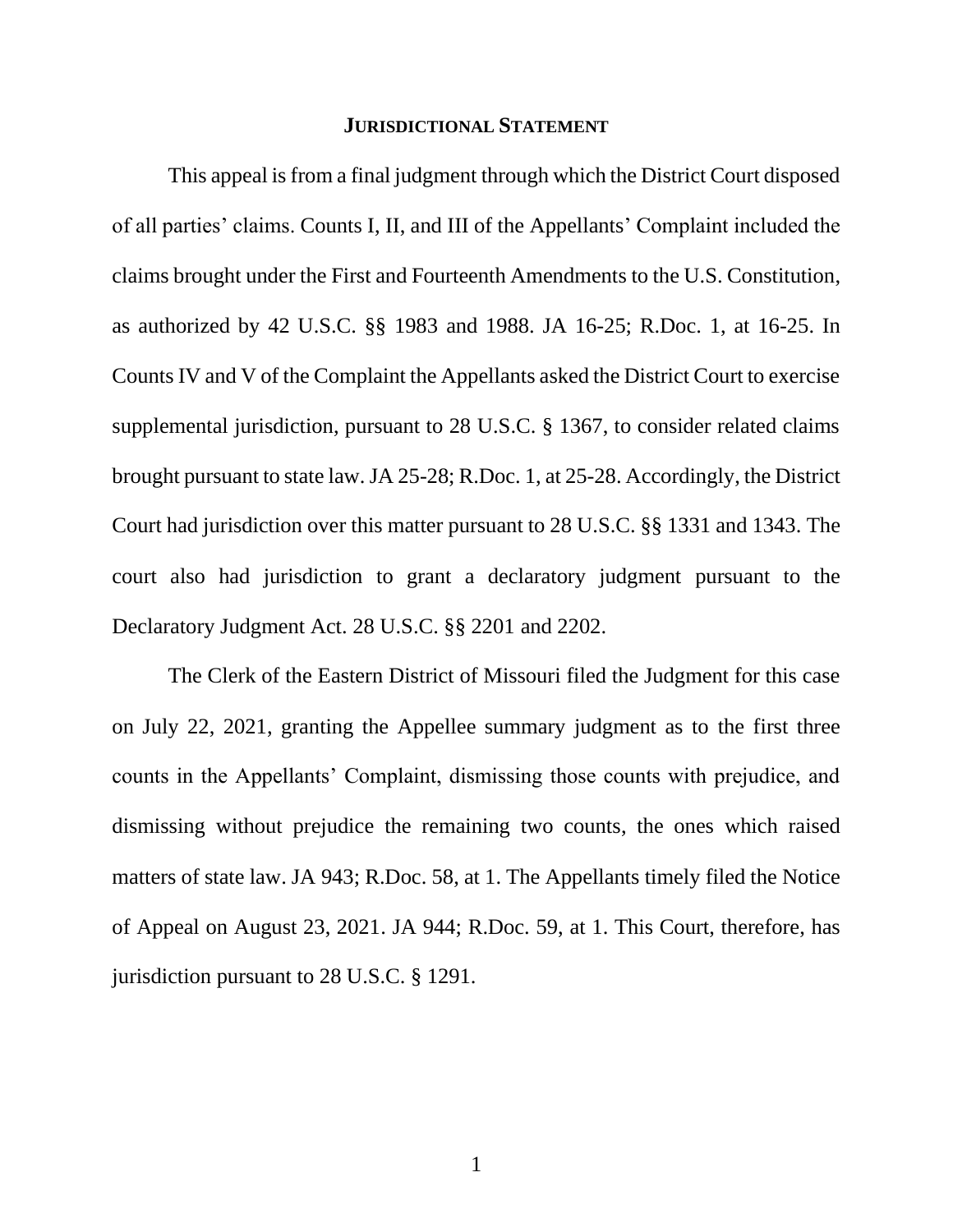#### **STATEMENT OF THE ISSUES**

1. Whether the District Court erred in granting summary judgment in favor of the City based on its holding that "hybrid rights" review under *Employment Division v. Smith* requires a plaintiff to persuade a court that both the Free Exercise element of their claim and the other constitutional element of their claim would each succeed independently?

U.S. Const. Amend. I

*Employment Division v. Smith,* 494 U.S. 872 (1990) *Telescope Media Group v. Lucero, 936 F.3d 740 (8<sup>th</sup> Cir. 2019)* 

2. Whether the District Court erred by granting summary judgment in favor of the City based on its holding that the City's application of its Food Code to the Appellants' food sharing ministry survives the intermediate scrutiny analysis required under *U.S. v. O'Brien*, even though the City offered no evidence to suggest that the challenged regulations were in any way likely to reduce the incidence of foodborne illness among the homeless persons fed by the Appellants' ministry?

U.S. Const. Amend. I

*U.S. v. O'Brien*, 391 U.S. 367 (1968)

*Turner Broad. Sys., Inc. v. F.C.C.*, 512 U.S. 622 (1994)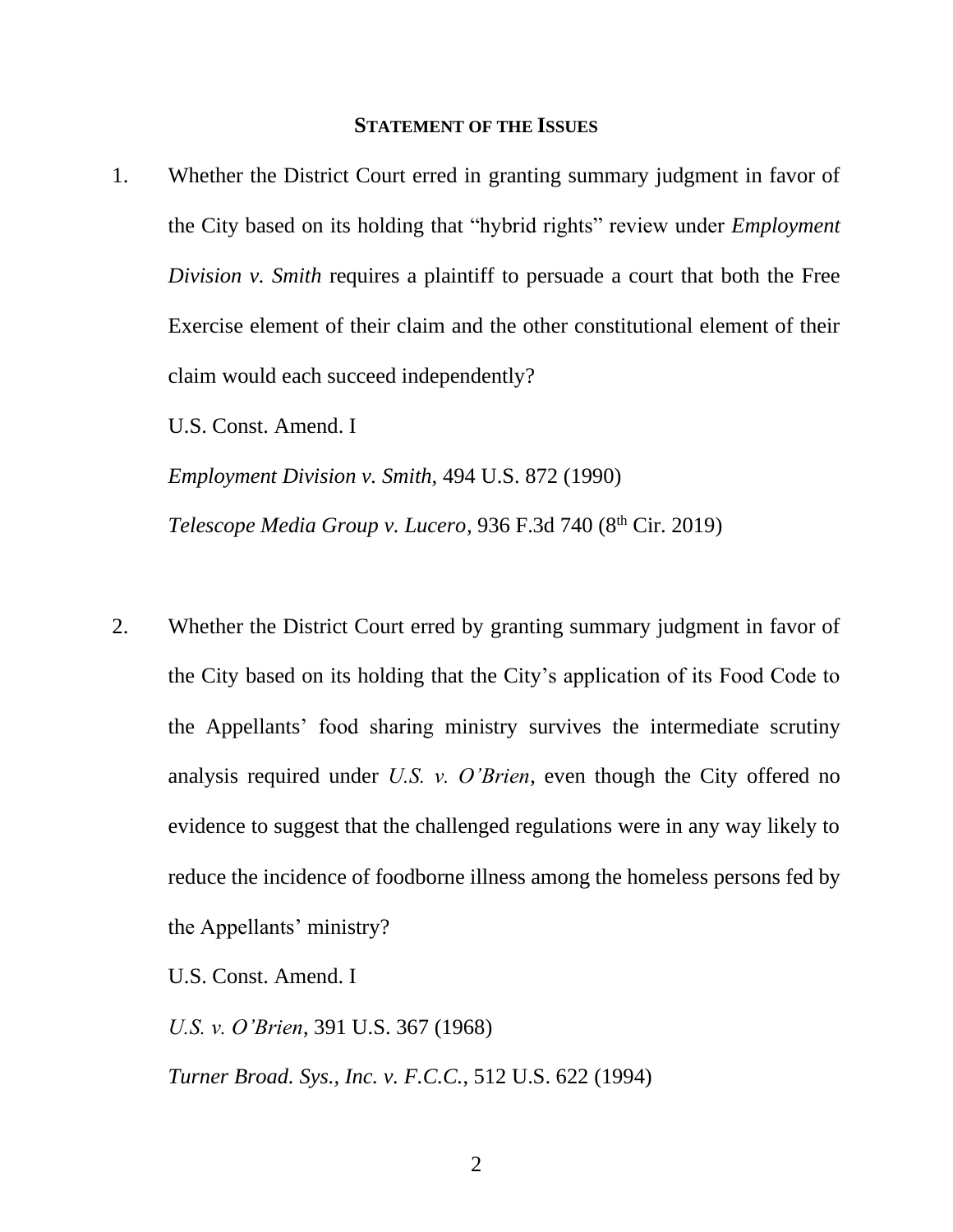#### **STATEMENT OF THE CASE**

# *A. The Appellants have been sharing food with homeless people in the City for many years.*

Pastor Ray Redlich has been ministering to the homeless on the streets of St. Louis for nearly forty years. JA 139; R.Doc. 35-3, at 45; JA 261; R.Doc. 36-1, at 1. As part of this ministry, Pastor Ray seeks out neighbors in need of food, drink, companionship, and prayer so that he may communicate to these neighbors that God loves and values them. JA 150; R.Doc. 35-3, at 56; JA 261-62; R.Doc. 36-1, at 1. As a pastor, Ray is comfortable verbally explaining his reasons for sharing food with those in need and he does so frequently and publicly. JA 128-29, 160-61, 170-71; R.Doc. 35-3, at 34-35, 66-67, 76-77; JA 262-63; R.Doc. 36-1, at 2-3.

Redlich's assistant, Christopher Ohnimus, was once homeless himself and in the position of receiving food, drink, fellowship, and encouragement from Redlich. JA 173; R.Doc. 35-4, at 79; JA 271; R.Doc. 36-2, at 1. His experience in receiving that aid led Chris to begin serving others the way he once had been served himself. JA 173; R.Doc. 35-4, at 79; JA 271; R.Doc. 36-2, at 1. Chris is not as comfortable as Pastor Ray in verbalizing his faith; he prefers to communicate nonverbally, letting his actions speak for themselves. JA 271; R.Doc. 36-2, at 1. He does not wear his faith on his sleeve, although he does always keep a crucifix in his pocket. JA 212; R.Doc. 35-4, at 29.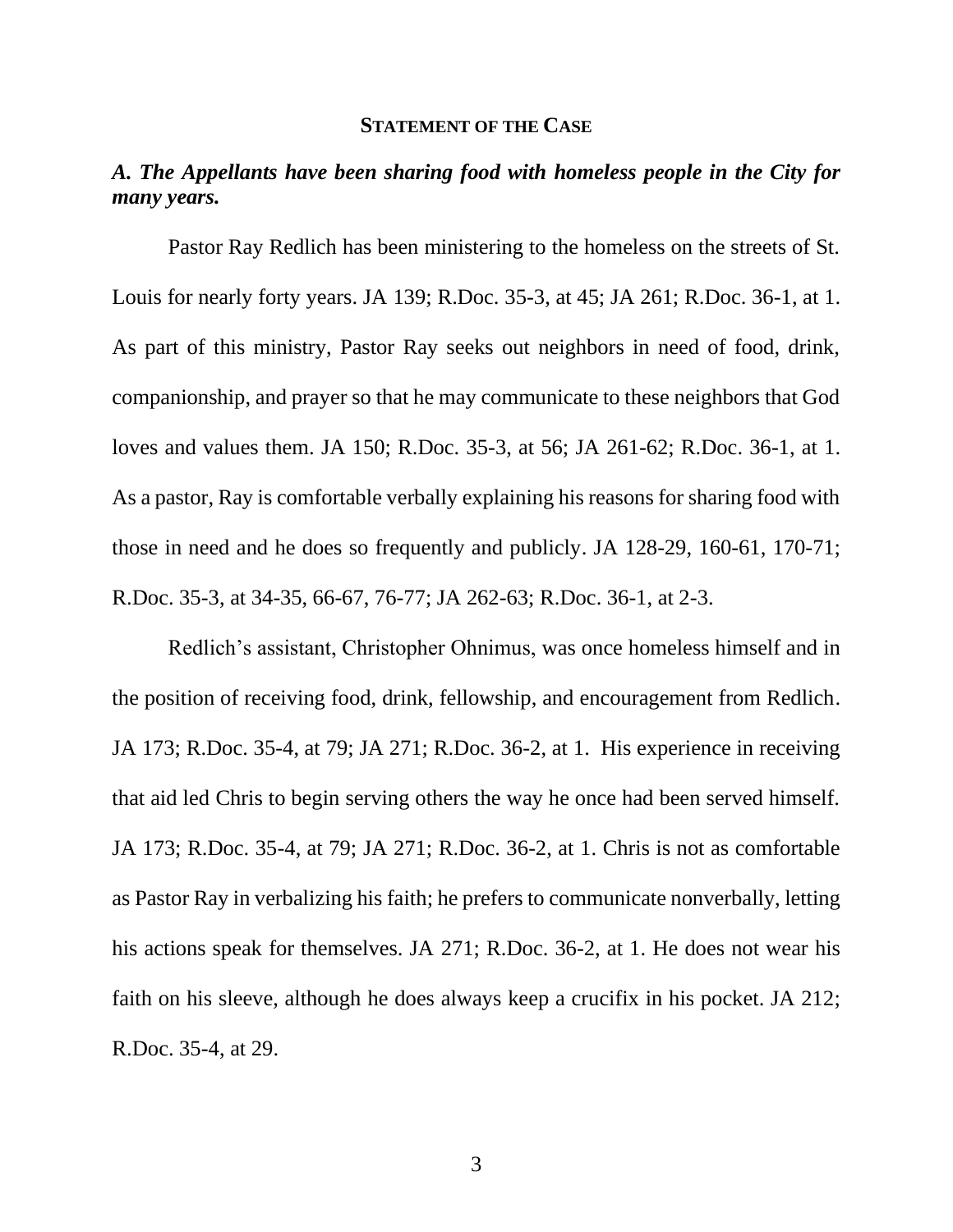Redlich and Ohnimus share food with their neighbors on the sidewalks and streets of the City four or five days out of each week (200-250 days per year), using their efforts to share God's love with scores of St. Louisans each week. JA 122, 136; R.Doc. 35-3, at 28, 42; JA 215; R.Doc. 35-4, at 32; JA 634; R.Doc. 44-1, at 4. An important element of Pastor Ray's and Chris's food sharing ministry is that they seek out those in need and serve them where they find them rather than requiring the needy to come to a designated location in order to provide the food they need. JA 194; R.Doc. 35-4, at 11; JA 263; R.Doc. 36-1, at 3. Many of those with whom Pastor Ray and Chris share food have physical or psychological conditions that would prevent them from going to a permitted food establishment. JA 263; R.Doc. 36-1, at 3.

Most of the food that Redlich and Ohnimus share with the hungry on the sidewalks and streets of the City is donated by local churches; the food is frequently prepared in facilities subject to inspection by local health authorities. JA 123-24; R.Doc. 35-3, at 29-30; JA 262; R.Doc. 36-1, at 2; JA 272; R.Doc. 36-2, at 2. When these churches donate sandwiches (which are individually wrapped), Pastor Ray and Chris normally freeze them then, as needed, move an appropriate number of the sandwiches to a refrigerator to thaw, then put them into coolers shortly before taking them out to distribute on the streets. JA 175; R.Doc. 35-3, at 81. Sometimes a store such as Whole Foods will donate fresh fruit and vegetables for them to share. JA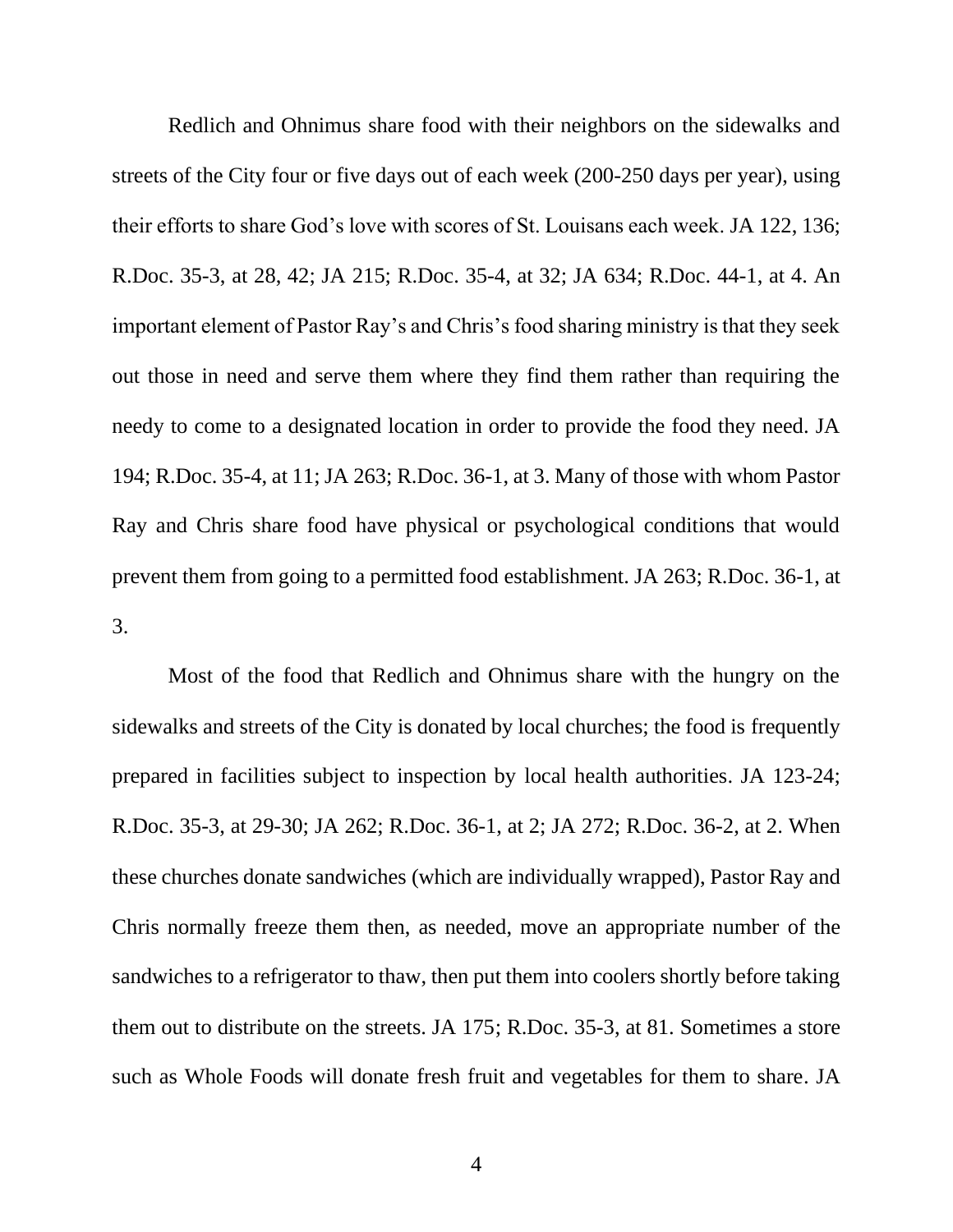217; R.Doc. 35-4, at 34. Ohnimus personally ensures that the coolers he and Pastor Ray use to transport the food and water they share with homeless persons are carefully cleaned. JA 195; R.Doc. 35-4, at 12; JA 272; R.Doc. 36-2, at 2. It is Ohnimus's regular practice to put several frozen water bottles into the cooler that holds the food that will be shared with the homeless to make sure that the food remains cool until it is handed out to those in need. JA 176; R.Doc. 35-3, at 82; JA 195-96, 202-03; R.Doc 35-4, at 12-13, 19-20; JA 272; R.Doc. 36-2, at 2. Both Redlich and Ohnimus sometimes eat the same food that they are sharing with homeless persons. JA 162; R.Doc. 35-3, at 68; JA 227; R.Doc. 35-4, at 44; JA 262; R.Doc. 36-1, at 2; JA 272; R.Doc. 36-2, at 2. They do not give food to homeless persons unless they are confident that the food is safe and healthy. JA 162; R.Doc. 35-3, at 68; JA 262; R.Doc. 36-1, at 2; JA 272; R.Doc. 36-2, at 2.

#### *B. For the Appellants, feeding the homeless is a religious act.*

Pastor Ray and Chris are Christians and they believe it is their obligation as followers of Jesus Christ to feed the hungry, give drink to the thirsty, and to provide love, compassion, and company to the suffering. JA 261; R.Doc. 36-1, at 1; JA 271- 72; R.Doc. 36-2, at 1-2. Providing food to the hungry is an act of worship that is distinct from other similar acts, such as providing drink to the thirsty or clothing those who are cold or naked, because hunger is a human need that cannot be satisfied by providing water or clothes. JA 631; R.Doc. 44-1, at 1.Jesus specifically instructed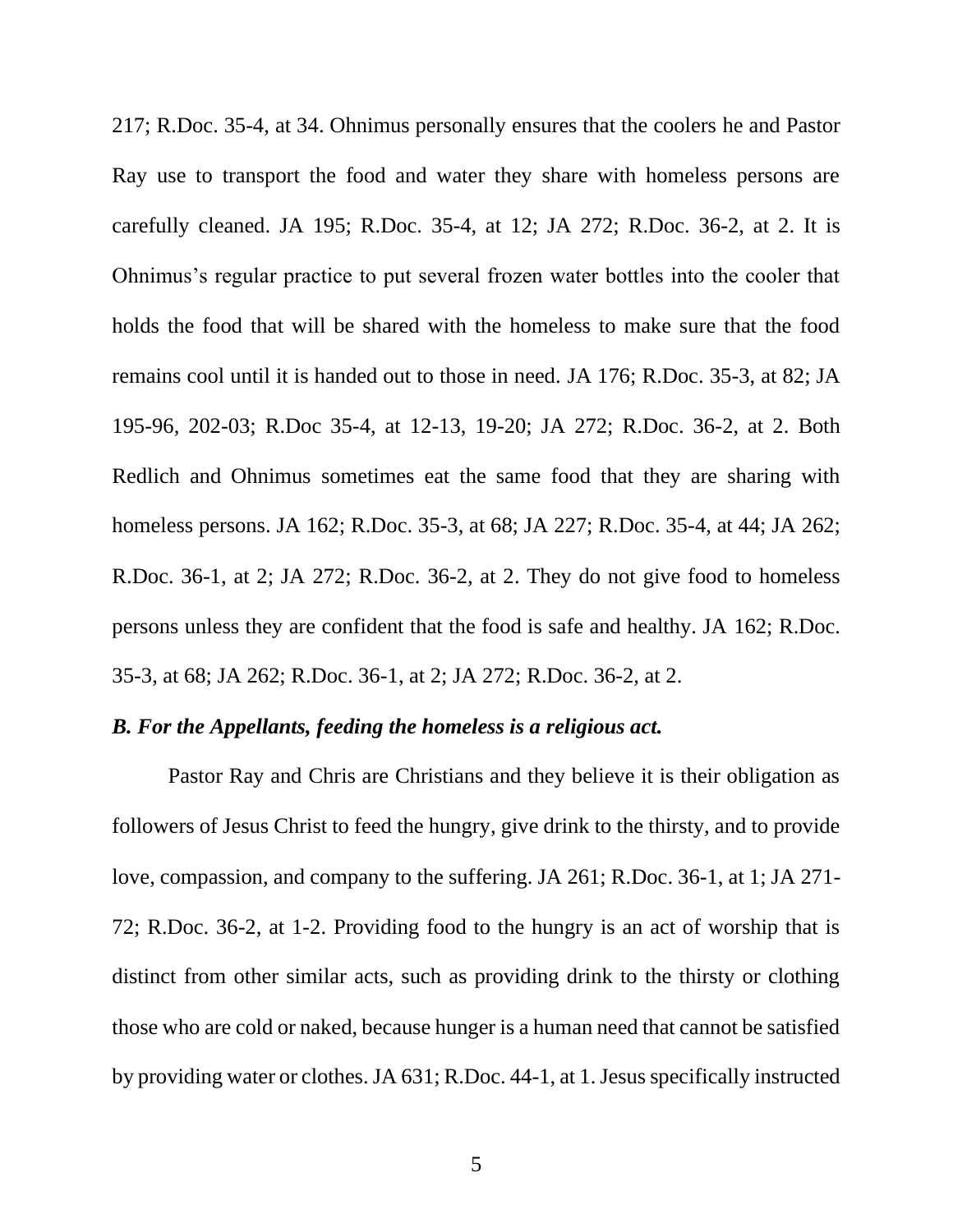his followers to provide food to the hungry; there is no adequate substitute for being able to act immediately to help relieve the hunger from which a homeless person may be suffering. JA 268; R.Doc. 36-1, at 8; JA 275; R.Doc. 36-2, at 5. Pastor Ray testified that when he encounters a person suffering from hunger, his religious faith and his conscience compels him to try and act immediately to meet their need for food. JA 638; R.Doc. 44-1, at 8.

Further, Pastor Ray and Chris believe their obligation to provide food to the hungry cannot be fulfilled by providing mere snacks or junk food—it requires them to do their best to fully meet the nutritional needs of those they are serving. JA 631; R.Doc. 44-1, at 1. The sandwiches that they frequently provide are more filling than snacks and they provide a balance of fats, carbohydrates, and protein that the hungry person otherwise might not have available to them. JA 631-34; R.Doc. 44-1, at 1-4. For example, a sandwich with two slices of bread, one slice of bologna, and one slice of American cheese would provide the person eating it approximately 380 calories, seventeen grams of fat, thirty grams of carbohydrates, and thirteen grams of protein. JA 633; R.Doc. 44-1, at 3. In contrast, Pastor Ray presented evidence that single servings of fruit provide a large amount of carbohydrates, but relatively few calories and very little fat or protein, and they cost much more per calorie than the ingredients for sandwiches that contain meat and cheese. JA 632-34; R.Doc. 44-1, at 2-4.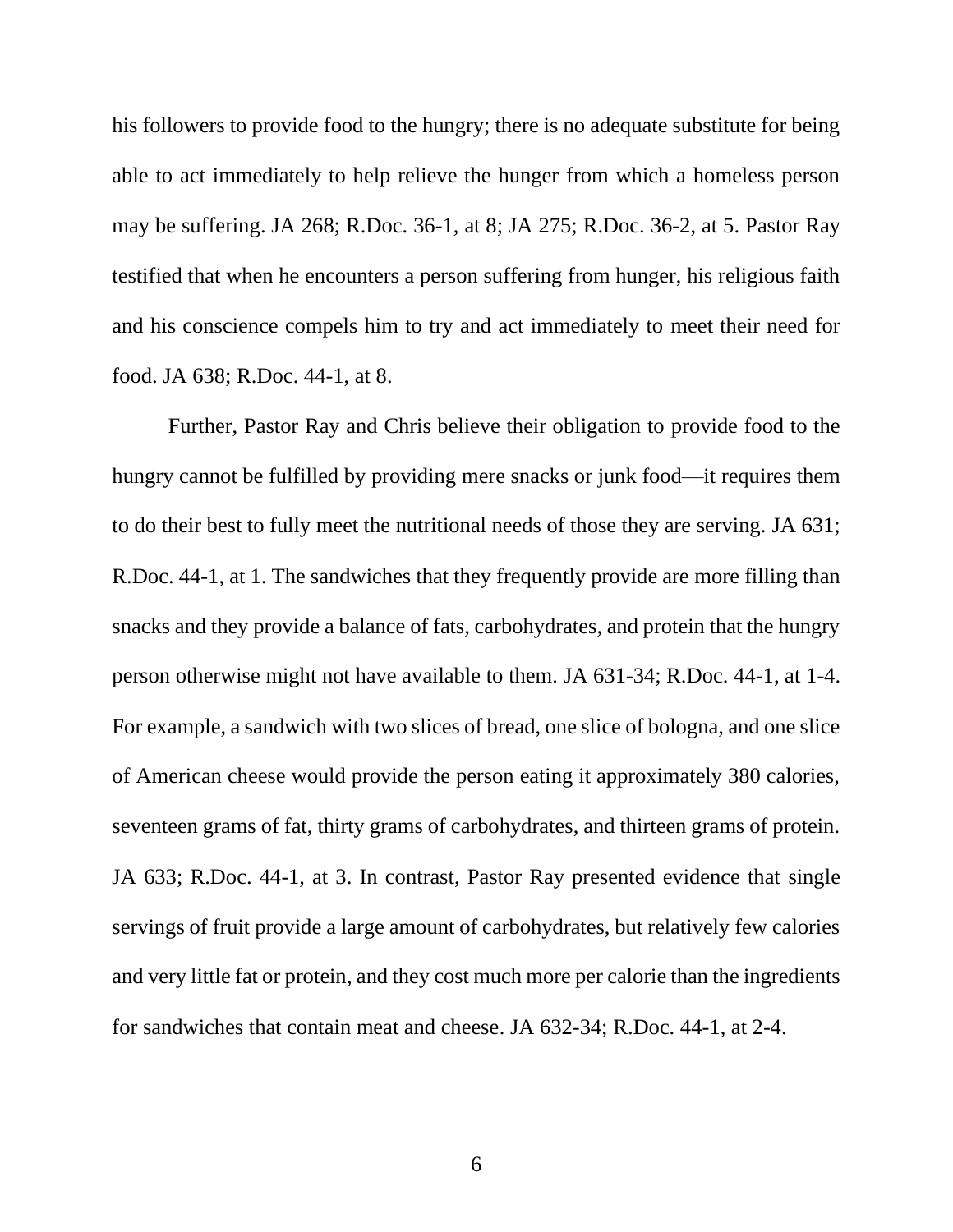### *C. For the Appellants, feeding the homeless is an expressive act.*

For Pastor Ray and Chris, sharing food is a uniquely powerful way to communicate love for and solidarity with the food's recipients, particularly when those recipients may feel unwanted by the community that surrounds them. JA 268; R.Doc. 36-1, at 8. Sharing food with those in need communicates to the recipients that they are loved and valued, regardless of their circumstances. JA 150; R.Doc. 35- 3, at 56; JA 262-63; R.Doc. 36-1, at 2-3. Pastor Ray also frequently tells those with whom he is sharing food that he is doing so in Jesus's name, and he very often offers to pray with the person receiving the food. JA 129, 160; R.Doc. 35-3, at 35, 66.

But the Appellants also intend to send a message to the community around them, which is why Redlich regularly makes public statements about his faith and how it informs his interactions with the homeless, including sharing food with them. JA 160-61; R.Doc. 35-3, at 66-67; JA 263; R.Doc. 36-1, at 3. When people ask Pastor Ray why he shares food with homeless persons, he tells them he does so because of his commitment to Jesus Christ. JA 262 R.Doc. 36-1, at 2. By sharing food with those in need, Redlich communicates to the community at large that the Christian faith is relevant to real human needs and that we have an obligation to show love and compassion for those who are hurting. JA 160-61; R.Doc. 35-3, at 66-67. Because of his ministry, Pastor Ray has become well-known in the community as an advocate for the homeless and he regularly makes public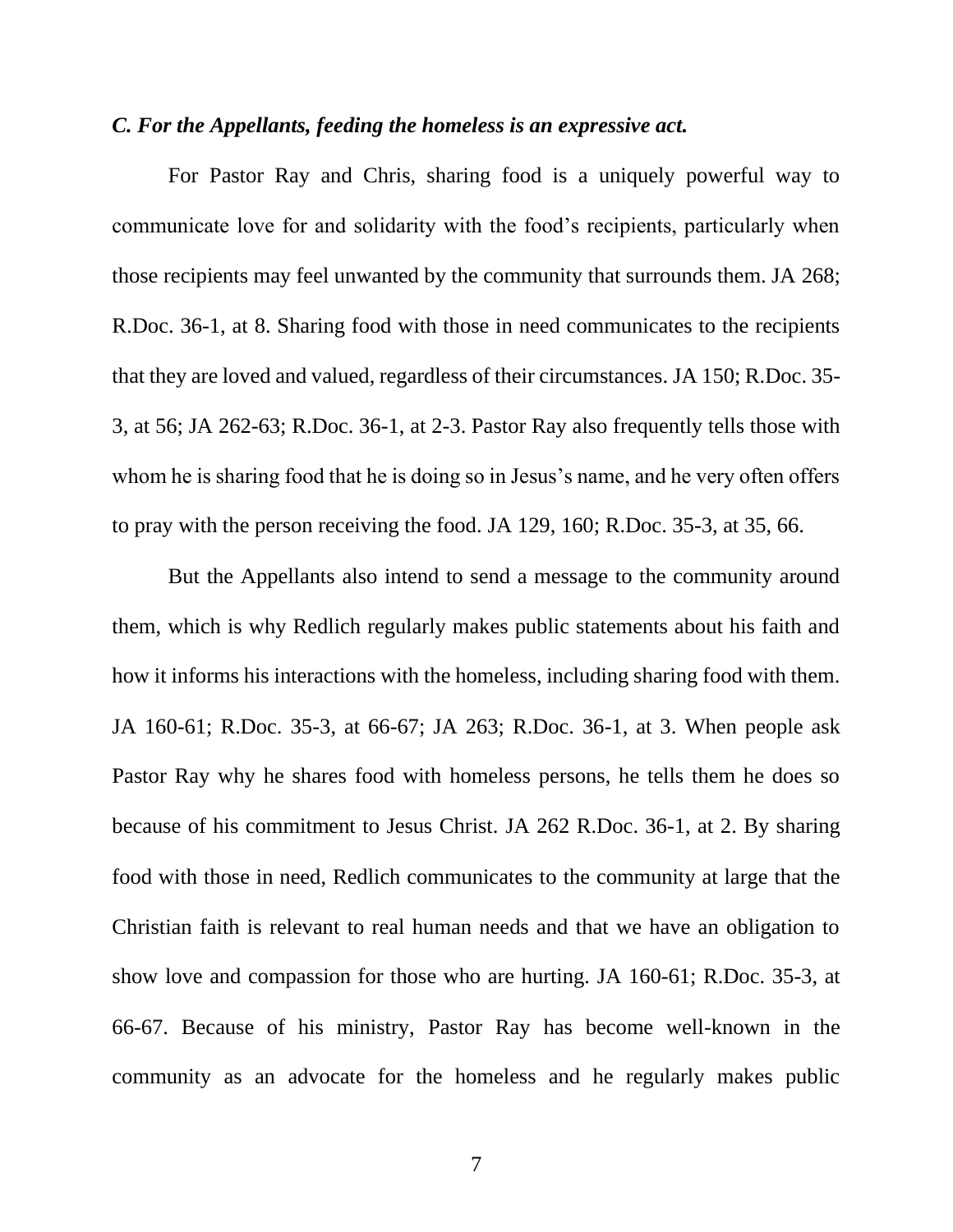statements about his faith and how that faith informs his interactions with the homeless, including sharing food with them. JA 263; R.Doc. 36-1, at 3. He believes that his food-sharing ministry has, in fact, conveyed the messages he intended; he has seen other private citizens (including Chris) follow his example in providing food to the hungry. JA 172-74; R.Doc. 35-3, at 78-80; JA 263; R.Doc. 36-1, at 3.

### *D. The City has chosen to enforce the Food Code against the Appellants.*

On October 31, 2018, just hours before thousands of other St. Louisans would celebrate Halloween by sharing food at parties and handing out goodies to trick-ortreaters, Pastor Ray and Chris were engaged in their regular practice of providing homeless people with water, sandwiches, prayer and fellowship on the streets of the City. JA 264; R.Doc. 36-1, at 4; JA 273; R.Doc. 36-2, at 3. For some of the people with whom the Appellants interacted on October 31, 2018, the sandwiches Redlich and Ohnimus provided would be the only food they would get to eat that day. JA 264; R.Doc. 36-1, at 4; JA 273; R.Doc 36-2, at 3. As Pastor Ray and Chris were engaging with these homeless persons several police officers intervened. JA 264; R.Doc. 36-1, at 4; JA 273; R.Doc 36-2, at 3. Stephen Ogunjobi, an officer of the St. Louis Metropolitan Police Department, issued the Appellants a City Court Summons to appear in the city court at 9:00 a.m. on December 4, 2018, to answer the complaint information against them, that they had been "operating prepared food w/o proper permits." JA 255; R.Doc. 35-16, at 1; JA 264; R.Doc. 36-1, at 4; JA 273; R.Doc 36-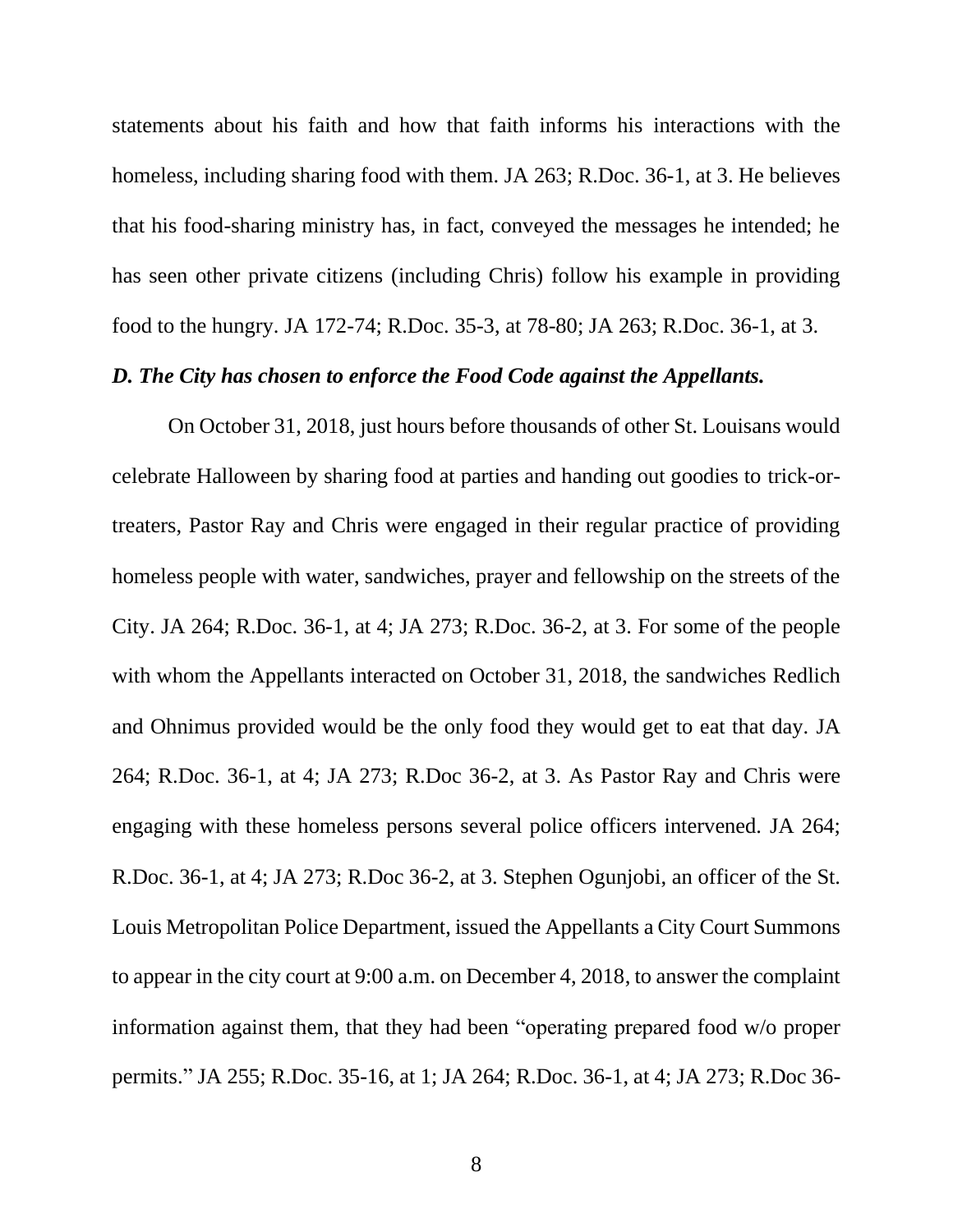2, at 3; JA 283; R.Doc. 36-4, at 5. The penalty for operating a food establishment without a permit is a \$500 fine. JA 852. The Narrative portion of the Incident Report that Ogunjobi filed stated that "the City of St. Louis Health Department has created rules and regulations governing sidewalk vendors along with individuals that donate prepared food to homeless individuals. …Representatives from the health department stated they would like officers from this department to identify individuals who are breaking these rules, so they can follow up and bring them into compliance." JA 283; R.Doc. 36-4, at 5. In addition to the citation, Ogunjobi gave Pastor Ray a flyer entitled "Requirements for Operating a Temporary Food Establishment" and a two-page document entitled "Feeding the Homeless." JA 265; R.Doc. 36-1, at 5; JA 285-86; R.Doc. 36-6, at 1-2; JA 287-88; R.Doc. 36-7, at 1-2. When Pastor Ray and Chris arrived at the municipal court on December 4, 2018, as required by their citations, the City Counselor's Office chose not to pursue charges against them. JA 255; R.Doc. 35-16, at 1. In a news release issued later that day, the City's Public Safety Director, Jimmie Edwards, stated that issuing citations for feeding the homeless was "not a priority for the City." JA 80; R.Doc. 34-1, at 1.

# *E. Complying with the City's Food Code would impose significant financial and regulatory burdens on the Appellants' religious and expressive acts.*

The first step in complying with the Food Code is applying for a Vendor's License. JA 83; R.Doc. 35, at 3; JA 285; R.Doc. 36-6, at 1; JA 287; R.Doc. 36-7, at 1; JA 512; R.Doc. 36-13, at 4; JA 704; R.Doc. 50-4, at 5. At one point would-be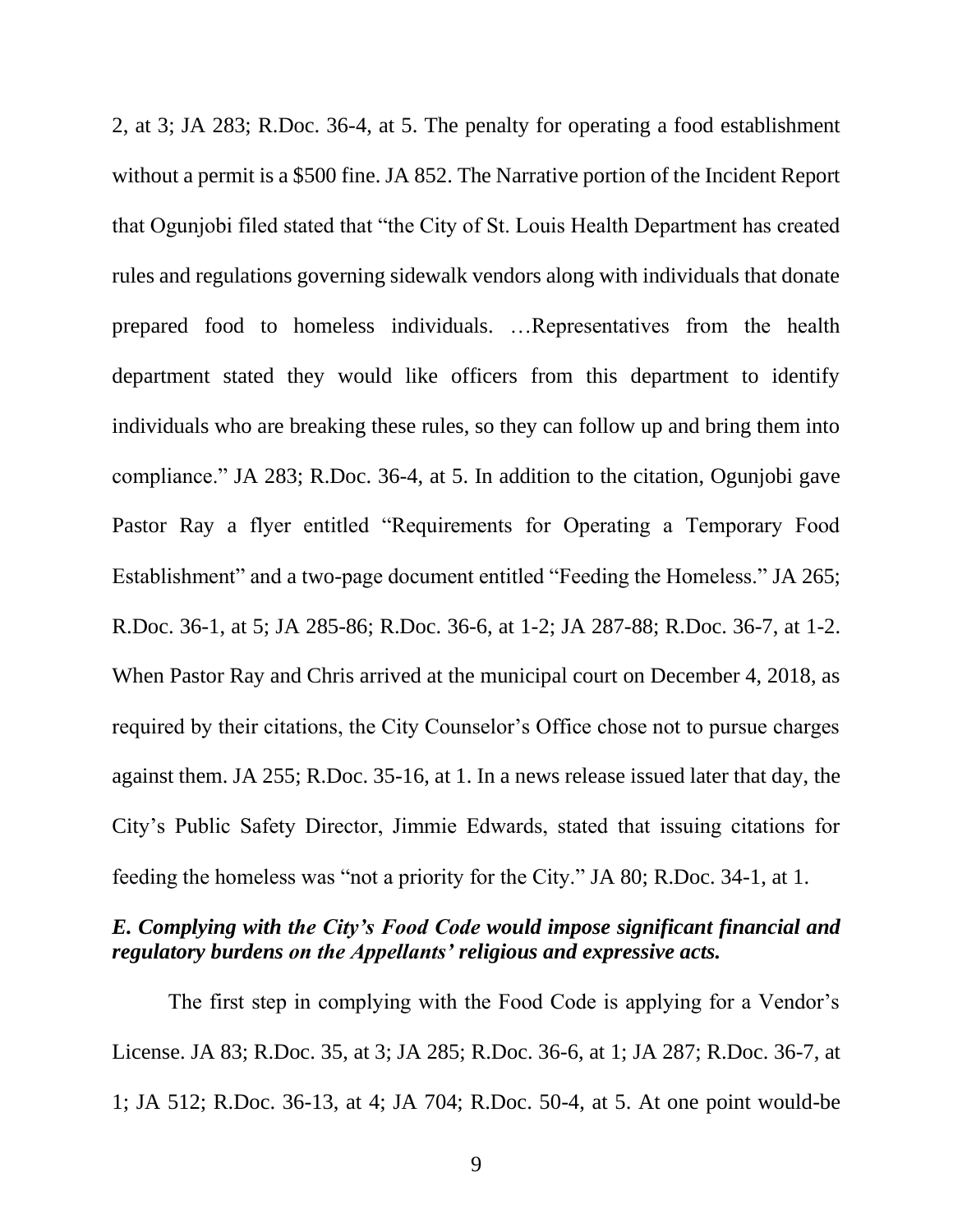applicants for Food Establishment Permits could get a waiver for the Vendor's License requirement, that is no longer an option. JA 83; R.Doc. 35, at 3; JA 704-05; R.Doc. 50-4, at 5-6. There are different kinds of Vendor's Licenses and although the Appellants assume one can apply for a Sidewalk Vendor's License without first obtaining a generic Vendor's License, that is not clear. JA 511-16; R.Doc. 36-13, at 3-8; JA 696; R.Doc. 50-2, at 1. An applicant for either a generic Vendor's License or a Sidewalk Vendor's License must pay a non-refundable application processing fee of \$25.00; if the license is granted the application fee is credited toward the \$200.00 annual license fee. JA 513; R.Doc. 36-13, at 5; JA 517; R.Doc. 36-14, at 1. The application processes for either a generic Vendor's License or a Sidewalk Vendor's license each involve gaining certificates or approvals from various other government offices. JA 513; R.Doc. 36-13, at 5.

On November 19, 2020, after the parties had filed their cross-motions for summary judgment, the City submitted an affidavit from an Administrative Officer at the License Collector's office who asserted that "The License Collector's Office does not issue vendor's licenses to individuals wishing to distribute food to the homeless." JA 697; R.Doc. 50-2, at 2; JA 704; R.Doc. 50-4, at 5; JA 713; R.Doc. 50-5, at 1; JA 729; R.Doc. 50-6, at 15. The City also revised its position to state that vendors licenses are not required for persons distributing food to the homeless. JA 733-34, 743; R.Doc. 50-6, at 19-20, 29. The City did not identify any change in the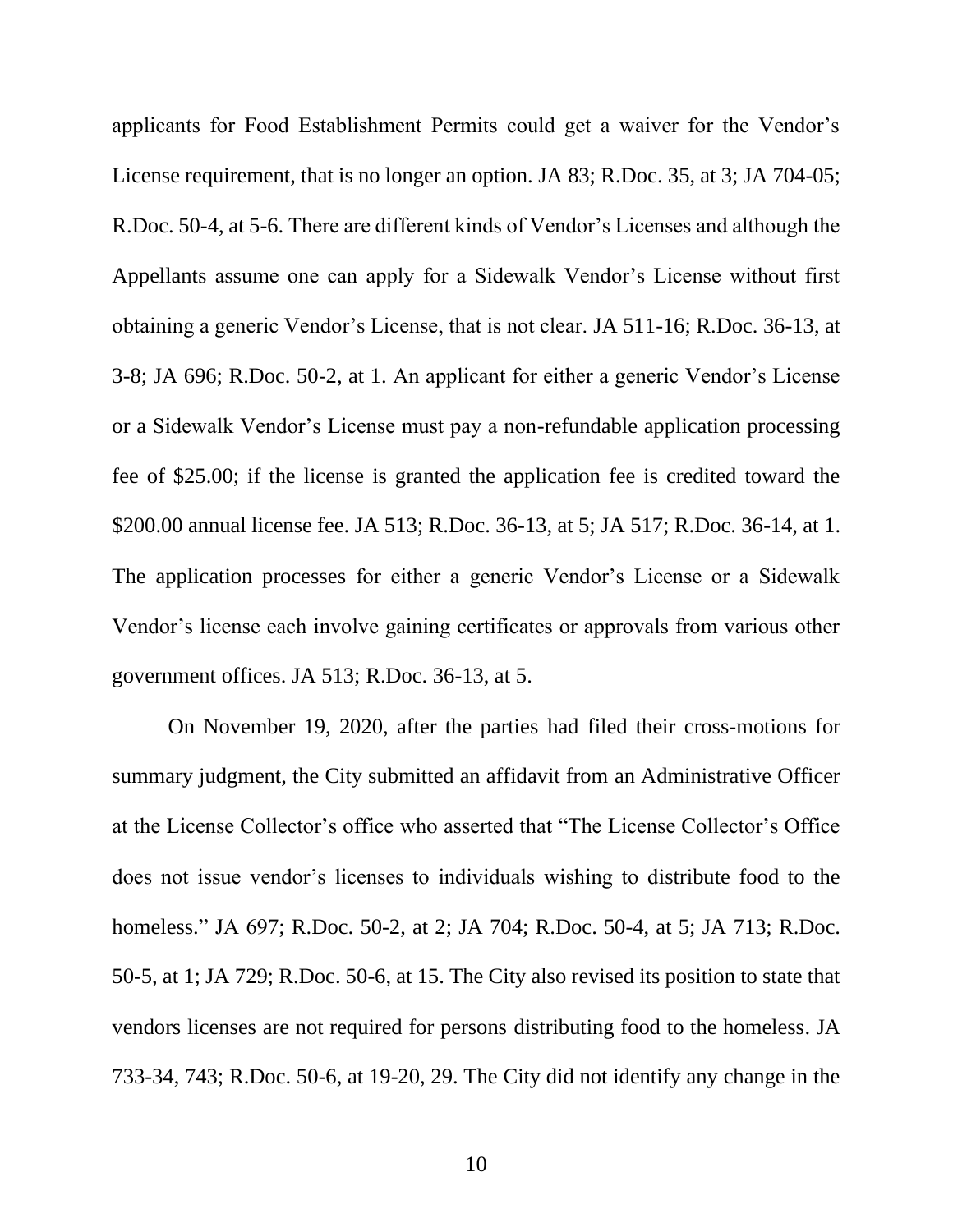Food Code to account for its revised position, nor did it offer any basis in the text of the City's ordinances to explain its assertion that "City generally, but not always, requires an applicant for a temporary food service permit to obtain a vendor's license… [but] a vendor's license is not required for persons distributing food to the homeless." JA 704; R.Doc. 50-4, at 5; JA 729; R.Doc. 50-6, at 15. The Appellants contend that the City cannot unilaterally (and selectively) decide that requirements written into law no longer exist. JA 787-88; R.Doc. 53, at 8-9.

Once a person who would like to share food with the homeless has obtained their Vendor's License, they may apply for a Food Establishment Permit. JA 83; R.Doc. 35, at 3; JA 92; R.Doc. 35-2, at 2. To apply for that permit one must submit their application in person at the Health Department between 8:00 a.m. and 4:00 p.m. *at least two days* before the date one wishes to start sharing food with the homeless, although if the applicant pays an additional \$10 the regulatory authority may choose to waive that deadline. JA 83; R.Doc. 35, at 3; JA 92; R.Doc. 35-2, at 2; JA 285; R.Doc. 36-6, at 1; JA 287; R.Doc. 36-7, at 1; JA 289; R.Doc. 36-8, at 1; JA 591; R.Doc. 43, at 19; JA 834, 839. After the Appellants initiated this lawsuit the City adopted Ordinance 71106, which created a "Charitable Feeding Temporary Food Permit" to replace the permit requirement to which they would have been subject when they filed the Complaint; the new ordinance waived the fourteen-day-per-year limit on sharing food with the needy and reduced the usual \$50 per day permit fee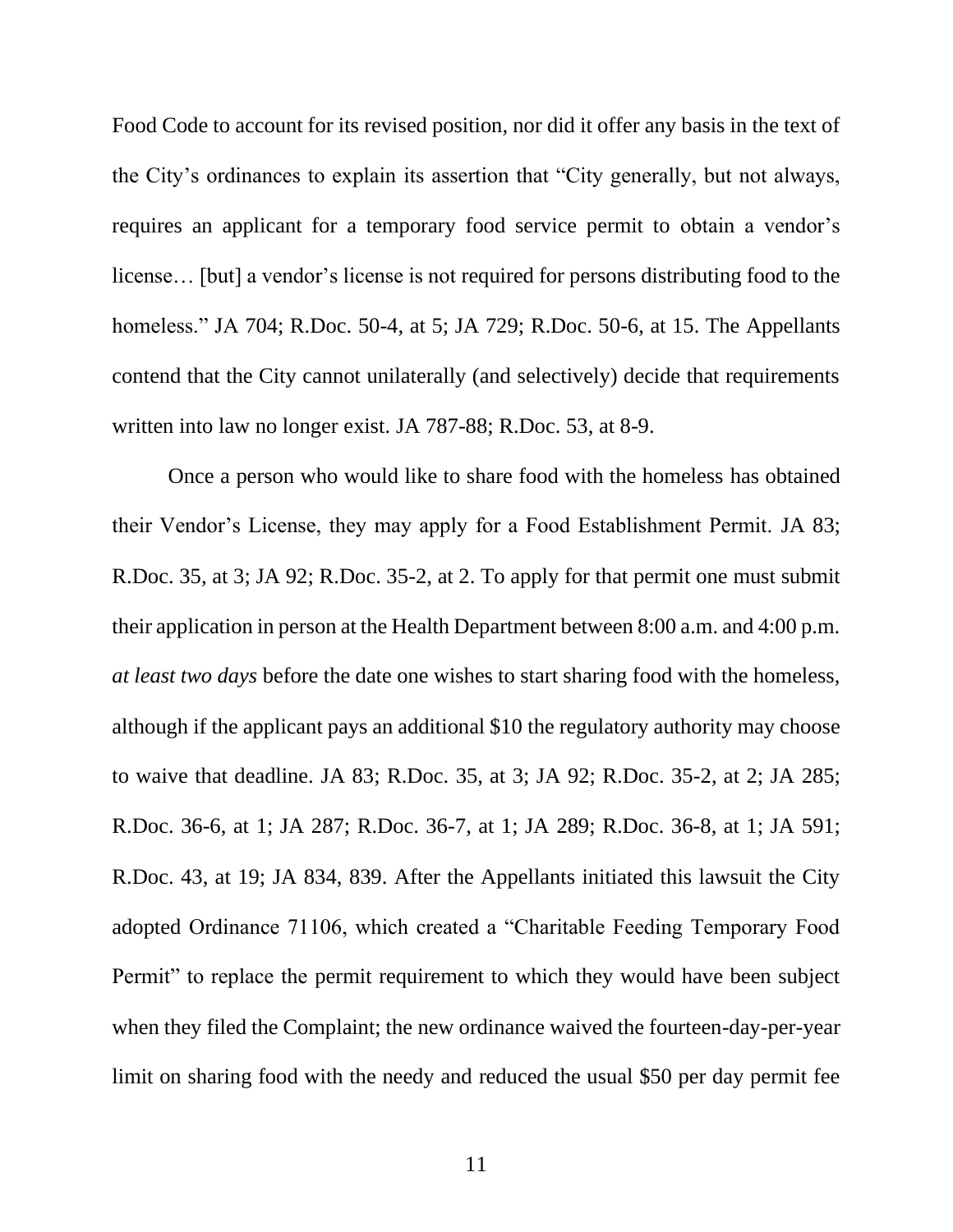to "twenty-five dollars (\$25) per day for a vendor, if there is no sponsor." JA 84; R.Doc. 35, at 4; JA 92; R.Doc. 35-2, at 2; JA 631-32; R.Doc. 44-1, at 1-2. Given that Pastor Ray and Chris try to feed the hungry "between 200 and 250 days out of each year," the cost of "Charitable Feeding Temporary Food Permits" alone would end up between \$5,000 (for 200 days, if only one of them is required to pay the daily fee) and \$12,500 (for 250 days, if both of them are required to pay the daily fee). JA 634-35; R.Doc. 44-1, at 4-5.

Even beyond the expense of Vendor License fees and Charitable Feeding Temporary Food Permit fees, complying with the Food Code's requirements would *either* prevent the Appellants from seeking out those in need and serving them where they are found *or* it would require them to comply with all the regulations applicable to a Mobile Food Establishment. JA 167-68; R.Doc. 35-3, at 73-74; JA 266-67; R.Doc. 36-1, at 6-7; JA 804, 818-823. If the Appellants agree to obtain Temporary Food Permits, the Food Code would require them to obtain and have with them certain mandatory equipment, such as three food-grade washtubs, a five-gallon or larger container of potable water, a hand-washing facility with warm running water, soap, and individual paper towels, and an "overhead cover" or shelter to be placed over the food preparation area. JA 286; R.Doc. 36-6, at 2; JA 594-95; R.Doc. 43, at 22-23. Even if the Appellants were able to obtain all that equipment and carry it with them, the Food Code requires Temporary Food Establishments to remain at only one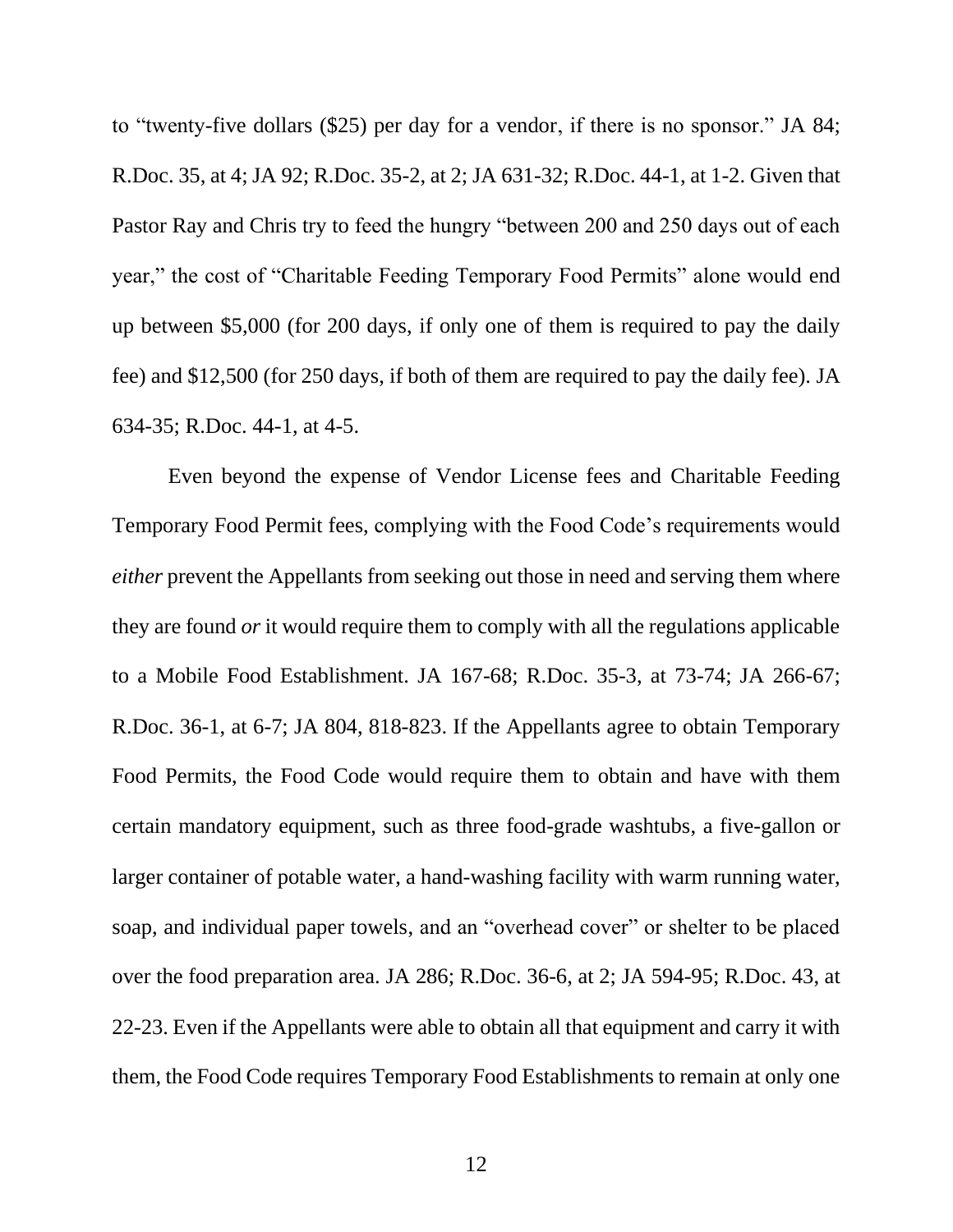single, fixed location. JA 287-88; R.Doc. 36-7, at 1-2; JA 89; R.Doc. 36-8, at 1; JA 836. If they chose not to set up at a fixed location, the Food Code would requires them to obtain a Mobile Food Establishment Permit and to comply with all relevant regulations *even if* they were only serving "pre-packaged, ready-to-eat FOOD or drink and/or whole, uncut fruit and/or vegetables from an APPROVED source."<sup>1</sup> JA 804, 818-823. Consequently, the Food Code's requirements are thoroughly incompatible with the way the Appellants seek out homeless persons wherever they are in order to pursue their food sharing ministry.

The 2020 amendment to the Food Code also introduced (and the 2021 amendment retained) a new requirement related to Charitable Feeding Temporary Food Permits—that a permit holder must participate in a "Temporary Food Safety Training Program." JA 635; R.Doc. 44-1, at 5; JA 806-07, 890-91, 895, 899. The amended ordinance does not explain when or where such a "Temporary Food Safety Training Program" would be provided, what such a program would entail, how long it would take to complete such a program, whether completion of the program would require graded evaluation, what participation in such a program would cost, or how frequently a permit holder would be required to participate in such a program. JA 635; R.Doc. 44-1, at 5; JA 806-07, 890-91, 895, 899.

<sup>1</sup> These express requirements for Mobile Food Establishment Permits *directly contradict* the City's longstanding claim that the Food Code only applies if people wish to share "potentially hazardous foods."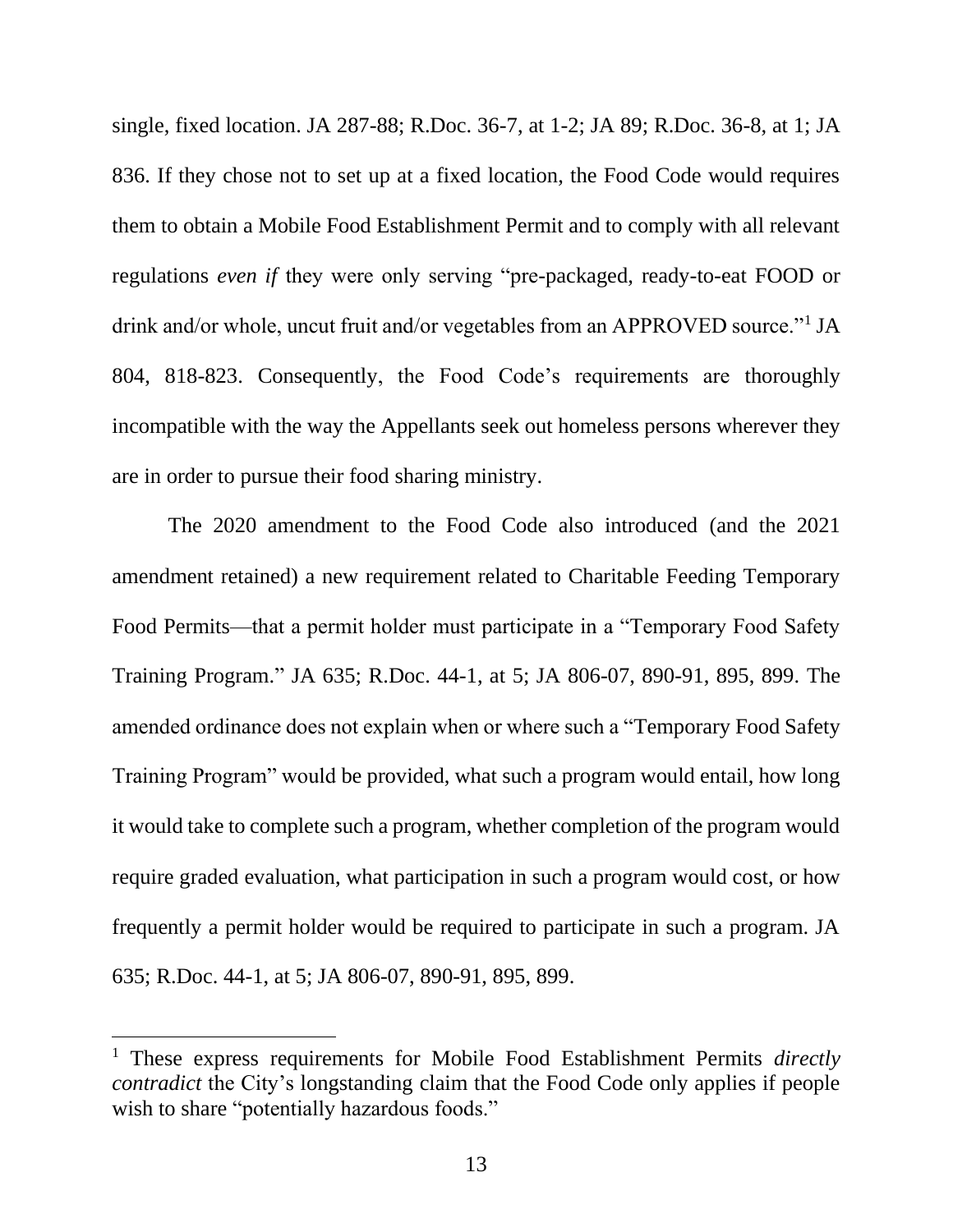All told, the City's regulations would significantly limit the Appellants' ability to pursue their food sharing ministry. Pastor Ray and Chris do not have the financial resources required to obtain the permits and equipment the City says are required before they can share food with the homeless. JA 266-68; R.Doc. 36-1, at 6-8; JA 274-75; R.Doc. 36-2, at 4-5. Even if they had the financial resources to pay for these things, when they go out looking for people to help they could not carry with them the equipment the City's regulations require, such as three separate foodgrade washtubs, each with a different liquid in it, a shelter to place over a food preparation area, and a handwashing facility. JA 167-68; R.Doc. 35-3, at 73-74; JA 266-67; R.Doc. 36-1, at 6-7; JA 274; R.Doc. 36-2, at 4. And even if the money, the equipment, and the ability to transport it with them were all no object, the City's regulations would nonetheless prevent Pastor Ray and Chris from spontaneously sharing food with people they encounter in a moment of need. JA 169 178-79; R.Doc. 35-3, at 75, 84-85; JA 267-68; R.Doc. 36-1, at 7-8; JA 274-75; R.Doc. 36-2, at 4-5. As Pastor Ray testified, a law such as the Food Code that would punish him for immediately providing a hungry person with food he had close at hand and knew to be wholesome and nutritious would dramatically burden his exercise of religion and his right to live in a manner consistent with his conscience. JA 638; R.Doc. 44- 1, at 8.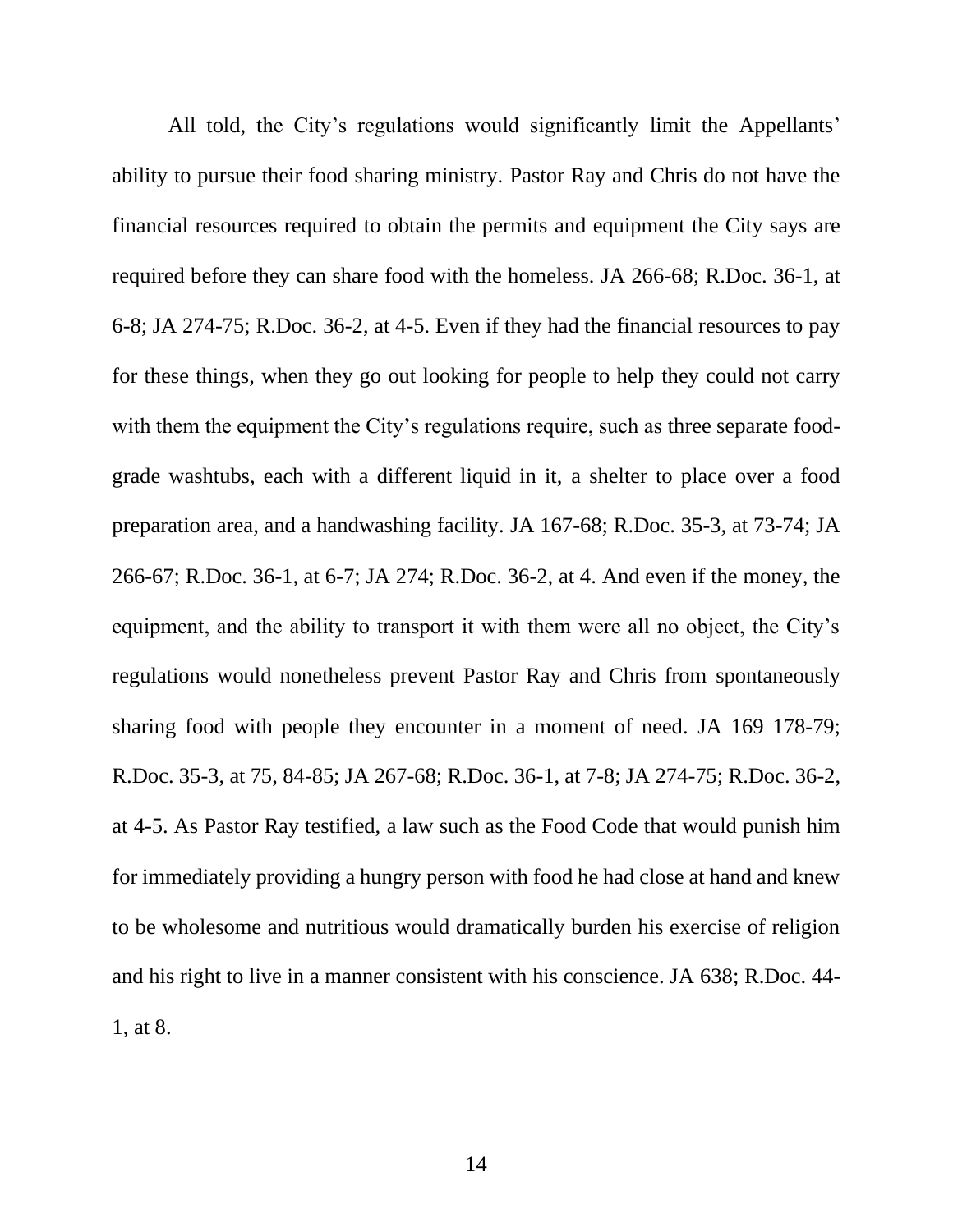To be clear, the Appellants do not challenge the validity of the Food Code as a whole; they contend that the City has violated their First Amendment rights to free exercise of religion and the freedom of expression by prohibiting them from engaging in the religious and expressive act of sharing meals with the homeless unless they first comply with the following requirements:

- The requirement to obtain a vendor's license and to pay \$200 for that purpose, JA 83; R.Doc. 35, at 3; JA 285; R.Doc. 36-6, at 1; JA 287; R.Doc. 36-7, at 1; JA 509; R.Doc. 36-13, at 1; JA 704; R.Doc. 50-4, at 5;
- The requirement either to obtain a Permanent Food Establishment permit or to pay \$25 per person, per day (potentially \$12,500 per year) for Temporary Food Permit, JA 83; R.Doc. 35, at 3; JA 92; R.Doc. 35-2, at 2; JA 806-07, 833, 841;
- The requirement either to obtain a Temporary Food Permit at least two days in advance of sharing food with homeless persons or to pay \$10 to expedite the application, JA 839;
- The requirement either to provide food at a single, fixed location rather than seeking out the hungry wherever they might be, or to comply with all the regulations applicable to a Mobile Food Establishment (including a prohibition on sharing even non-potentially hazardous foods without a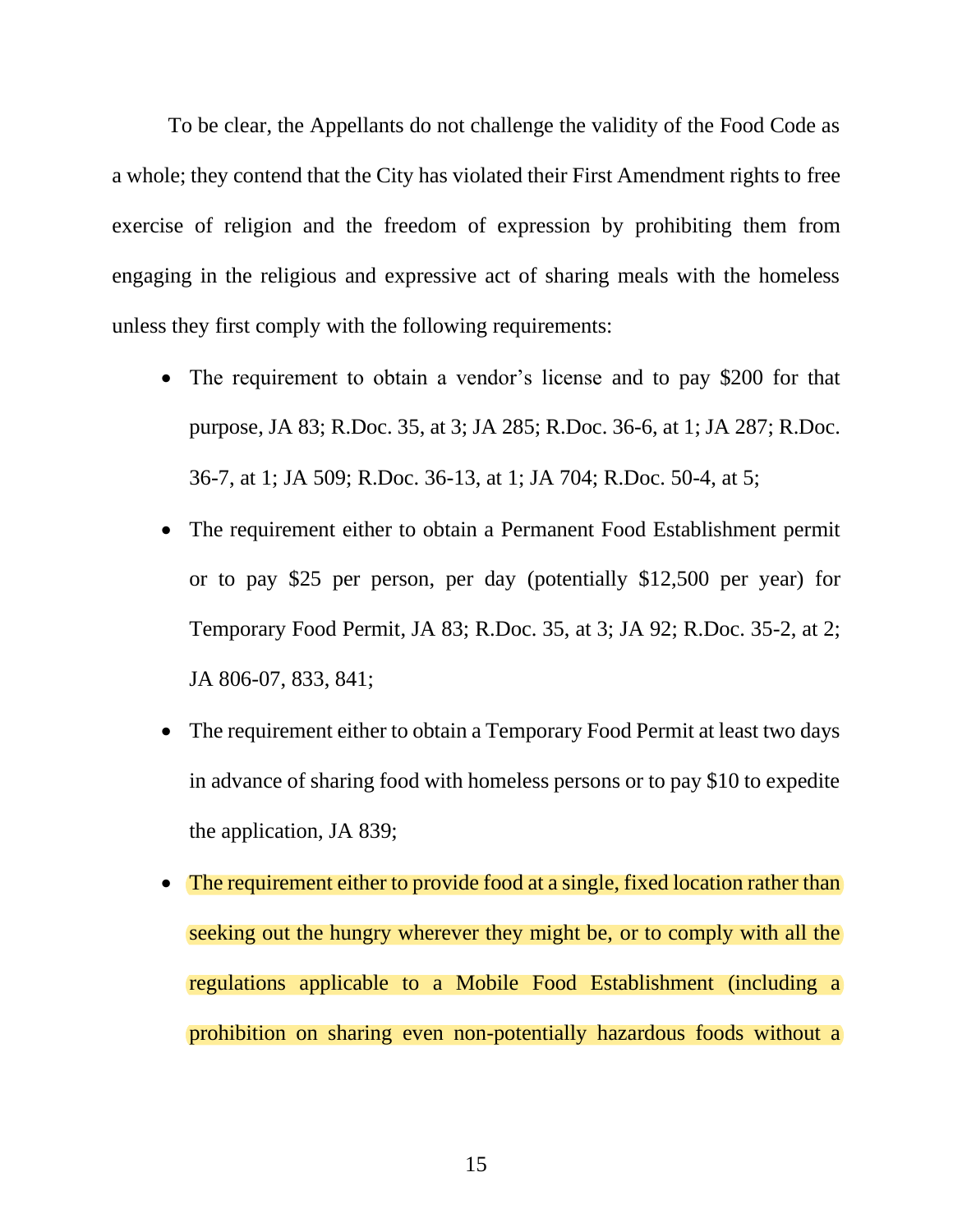permit), JA 167-68; R.Doc. 35-3, at 73-74; JA 266-67; R.Doc. 36-1, at 6-7; JA 804, 818-823, 833;

- The requirement to obtain and have on hand at any time they share food with homeless persons three separate food-grade washtubs (each with a different liquid in it), a shelter to place over a food preparation area, and a handwashing facility. JA 167-68; R.Doc. 35-3, at 73-74; JA 266-67; R.Doc. 36-1, at 6-7; JA 274; R.Doc. 36-2, at 4;
- The requirement to participate in the "Temporary Food Safety Training Program," the details of which the City never brought into the record, JA 635; R.Doc. 44-1, at 5; JA 806-07, 890-91, 895, 899.

### *F. The City broadly allows citizens to share food—except with the homeless*.

The City does not require non-homeless persons sharing home-prepared meals with other non-homeless persons to comply with the Food Code; it expressly stated that non-homeless persons may freely share food with "family, friends, and acquaintances" at potluck dinners, barbeques, house dinner parties, and/or tailgating parties. JA 83; R.Doc. 35, at 3; JA 93; R.Doc. 35-2, at 3. Redlich also asserted that the City does not interfere with those not engaged in the commercial preparation or distribution of food if they wish to share food with non-homeless persons in public places. JA 269; R.Doc. 36-1, at 9. But Redlich offered evidence that the City does apply the Food Code against people who attempt to share food with homeless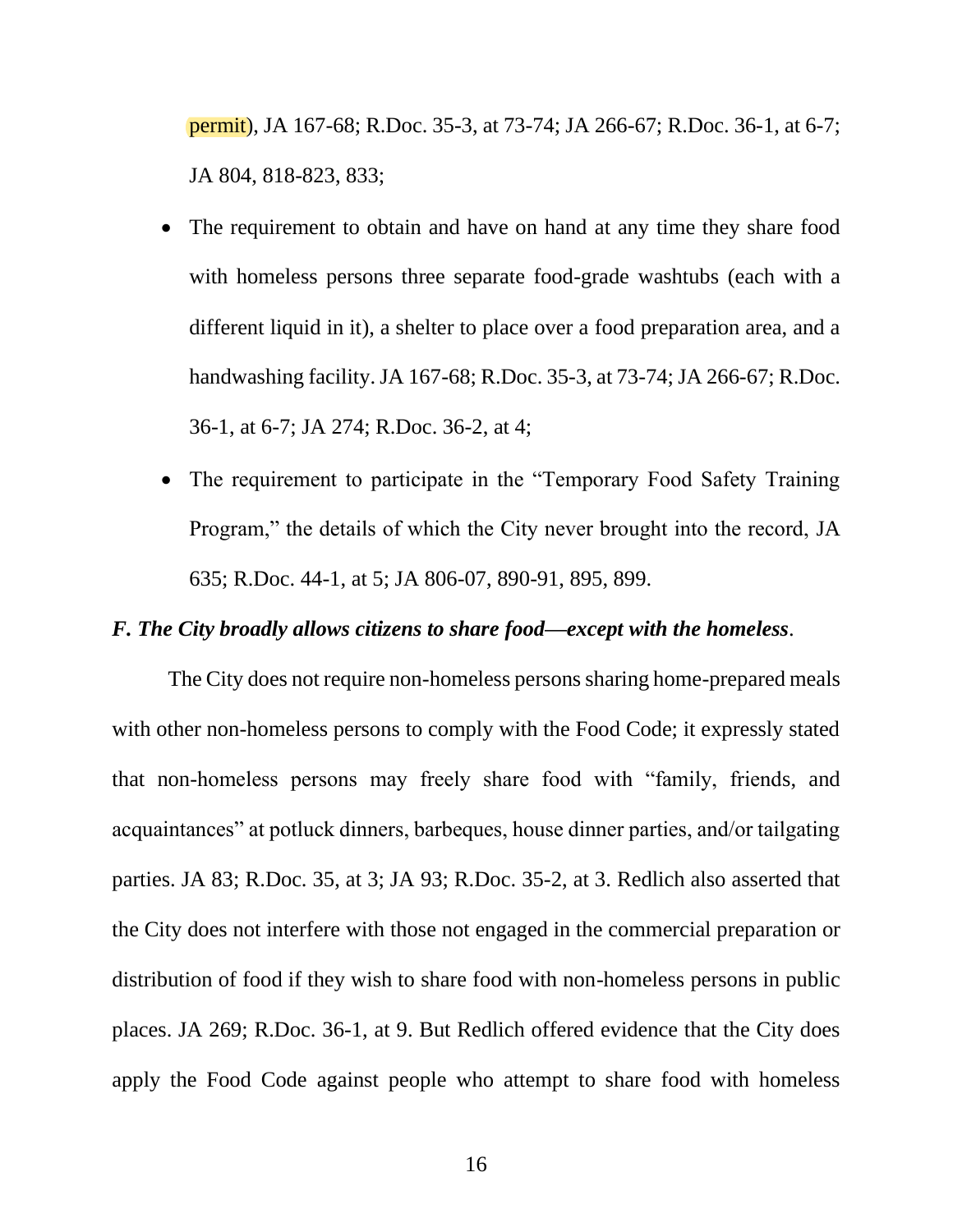persons—even if the food is being provided in private spaces. JA 269; R.Doc. 36-1, at 9; JA 657; R.Doc. 44-4, at 1; JA 658-61; R.Doc. 44-5, at 1-4; JA 62-64; R.Doc. 44-6, at 1-3.

# *G. The record does not show that imposing these financial and regulatory burdens on the Appellants' religious and expressive acts will promote the City's alleged interest in reducing foodborne illnesses.*

The City presented very little competent evidence regarding the extent to which the food shared by the Appellants might cause those who received it to become ill. The City asserted that in 2018, 5,893 people were hospitalized from foodborne illness and 120 people died from foodborne illness. JA 237; R.Doc. 35-9, at 2. It also asserted that one in six people get sick from contaminated food each year. JA 237; R.Doc. 35-9, at 2. The City had also claimed (without identifying any report or study as the basis for the claim) that donated food had caused outbreaks of foodborne illness in several states between 2012 and 2018, and that a majority of the affected jurisdictions did not require temporary food permits for charitable events; the District Court correctly sustained the Appellants' objections to these allegations. JA 237-38; R.Doc. 35-9, at 2-3; JA 909; R.Doc. 57, at 9. The City presented an affidavit in which a police officer claimed to have assisted homeless persons whom the officer suspected were suffering from food-related illness, but the Appellants objected to these statements and the District Court expressly stated that its opinion did not rely upon either the testimony in question or the City's statement of fact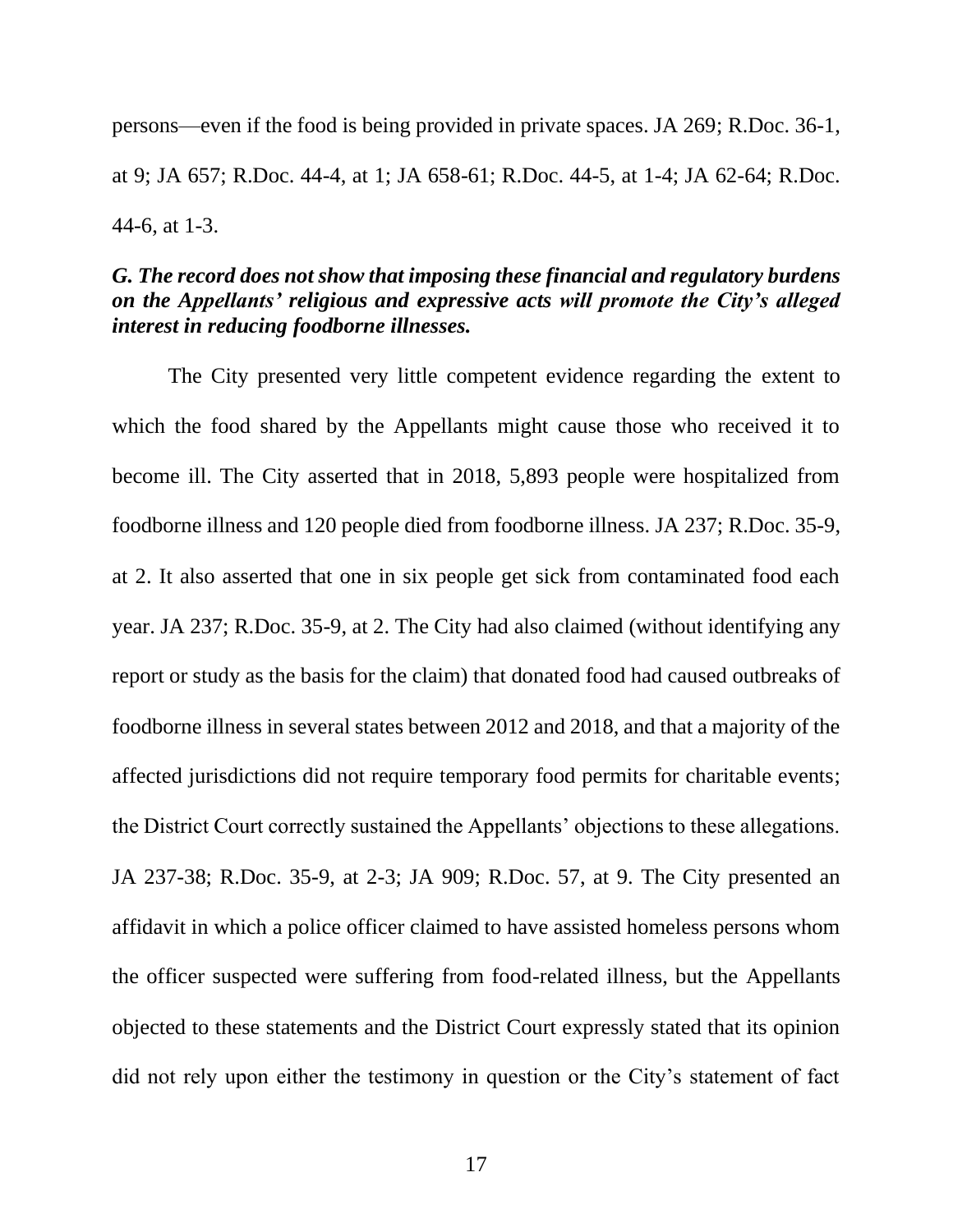based upon that testimony. JA 89-90; R.Doc. 35-1, at 1-2; JA 906-07; R.Doc. 57, at 6-7. That was the sum total of the evidence the City offered regarding its interest in preventing foodborne illness.

In contrast, the Appellants provided important context about the relative risks of foodborne illness by putting into the record a recent report published by the Center for Disease Control and Prevention showing that in 2017 the vast majority of outbreaks of foodborne illness were linked either to food prepared in a restaurant or food prepared at a catering or banquet facility, while only a tiny percentage of the recorded foodborne illnesses that year were linked to food prepared in a private home or a house of worship. JA 635-36; R.Doc. 44-1, at 5-6; JA 652; R.Doc. 44-2, at 13. That same 2017 report showed that of the foodborne illnesses attributed to a specific type of food, more illnesses were attributed to *fruits* (521) than were attributed to any other single type of food other than turkey (609); chicken (487), pork (376), and "vegetable row crops" (351) were the next most common single-food causes of foodborne illness. JA 645, 650; R.Doc. 44-2, at 6, 11. In light of this data, Pastor Ray contended that there was no legitimate basis for believing that "potentiallyhazardous foods" prepared at church kitchen facilities that are certified by local health authorities are any more likely to cause foodborne illness than the "potentially hazardous food" prepared at restaurants or grocery stores certified by local health authorities. JA 637-38; R.Doc. 41-1, at 7-8.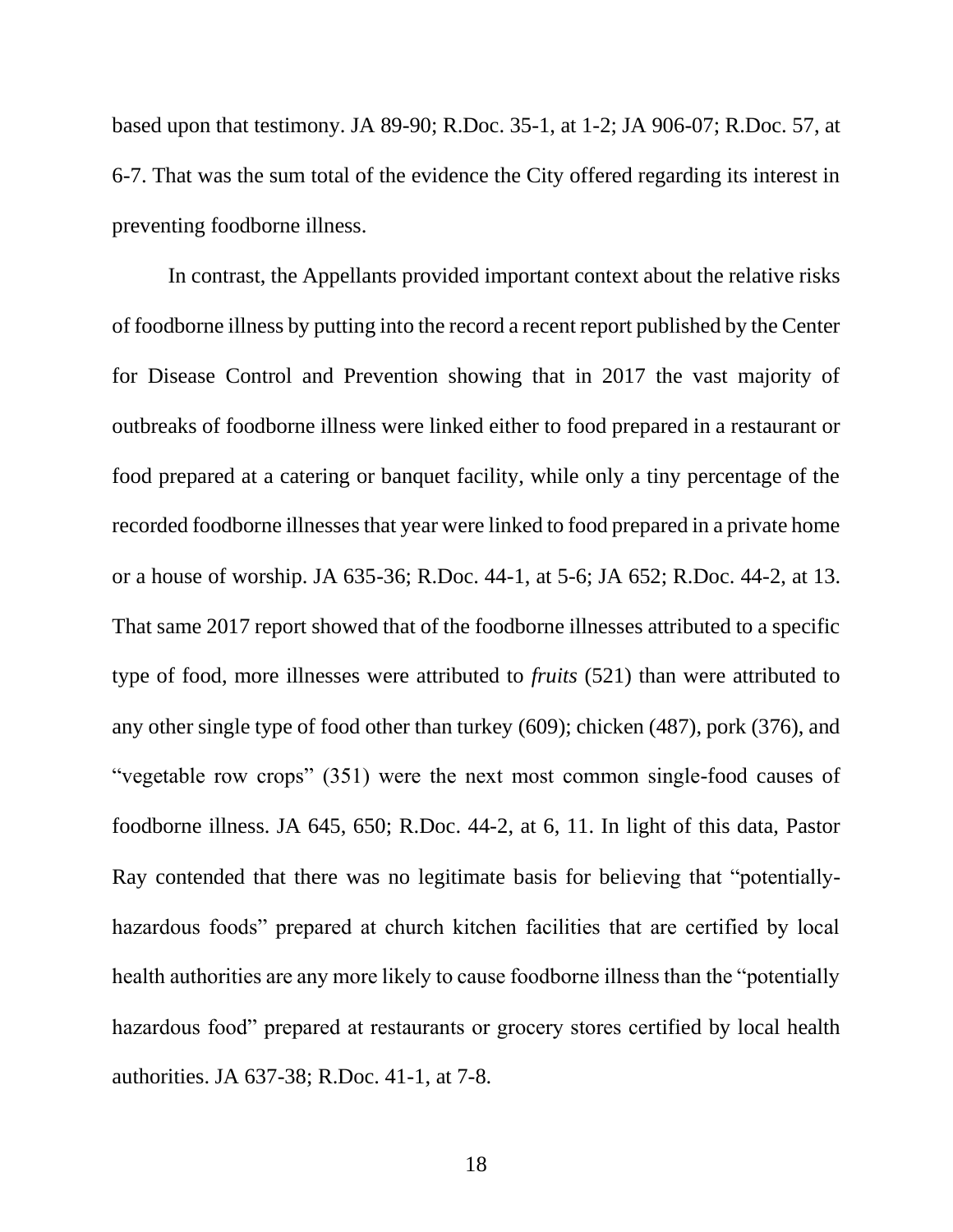The City offered no competent evidence at all to suggest that requiring the Appellants to pay for daily permits and to comply with the Food Code's regulations is in any way likely to reduce incidences of foodborne illness among those receiving the food the Appellants share with them. The Appellants pointed out that there was no evidence that the so-called "potentially hazardous" food they share with homeless persons is any more likely to cause foodborne illness than the "potentially hazardous" food that *the City allows people to share* among friends, family, and acquaintances at potlucks, barbeques, house dinner parties, and/or tailgating parties. JA 637; R.Doc. 41-1, at 7. Pastor Ray testified that when homeless people do not have access to the healthy, nutritious food of the sort that his ministry provides, they may resort to obtaining food from trash cans or dumpsters, which is much less healthy than food lovingly prepared specifically for the purpose of feeding the homeless. JA 141; R.Doc. 35-3, at 47; JA 636-37; R.Doc. 41-1, at 6-7. He asserted that even if the City had a legitimate interest in ensuring that food offered to the homeless had been prepared at a facility certified by a local health authority, the Appellants' food sharing ministry already *was* providing food prepared at a facility that is certified by local health authorities. JA 637; R.Doc. 41-1, at 7. He added that to the extent that the purpose of the permit requirements is to know when and where "potentially hazardous foods" are being distributed, a less-restrictive means of accomplishing that goal would be to ask those who provide food to the homeless to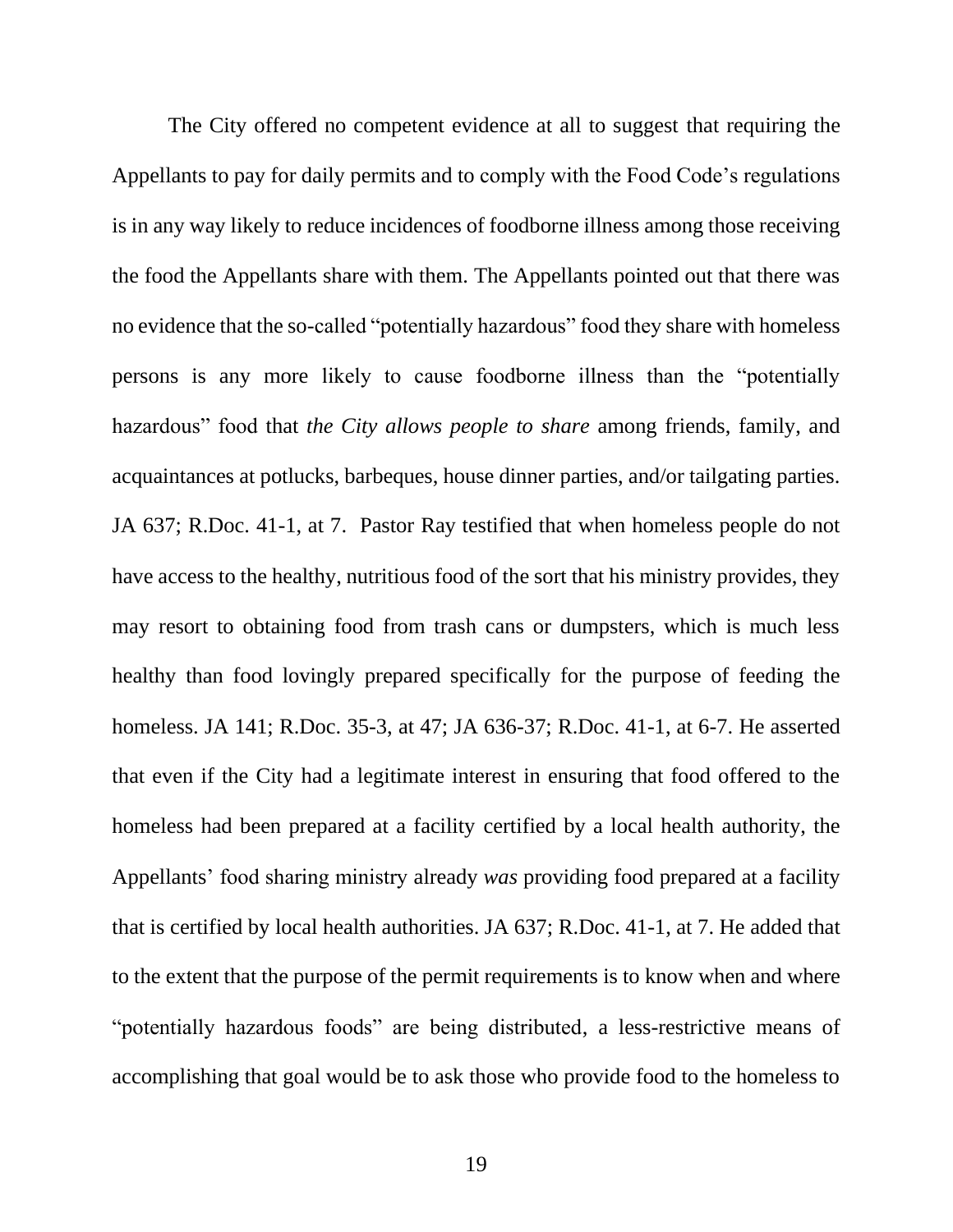self-report the times and locations of their activities. JA 637; R.Doc. 41-1, at 7. In sum, the record suggests that reducing the amount of food that Pastor Ray and Chris share with homeless persons by making it much more difficult and expensive for them to continue their food sharing ministry will simply *decrease* the homeless persons' overall access to safe, healthy food, not *increase* it. JA 162; R.Doc. 35-3, at 68.

#### *H. The procedural history of this case.*

The Plaintiffs-Appellants filed this case in the Eastern District of Missouri on January 7, 2019, alleging that, as applied to their food sharing ministry, the City's Food Code violated the First and Fourteenth Amendments' protections for free exercise of religion, freedom of expression, equal protection of the laws, and freedom of association. JA 9-10, 16-25; R.Doc. 1, at 1-2, 8-17. They also asked the District Court to exercise supplemental jurisdiction over claims regarding Missouri's Religious Freedom Restoration Act and Article I, section 5 of the Missouri Constitution. JA 10, 25-28; R.Doc. 1, at 2, 17-20. After the parties conducted discovery they filed cross-motions for summary judgment; the City sought summary judgment on all five of the counts in the Complaint, while the Appellants only sought summary judgment as to their hybrid rights claim under the U.S. Constitution, their stand-alone free expression claim, and their claim regarding Missouri's Religious Freedom Restoration Act. JA 44-45; R.Doc. 32, at 1-2; JA 256-60, R.Doc. 36, at 1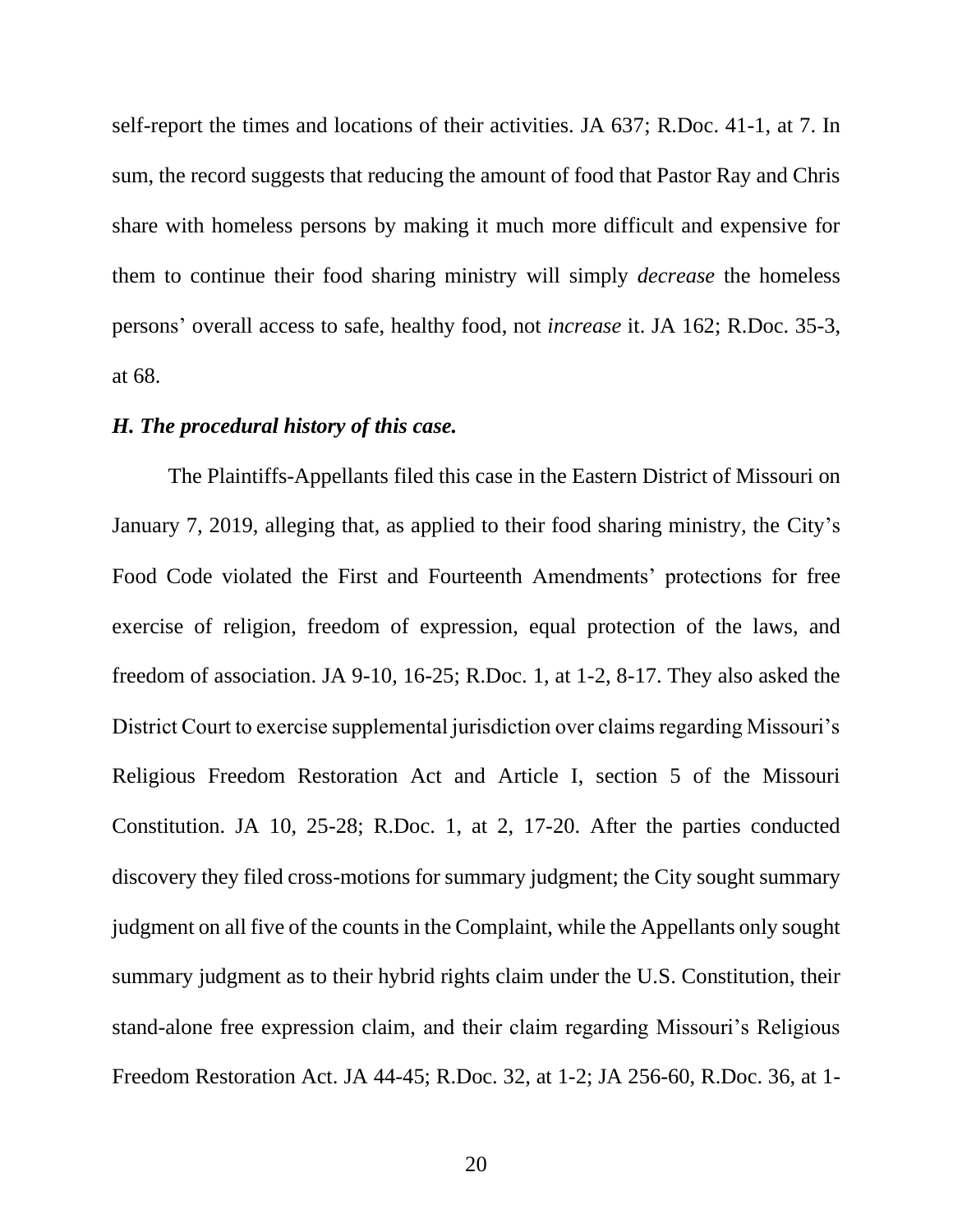5. On July 22, 2021, Magistrate Judge Baker entered judgment denying the Appellants' motion, granting the City summary judgment as the three counts comprising the Complaint's federal constitutional claims, declining to exercise jurisdiction over the two counts based on state law, and dismissing those state law claims without prejudice. JA 943; R.Doc. 58, at 1; AD 43.

Although the Appellants had from the outset acknowledged that under *Employment Division v. Smith*, 494 U.S. 872 (1990), they could not succeed in a stand-alone claim based on the Free Exercise Clause and never contended otherwise (they did ask to preserve the question of whether *Employment Division* should be overturned), the District Court devoted eight pages of its opinion to addressing arguments the Appellants had not made. JA 918-26; R.Doc. 57, at 18-26; AD 18-26. In particular, the District Court held that, despite their explanation that the application of the Food Code to their food sharing ministry would severely curtail the Appellants' ability to continue that ministry, the regulations did not "substantially burden" their free exercise of religion. JA 923; R.Doc. 57, at 23; AD 23. Turning to the Appellants' freedom of expression claim, the District Court assumed (without holding) that their food sharing ministry was expressive conduct protected by the First Amendment, but held that the City's application of its regulations to that ministry satisfied the intermediate scrutiny. JA 931-34; R.Doc. 57, at 31-34; AD 31-34. First, the District Court held that the City has a substantial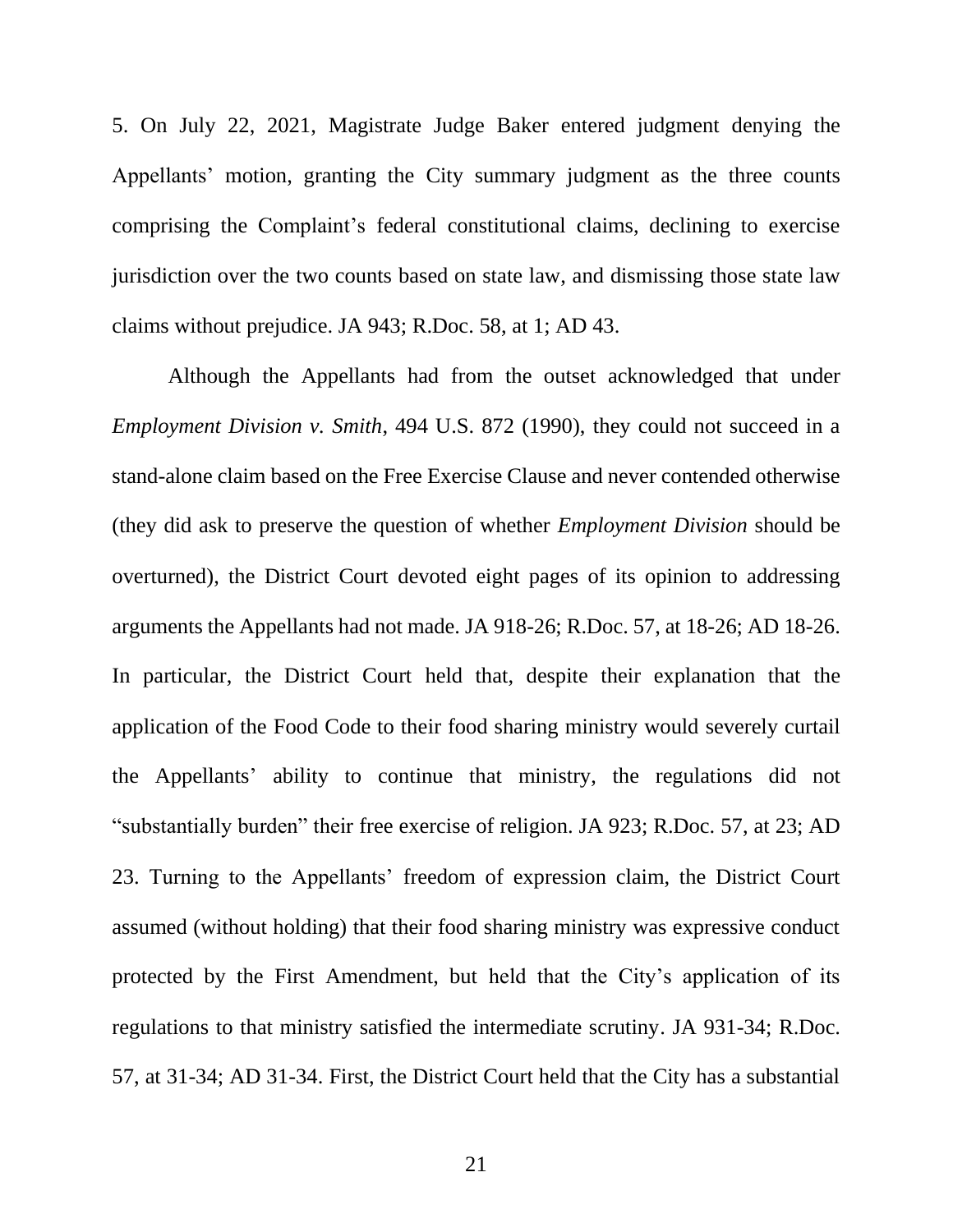interest in preventing foodborne illness, then it held (without referring to any evidence that might support its holding) that requiring permits to distribute potentially hazardous food "plainly serves" that interest. JA 933; R.Doc. 57, at 33; AD 33. The District Court then addressed the Appellants' claim that the City's selective application of the Food Code to those attempting to feed homeless people violated the equal protection clause and the freedom of association. JA 934-38; R.Doc. 57, at 34-38; AD 34-38. The District Court held that because the City's application of the challenged regulations did not actually prevent Pastor Ray and Chris from associating with homeless people, rational basis scrutiny applied and the regulations survived that standard of review. JA 938; R.Doc. 57, at 38; AD 38. And, finally, the District Court disposed of the Appellants' hybrid rights claim by concluding that they had "not established a standalone free exercise claim, nor have they established a violation of another constitutional right." JA 941; R.Doc. 57, at 41; AD 41.

The Appellants filed a timely notice of appeal. JA 944; R.Doc. 59, at 1.

#### **STANDARD OF REVIEW**

This Court reviews a district court's grant of summary judgment *de novo*. *See, e.g., Acton v. City of Columbia,* 436 F.3d 969, 975 (8<sup>th</sup> Cir. 2006). The primary question is whether, viewing the facts in the light most favorable to the nonmoving party and affording them all reasonable inferences, the available evidence could not

22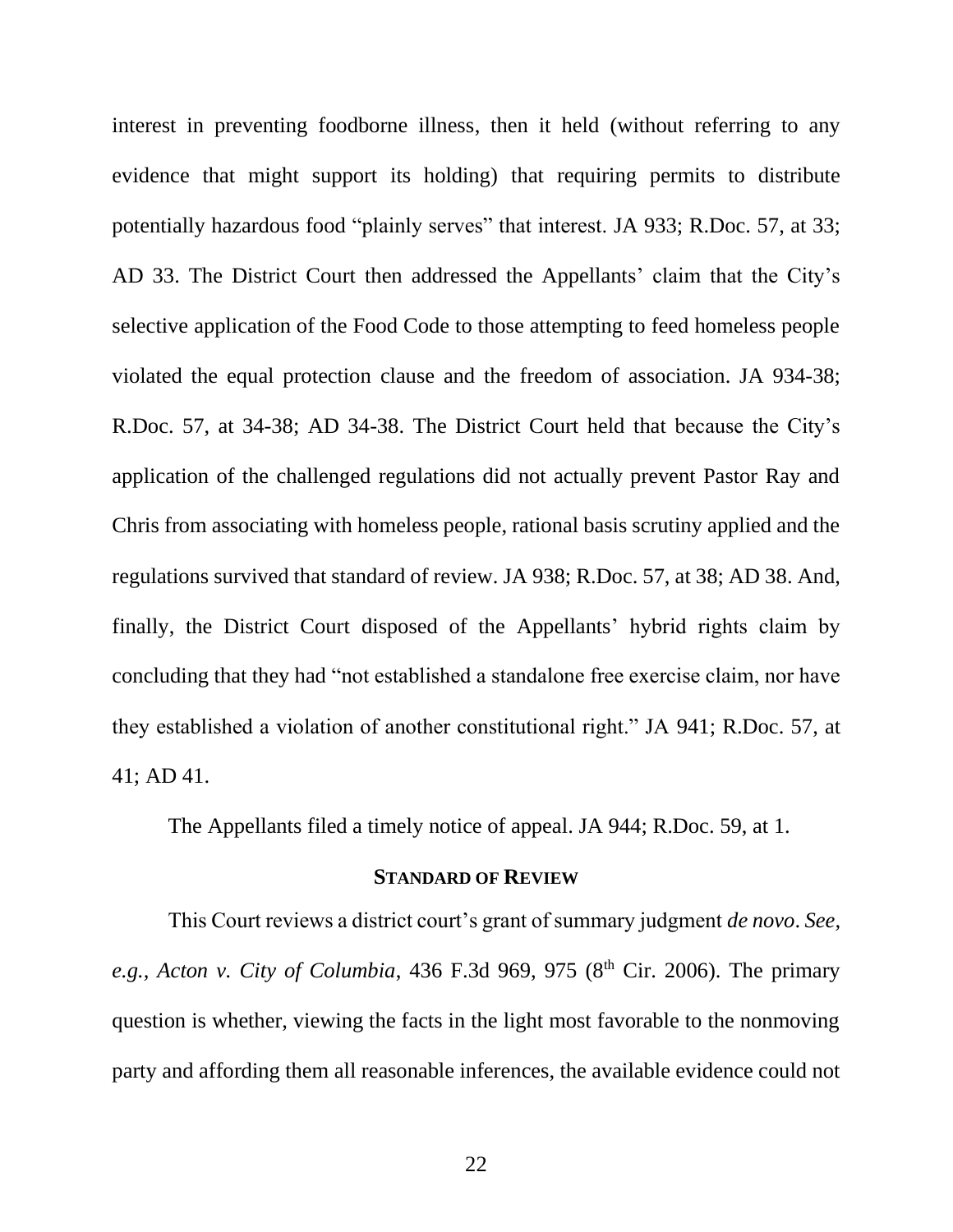lead a rational trier of fact to find for the nonmoving party. *Estate of Barnwell by and through Barnwell v. Watson,* 880 F.3d 998, 1004 (8<sup>th</sup> Cir. January 28, 2018); *see also Rogers v. City of Little Rock*, 152 F.3d 790, 799 (8th Cir. 1998); Fed. R. Civ. P. 56(c).

#### **SUMMARY OF THE ARGUMENT**

The basic question this case presents is straightforward. Does the U.S. Constitution permit the City of St. Louis to require Appellants to assume numerous expenses and regulatory burdens on before they may engage in the religious and expressive acts of sharing food with homeless people, particularly when the City imposes no such requirements on those sharing similar food with non-homeless people?

The Appellants' primary argument is that because their food sharing ministry is both a religious exercise and an expressive act, this is a case in which the hybrid rights doctrine should apply. The District Court misapplied this Court's precedents in upholding the City's application of its Food Code to the Appellants' food sharing ministry. Viewing the evidence and inferences in the light most favorable to the Appellants—as both the District Court and this Court must in the face of the City's motion for summary judgment—it is clear that requiring Pastor Ray and Chris to take on these financial and regulatory burdens would dramatically inhibit their religious and expressive activities, if not prevent them altogether. Consequently,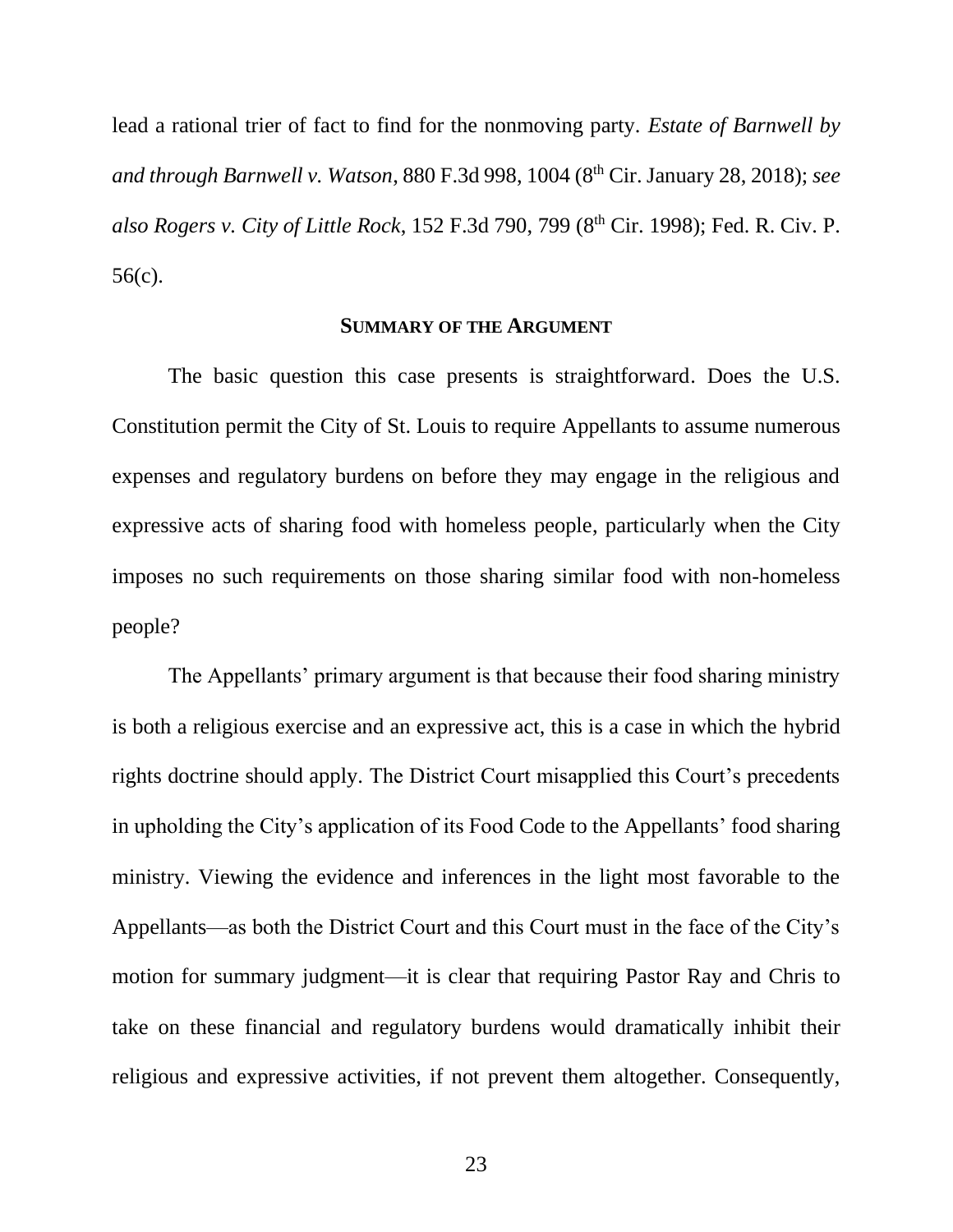pursuant to this Court's rulings in *Cornerstone Bible Church v. City of Hastings*, 948 F.2d 464 (8th Cir. 1991), and *Telescope Media Group v. Lucero*, 936 F.3d 740 (8th Cir. 2019), the District Court erred by failing to apply a hybrid rights analysis and, thus, strict scrutiny to the City's application of the Food Code against the Appellants.

Further, even if the District Court was correct that hybrid rights analysis was improper, it still erred by misapplying the *O'Brien* test to the Appellants' stand-alone Freedom of Expression claim. Where a content-neutral regulation burdens expressive conduct protected by the First Amendment, intermediate scrutiny requires the government to justify the burden it imposes on constitutionallyprotected speech not only by identifying a substantial government interest to be served, but also by showing that less-restrictive measures simply would not accomplish the government's interests. *McCullen v. Coakley*, 573 U.S. 464, 495 (2014). Although the Appellants do not dispute that government generally has a compelling interest in protecting the public health and welfare, they do not concede that *foodborne* illness, in particular, is sufficiently widespread or dangerous to warrant drastic restrictions on their constitutionally-protected expression. And even if the government had presented evidence that it had a substantial interest in preventing foodborne illness, the record (interpreted in the light most favorable to the Appellants) shows that requiring them to assume the burden and expense of the City's regulations will probably not lower the likelihood of foodborne illness in the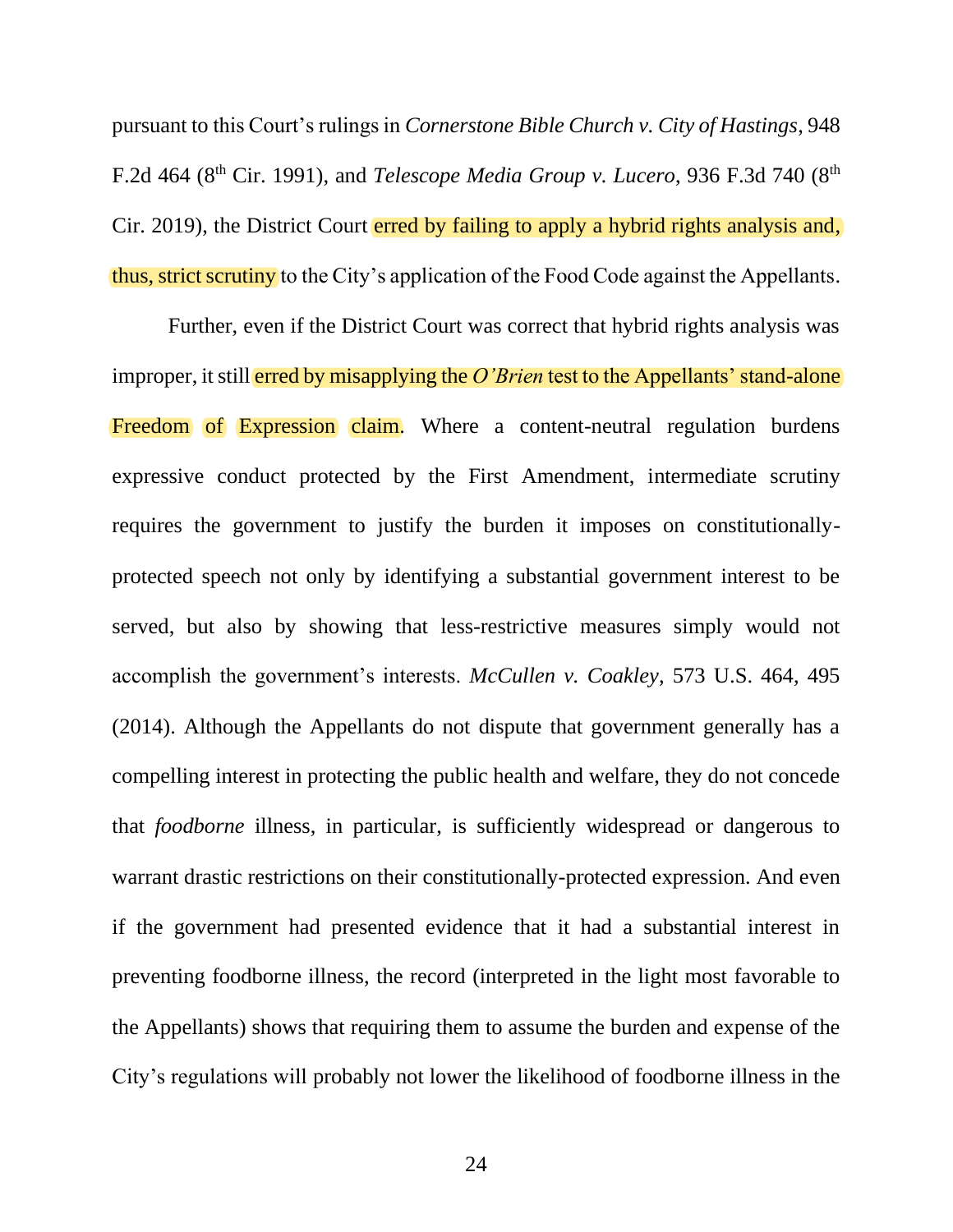community. Even worse, because the City's restrictions *will* dramatically reduce both the quantity of the food they can share and the frequency with which they can share it, requiring the Appellants to comply with the challenged restrictions is more likely to *reduce* the quality and quantity of food available to the City's homeless population.

The Appellants have decided to waive Count III of their Complaint, in which they had argued that the City's selective enforcement of its Food Code violated the Equal Protection Clause and the Freedom of Association; this appeal does not involve part D of the District Court's opinion.

#### **ARGUMENT**

# **I. The District Court erred in granting the City summary judgment as to the Appellants' hybrid rights claim.**

In *Employment Div., Dept. of Human Resources of Oregon v. Smith*, 494 U.S. 872 (1990), the U.S. Supreme Court held that although the Free Exercise Clause does not require courts to carefully scrutinize religiously-neutral, generallyapplicable laws that incidentally burden a person's religious practice, courts should nevertheless apply strict scrutiny where a plaintiff asserts a claim that "involve<sup>[s]</sup> not the Free Exercise Clause alone, but the Free Exercise Clause in conjunction with other constitutional protections, such as freedom of speech and of the press." *Id*. at 881. Justice Scalia addressed the idea of a separate hybrid rights analysis to explain why, historically, the Supreme Court has been more likely to rule in favor of parties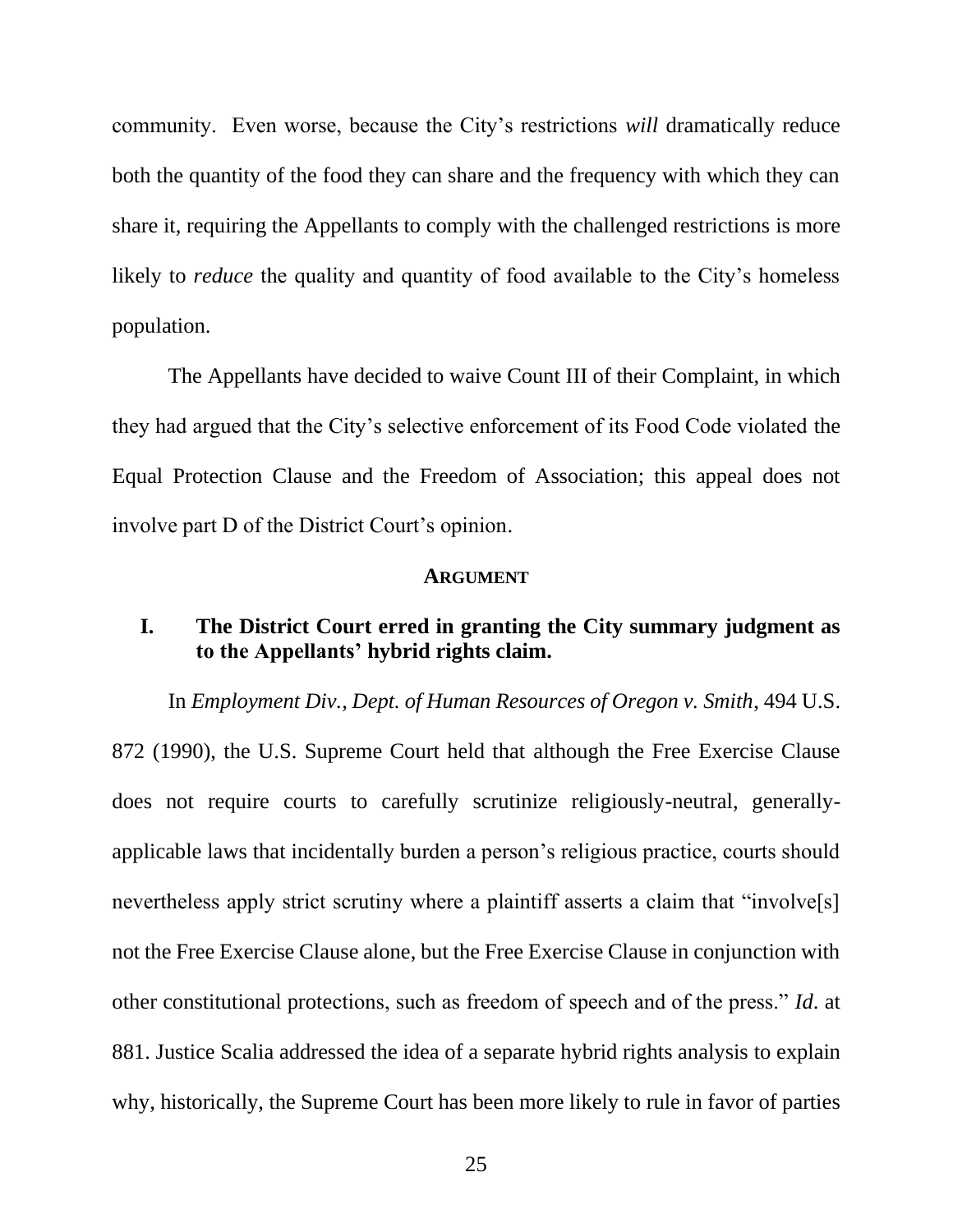whose constitutional claims involved religious liberty in conjunction with another fundamental right than it has been to rule in favor of parties with stand-alone free exercise claims.

The Supreme Court has not elaborated on how, precisely, courts should approach hybrid rights cases. The prevailing view among the circuits, however, is that a litigant need not show that they would independently prevail in the nonreligious aspect of their hybrid rights claim before courts must engage the hybrid analysis. To the contrary, the Fifth, Ninth, and Tenth Circuits have all taken the position that an individual raising a hybrid rights argument only needs to present a "colorable claim" that the government's action infringes on a companion right. *See, e.g., Cornerstone Christian Sch. v. Univ. Interscholastic League*, 563 F.3d 127, 136 n.8 (5th Cir. 2009) (asking whether the party had "a colorable claim" on its companion right); *Miller v. Reed*, 176 F.3d 1202, 1207 (9th Cir. 1999) (explaining that a hybrid-rights claim requires the party to "make out a 'colorable claim' that a companion right has been violated"); *Axson-Flynn v. Johnson*, 356 F.3d 1277, 1295- 97 (10th Cir. 2004) (similar). This Court as well has not only recently affirmed the vitality of this hybrid rights theory, it held that where a plaintiff had argued that a law negatively impacted both their religious exercise and their "communicative activity," the district court was obligated follow *Employment Division*'s guidance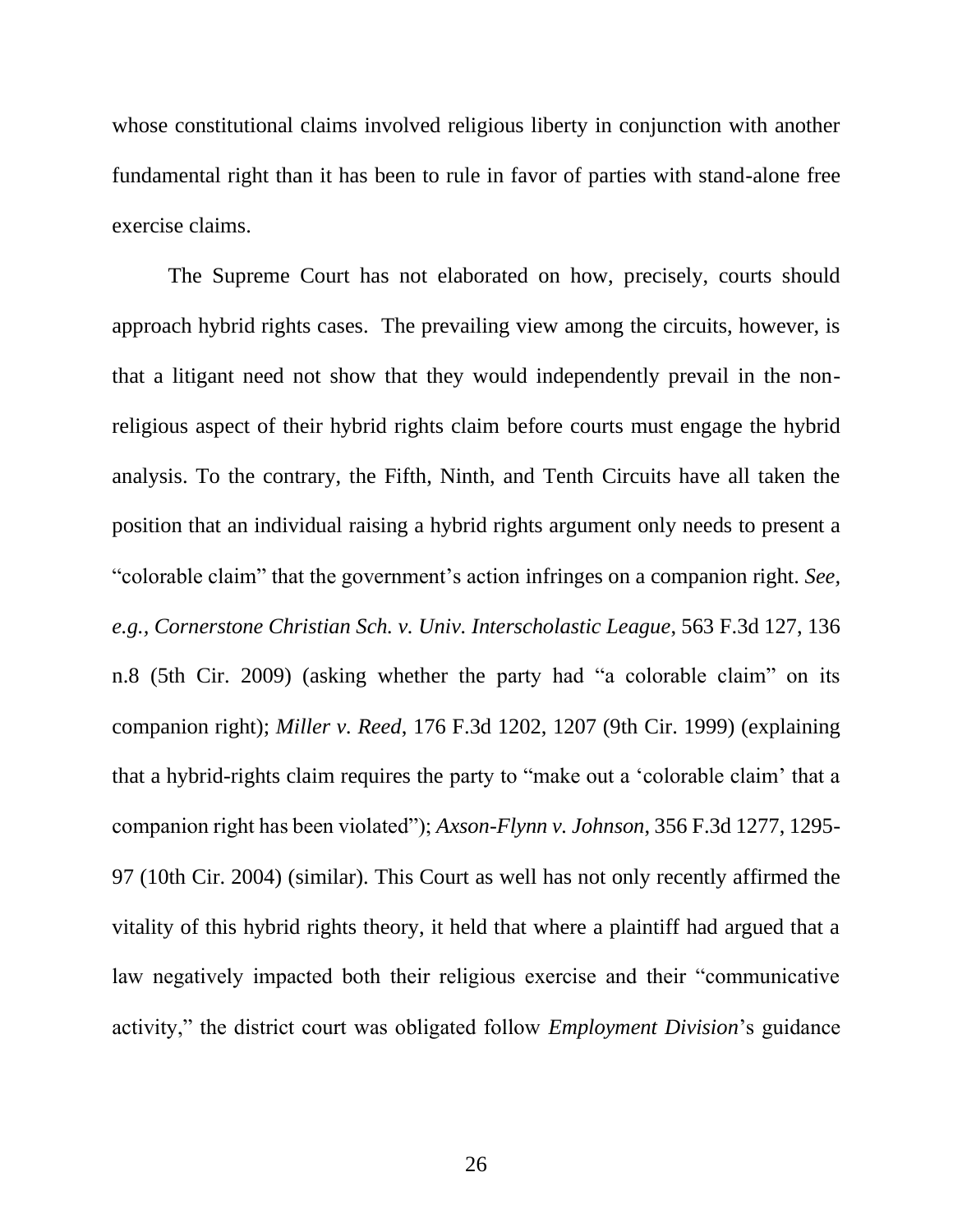and to apply strict scrutiny. *Telescope Media Group v. Lucero*, 936 F.3d 740, 759- 60 (8th Cir. 2019).

This case fits that mold; the Court should follow *Employment Division*'s guidance and apply strict scrutiny.

# **A. The Appellants' food sharing ministry is a thoroughgoing blend of religious practice and "communicative activity."**

In the Gospel of Matthew, Chapter 25:31-46, Jesus describes to his followers the judgment of the nations, saying that the Son of Man will divide people from one another as the shepherd separates sheep from goats. When he invites the righteous to come into the eternal kingdom, the first thing the Son of Man says to them is, "For I was hungry and you gave me food." When the righteous respond by asking when they ever saw Jesus and gave him food, he answers, "Truly I tell you, just as you did it to one of the least of these who are members of my family, you did it unto me."

As explained above, for the Appellants sharing food with the hungry is not just a nice thing to do—it is an act of worship that Jesus commanded of his followers. It is an act of compassion and obedience. And it is also a communicative act, intended to convey to the recipient and to the community around them what it means and what it looks like for God to care for and provide for his children. Jesus taught his followers to "do to others what you would have them do to you<sup>[1]</sup>. Gospel of Matthew 7:12. But Jesus said that while wrapping up a larger point about the abundance of God's love in meeting his children's needs. He asked, "Which of you,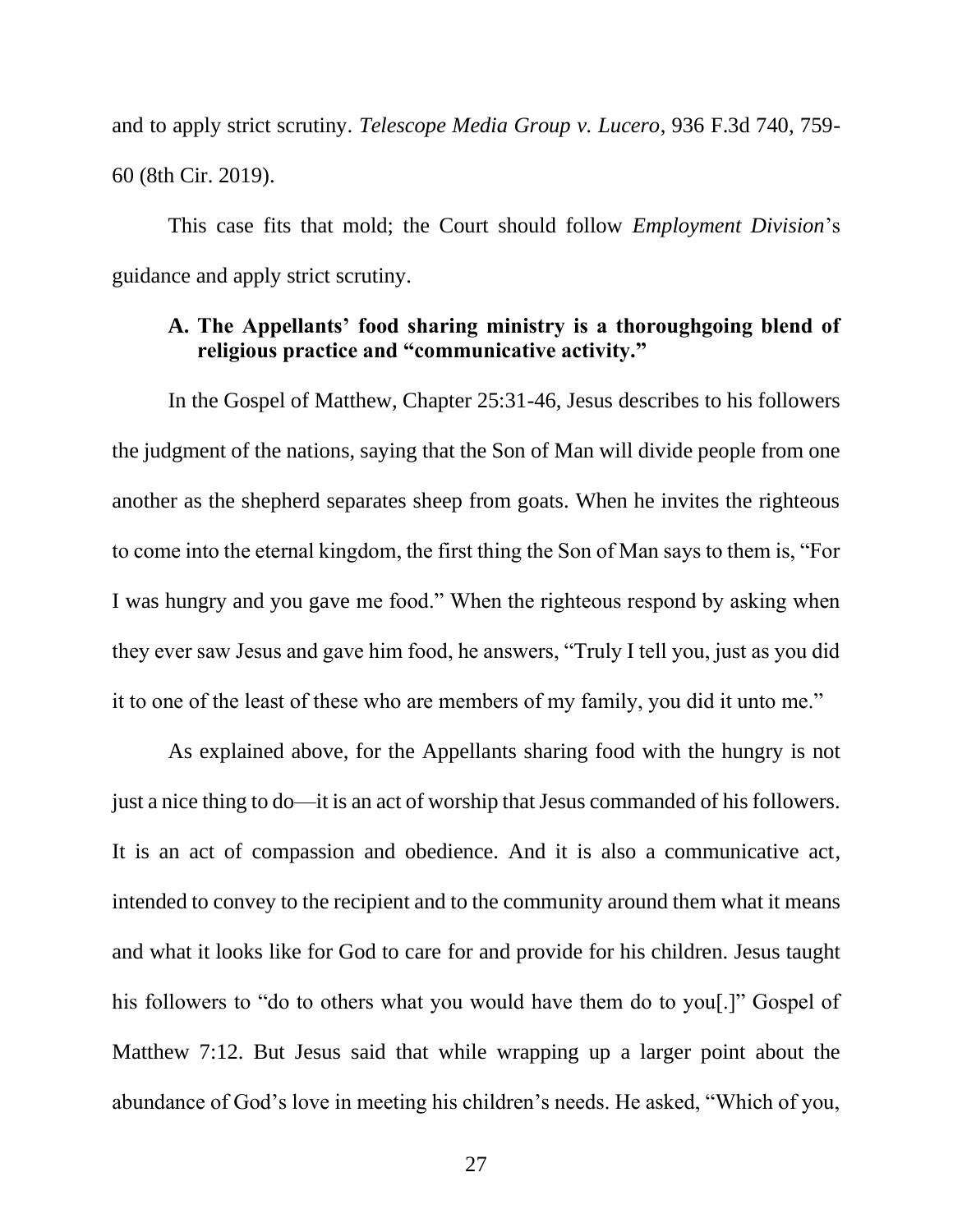if your son asks for bread, will give him a stone? Or if he asks for a fish, will give him a snake?" Gospel of Matthew 7:9-10. Jesus was teaching his followers to trust that God loves all of his children and intends to meet their needs. For Pastor Ray and Chris, the meals they are providing to their homeless friends and neighbors really are the message. Because complying with the City's Food Code would necessarily and dramatically reduce their ability to convey this religious message to those in need and the community around them, the Court must recognize this as a situation in which hybrid rights analysis is required.

# **B. As applied to the Appellants, the challenged restrictions cannot survive strict scrutiny.**

Strict scrutiny is "the most demanding test known to constitutional law." *See Kolbe v. Hogan*, 849 F.3d 114, 133 (4<sup>th</sup> Cir. 2017). Under this standard, courts only uphold a challenged restriction on a fundamental liberty if the restriction is 'necessary to promote a compelling state interest.' The strict scrutiny test requires the government to prove not only that it has a compelling interest that it needs to address, but also that the regulations the government wishes to implement in pursuit of its interest restrict as little constitutional liberty as possible while still serving their intended purpose. The Appellants explain below why the challenged restrictions could not even survive intermediate scrutiny as applied to the Appellants' religiously-motivated expressive acts. Where it is clear that a challenged law cannot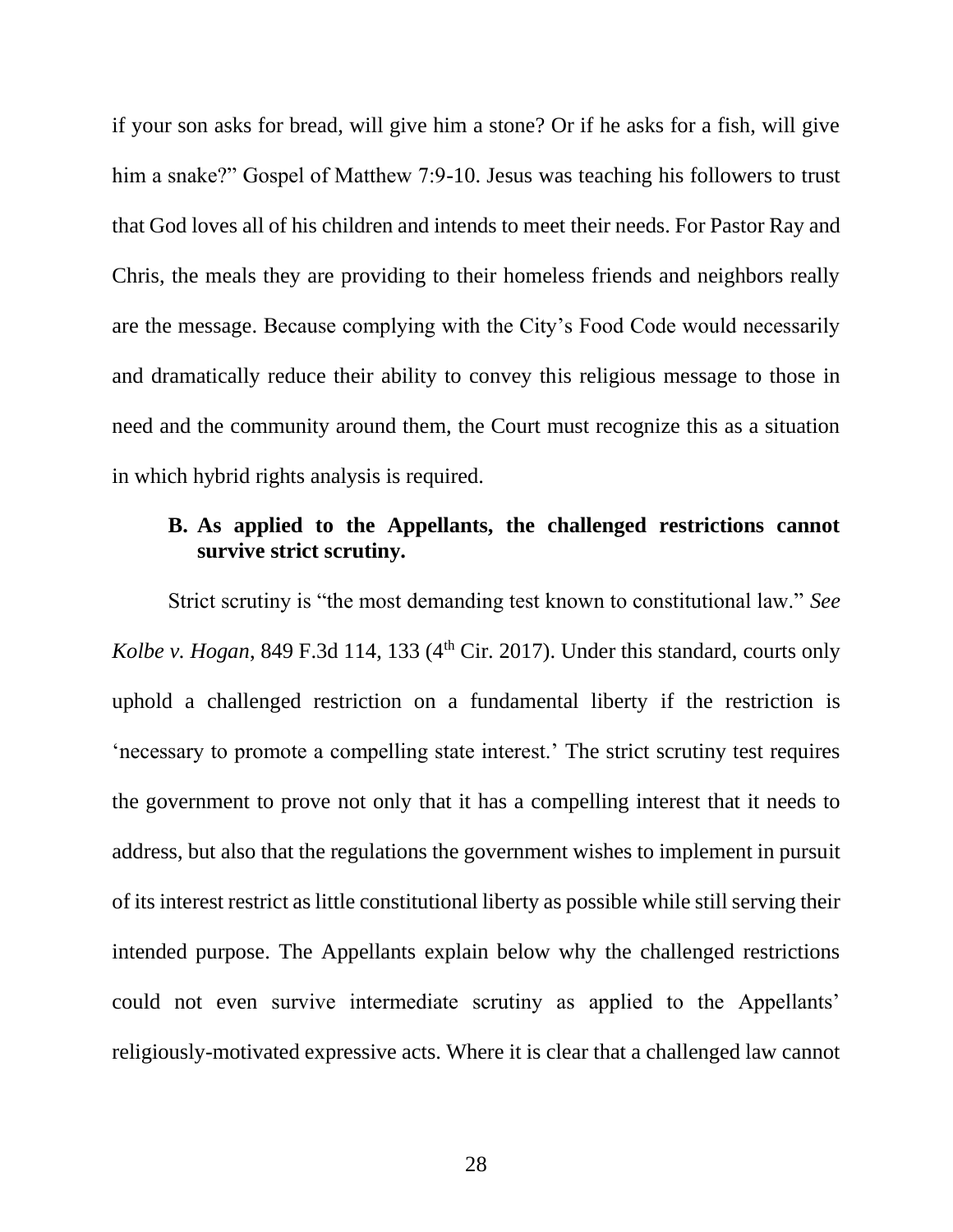survive a lower level of scrutiny it is unnecessary to elaborate as to the higher levels. *See, e.g., D.C. v. Heller*, 554 U.S. 570, 628-29 (2008).

Because the City did not carry its burden of proving that the Appellants' religious and expressive conduct poses any serious danger to the City's alleged interest in preventing the spread of foodborne illness, this Court should reverse the District Court's judgment as to the Appellants' hybrid rights claim and should remand this matter to the District Court with instructions to enter summary judgment in favor of the Appellants.

## **II. The District Court erred in granting the City summary judgment as to the Appellants' freedom of expression claim.**

# **A. The Appellants' food sharing ministry constitutes expressive conduct protected by the First Amendment.**

Where a party claims that a government regulation infringes upon their freedom of expression, a court's consideration of that claim necessarily must begin with determining whether the challenged regulation actually burdens speech protected by the First Amendment. In order to answer this question the court must ask first whether the conduct demonstrates "an intent to convey a particularized message," and second whether those who view the conduct are likely to understand the message. *Adam and Eve Jonesboro, LLC. v. Perrin*, 933 F.3d 951, 957 (8<sup>th</sup> Cir. 2019). Applying this standard, courts have held that the First Amendment's protections extend to such actions as nude dancing, burning the American flag,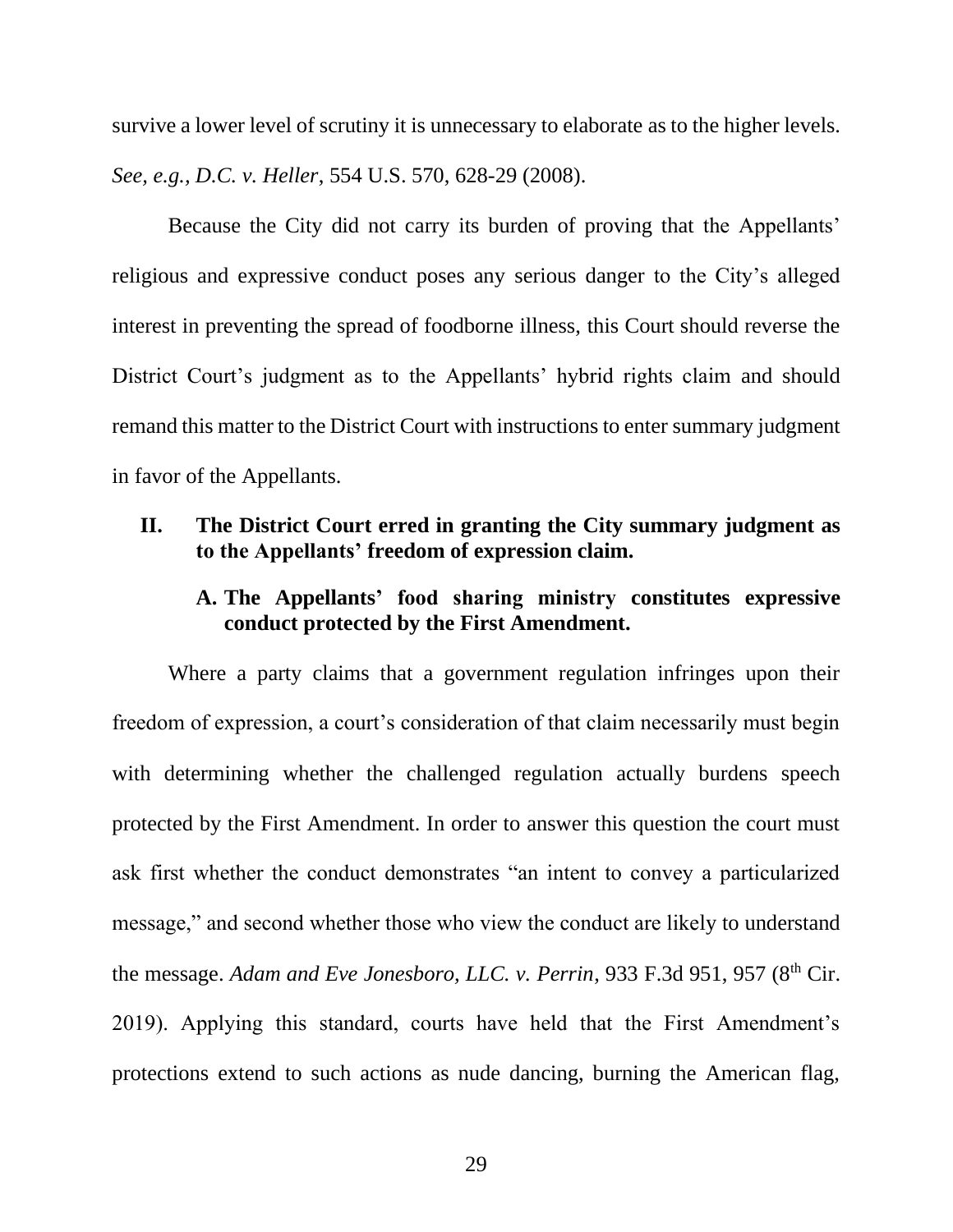wearing a military uniform, conducting a silent sit-in, refusing to salute the American flag, or even selling video games. *Id.* The record before the Court shows that Appellants' food sharing ministry is expressive conduct protected by the First Amendment because it is intended to convey a particularized message and others who have observed their food sharing have understood that message.

Food—and the circumstances under which one shares it—has always been a powerful mechanism through which people convey ideas to others. "[T]he significance of sharing meals with others dates back millennia." *Fort Lauderdale Food Not Bombs v. City of Fort Lauderdale* ("*Food Not Bombs I*"), 901 F.3d 1235, 1243 (11th Cir. 2018) (citing historical examples). Every society on earth uses food to communicate messages of various kinds, including messages about status, gender, lifestyle, ethnicity, religion, and more. See E.N. Anderson, Everyone Eats: Understanding Food and Culture 6, 124-139 (2005). "Preeminent among these are messages of group solidarity; food sharing is literally sacred in almost all religions[.]" *Id*. at 6. Indeed, one of the most distinctive marks of Jesus's ministry was his willingness to share meals with "tax collectors and sinners"<sup>2</sup>—people whom the elites of the day deemed unworthy of association—as well as his teaching that sharing food with those in need was a fundamental characteristic of the Kingdom of

<sup>2</sup> Gospel of Matthew 9:10-13.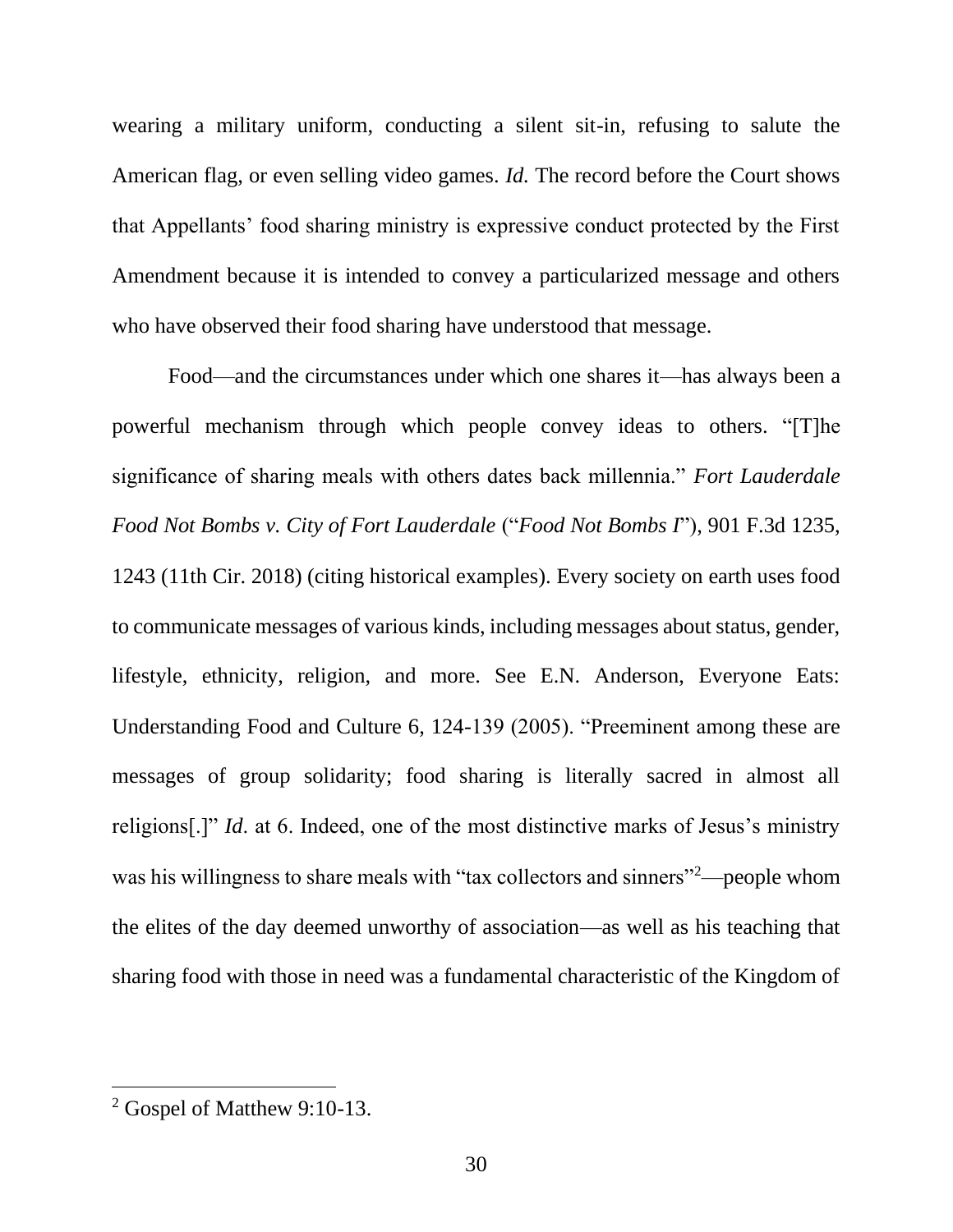God.<sup>3</sup> This is the context within which the Court must understand the Appellants' commitment to sharing food with homeless persons on the City's streets and sidewalks.

*Food Not Bombs I* is almost directly on point and, although the Eleventh Circuit's decisions are not binding on this Court, this one should be persuasive. A non-profit group that wished to share its opinion that food is a human right which society has a responsibility to provide, so it began hosting weekly food sharing events in a public park. *Id*. at 1238. But these gatherings ran afoul of city ordinances about the use of public parks and the public distribution of food. *Id*. The organization sued, alleging that the city's restrictions violated their rights to free speech and free association, but the federal district court granted summary judgment to the city on the basis that the food sharing events were not "expressive conduct" because food sharing was not "inherently communicative." *Id*. at 1239. The Eleventh Circuit reversed, holding that the correct analysis was whether a reasonable person would be able to discern "*some* sort of message" in light of the overall context of the gatherings, not whether an observer would necessarily infer a *specific* message. *Id*. at 1240-43.

The record in this matter shows that the Appellants intend for their act of sharing food with those in need to communicate to the recipients that they are loved

<sup>3</sup> See, e.g., Gospel of Matthew 25: 35-36, 40; Gospel of Luke 14:12-15.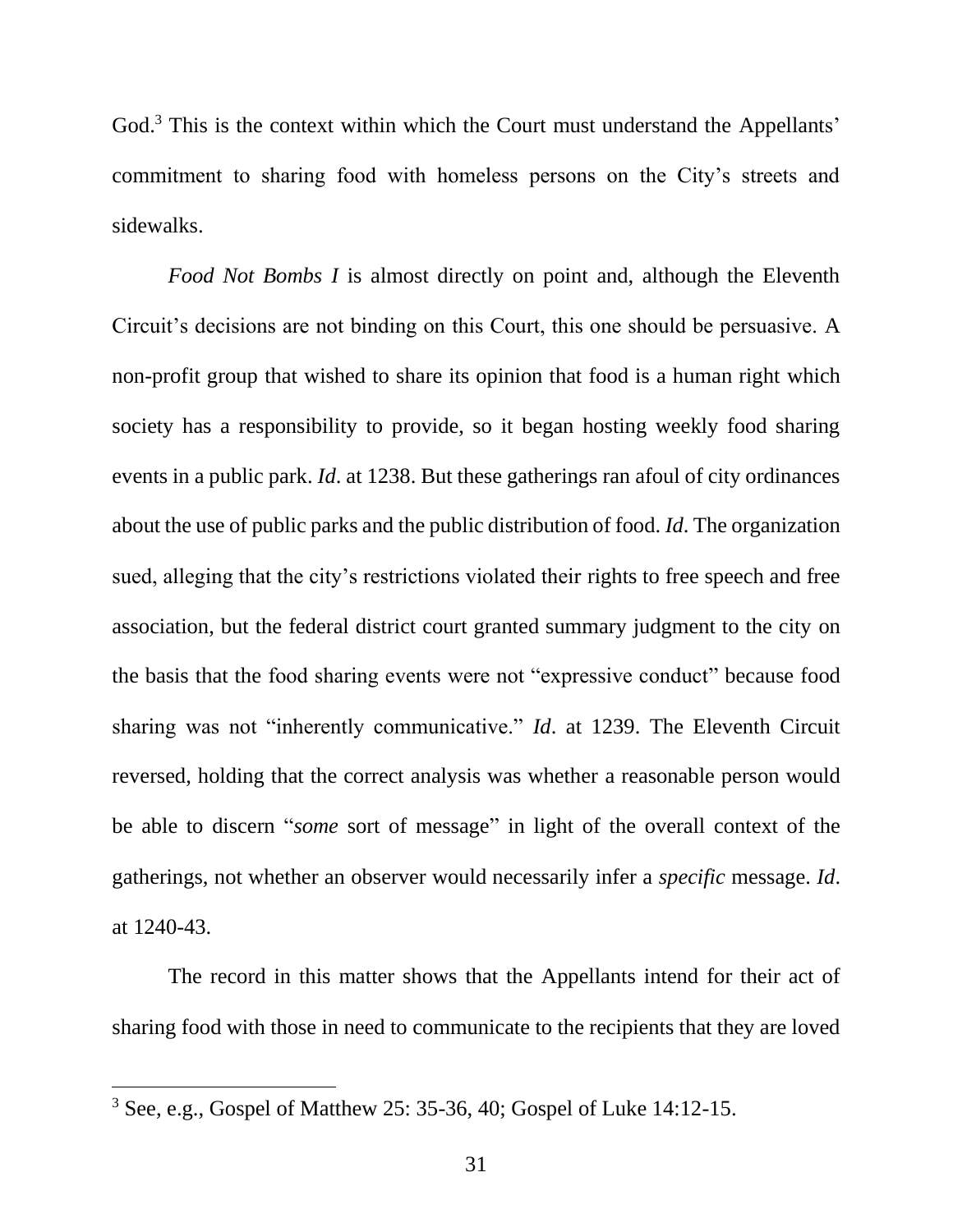and valued, regardless of their circumstances. JA 150; R.Doc. 35-3, at 56; JA 259- 60; R.Doc. 36, at 4-5. The type and quality of the food they share with the hungry is part of that message—providing unfilling, unhealthy snacks suggests that the giver is not especially concerned with the recipient's long-term well-being, whereas wholesome, filling sandwiches convey that God intends to meet his children's needs abundantly. JA 614-15; R.Doc. 44, at 11-12; JA 684; R.Doc. 45, at 14. They also intend for their act of sharing food with those in need to communicate to the community at large that the Christian faith is relevant to real human needs and that we have an obligation to show love and compassion for those who are hurting. JA 161; R.Doc. 35-3, at 67. The record shows that their food-sharing ministry has, in fact, conveyed the intended messages in that other citizens have chosen to follow their example in providing food to the hungry. JA 172-74; R.Doc. 35-3, at 78-80; JA 263; R.Doc. 36-1, at 3.

As to the overall context for their food sharing ministry, Pastor Ray has been doing this work for decades. He has long since established himself as a passionate advocate for the homeless, particularly when it comes to treating them with dignity and compassion and seeking to meet their needs by providing them with nourishing food. Consequently, the Appellants have demonstrated that their expressive act of sharing food with homeless persons qualifies as speech protected by the First Amendment.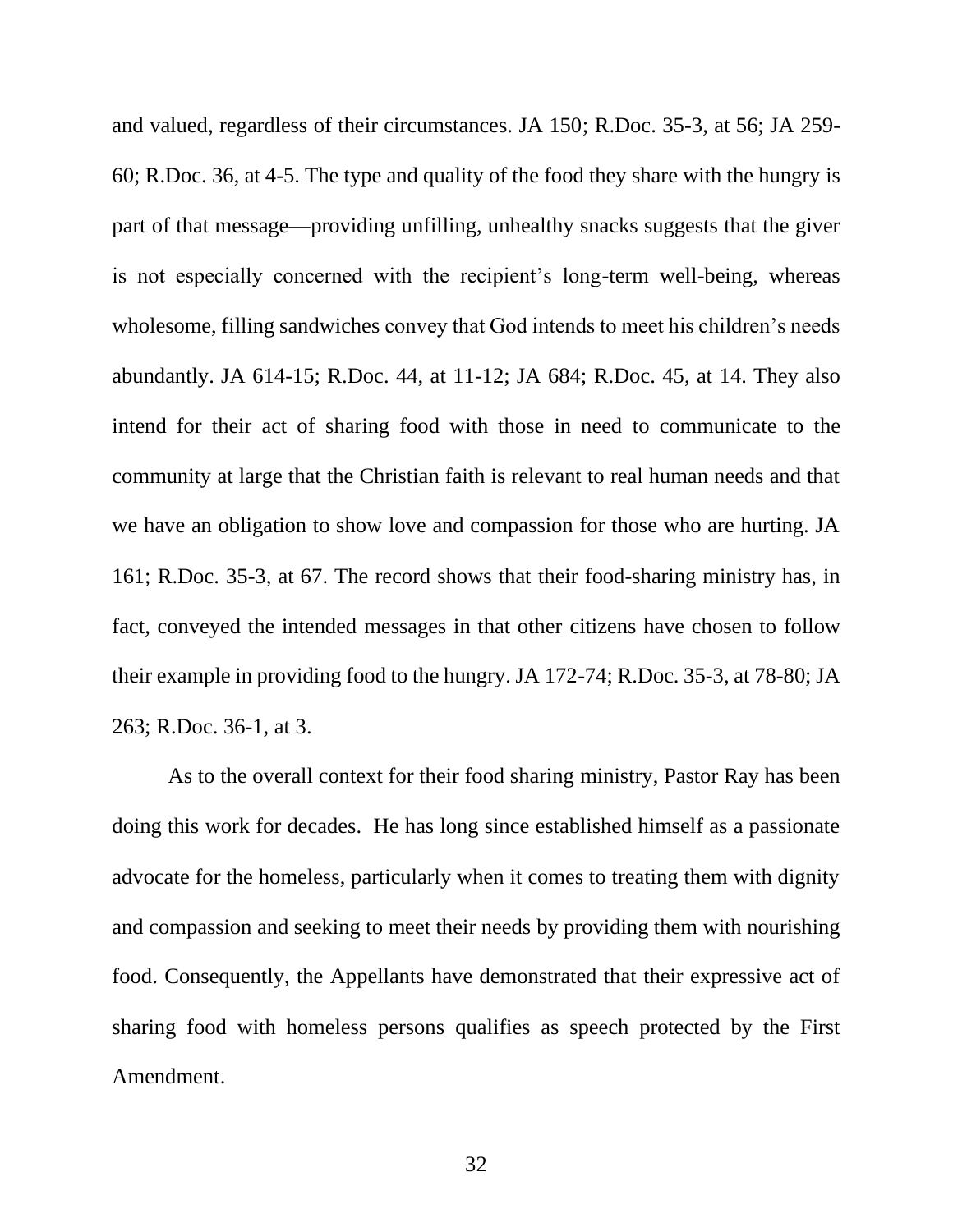# **B. The City's application of the challenged restrictions to the Appellants' food sharing ministry cannot survive intermediate scrutiny.**

Pastor Ray and Chris have always conceded that insofar as their Free Expression claim was going to be considered separately from their Free Exercise claim, the restrictions the City's Food Code would impose on their expressive act of sharing food would require application of intermediate scrutiny. JA 21; R.Doc. 1, at 13. Under this standard, where content-neutral government regulations interfere with expressive conduct, the government bears the burden of demonstrating that the challenged regulations are narrowly tailored to serve a significant governmental interest and also that they leave open ample alternative channels for communication. *Johnson v. Minneapolis Park and Recreation Bd., 729 F.3d 1094, 1099 (8<sup>th</sup> Cir.)* 2013). The government must show not only that there is a real need to protect the interest it has identified, but also that there is a "genuine nexus" between the challenged regulation and the interest it is supposed to serve, and that absent the challenged regulation the government would be substantially less effective in achieving its interest. *Id*.

# **1. The City failed to present evidence sufficient to show that the City's alleged interest in preventing the spread of foodborne illness is "important" or "substantial."**

As this Court has recently held in the context of a case involving intermediate scrutiny, when it comes to satisfying the government's burden of demonstrating a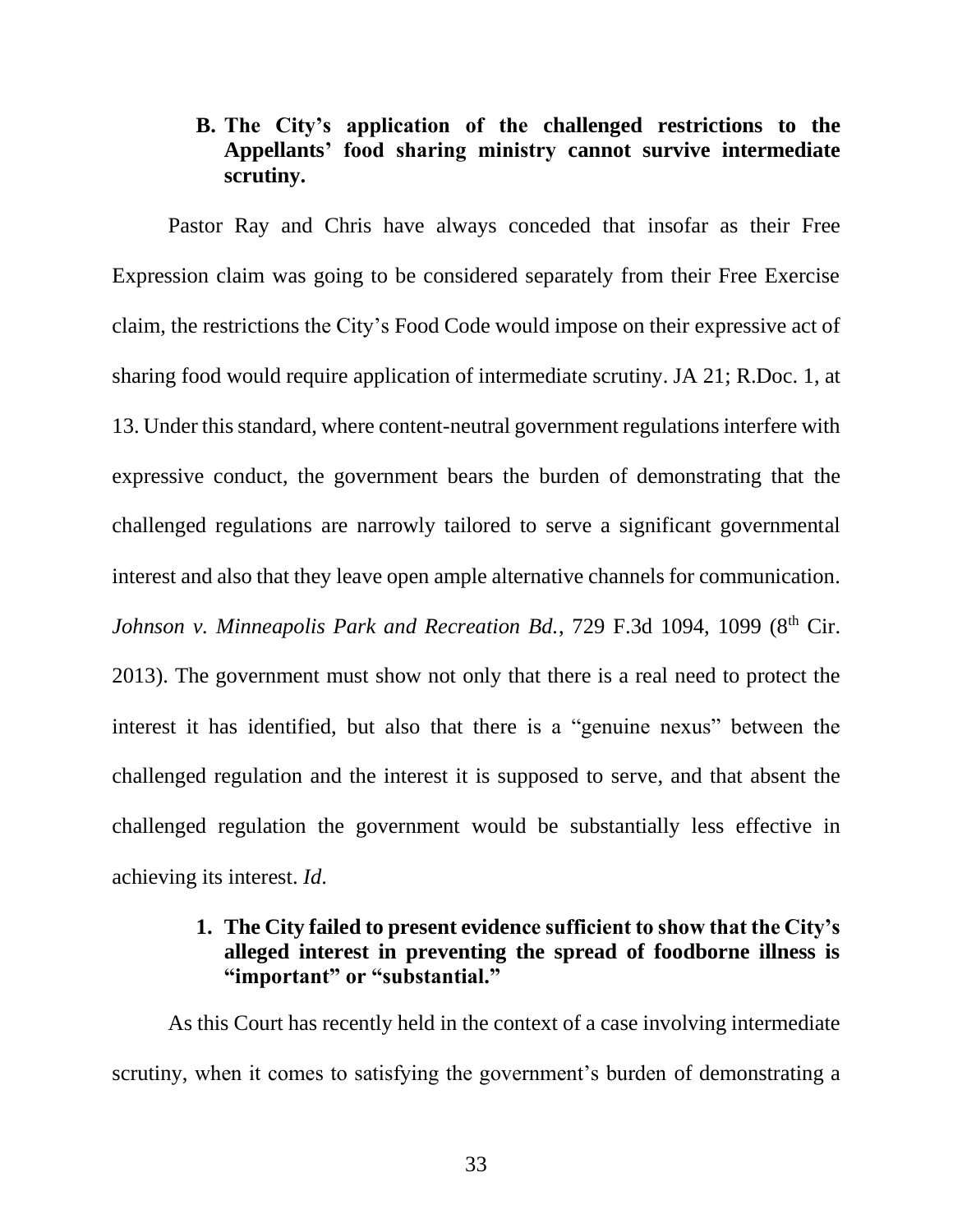real need to protect an asserted governmental interest, it is not enough for the government to recite an interest that is significant in the abstract. *Id.* In this case the City made no effort whatsoever to show whether foodborne illness is a regular or severe health issue for the City and its residents. It presented an affidavit in which a City employee claimed—without citing any specific study or otherwise demonstrating the reliability of the information—that in 2018 a CDC surveillance system identified 25,606 cases of "enteric disease." The affiant did not define "enteric disease" or explain the circumstances under which such a malady might develop. Although he inferred that all of these cases were caused by ingesting food or beverages, the affiant did not identify what types of food or beverage might have led to these cases or whether the substances responsible might have been obtained from a restaurant, home-cooked meal, or a backyard barbeque. Haslam did indicate that fewer than 6,000 people were hospitalized as a result of the "enteric disease" out of the 48 million Americans that he claimed were being monitored by the system—or, in other words, about 0.01% of that population over the course of an entire year. Nothing in Haslam's affidavit indicated what relevance, if any, these statistics might have on the City or the people who live there. Thus, the City has not provided any explanation as to how foodborne illness affects the City or those who live there and there is no basis at all upon which this Court can conclude that preventing foodborne illness rises to the level of an "important" or "substantial"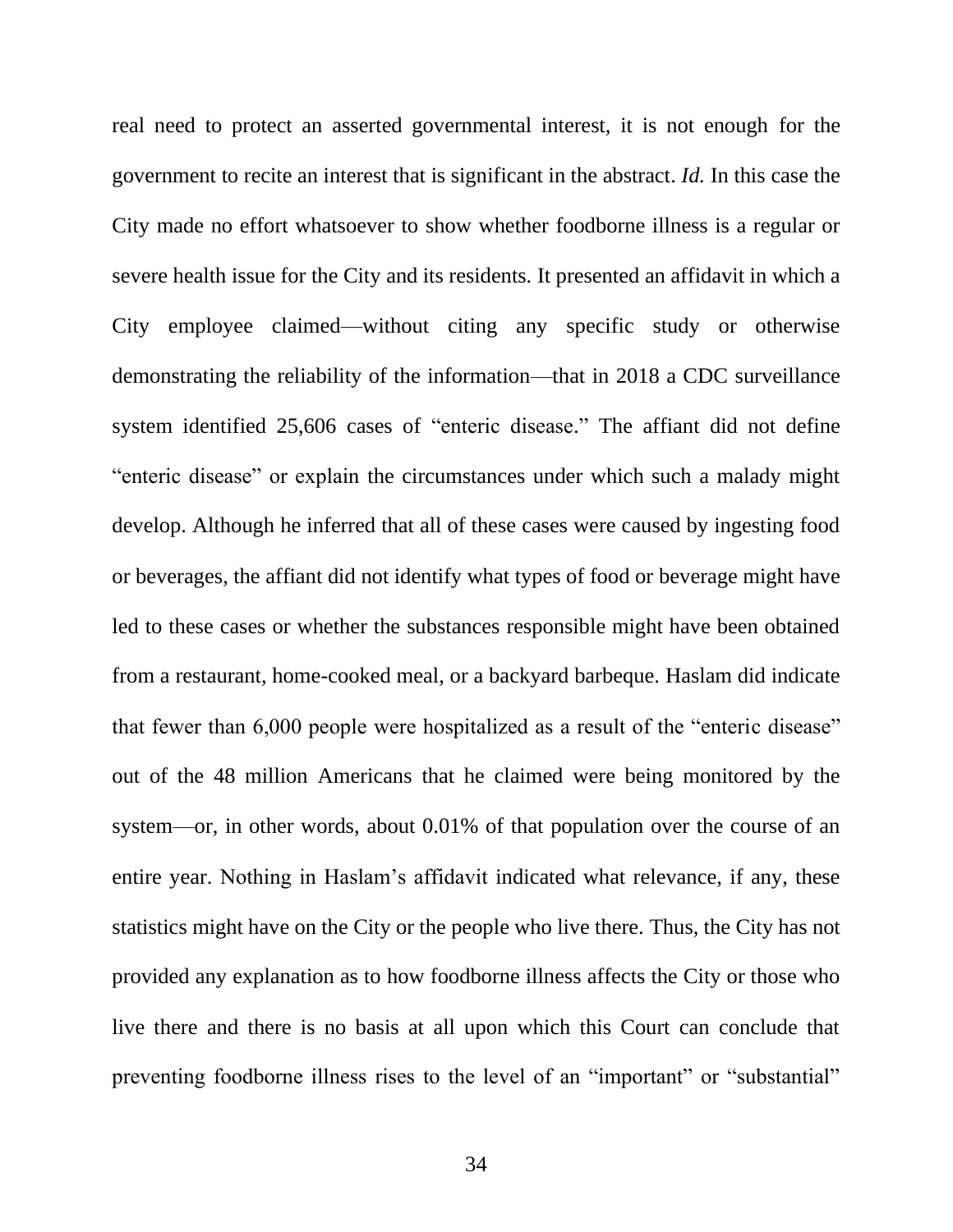interest. "[R]estrictions on speech are not permitted when either the harms or the remedial effects of the government's restrictions are supported only by speculation or conjecture, or when the regulation burdens substantially more speech than is necessary to further the government's legitimate interests." *McCraw v. City of Oklahoma City*, 973 F.3d 1057, 1071 (10<sup>th</sup> Cir. 2020).

Three additional data points undercut the City's claims that it has an important or substantial interest in enforcing the Food Code's requirements. First, although on December 4, 2018, the Appellants to show up to municipal court just as they had been commanded to do by the citation issued to them on October 31, 2018, the City's attorneys did not consider the matter important enough to pursue the charges. Second, later that same evening the City's Director of Public Safety, Jimmie Edwards, stated "Issuing citations for this type of offense is not a priority for the City of St. Louis." And third, if the City really did consider the risk of foodborne illness to be a substantial or important interest, it would require compliance with the Food Code whenever "potentially hazardous food" is shared at potlucks, barbeques, house dinner parties, and/or tailgating parties instead of selectively applying it to those trying to feed the homeless. The City presented no basis for believing that the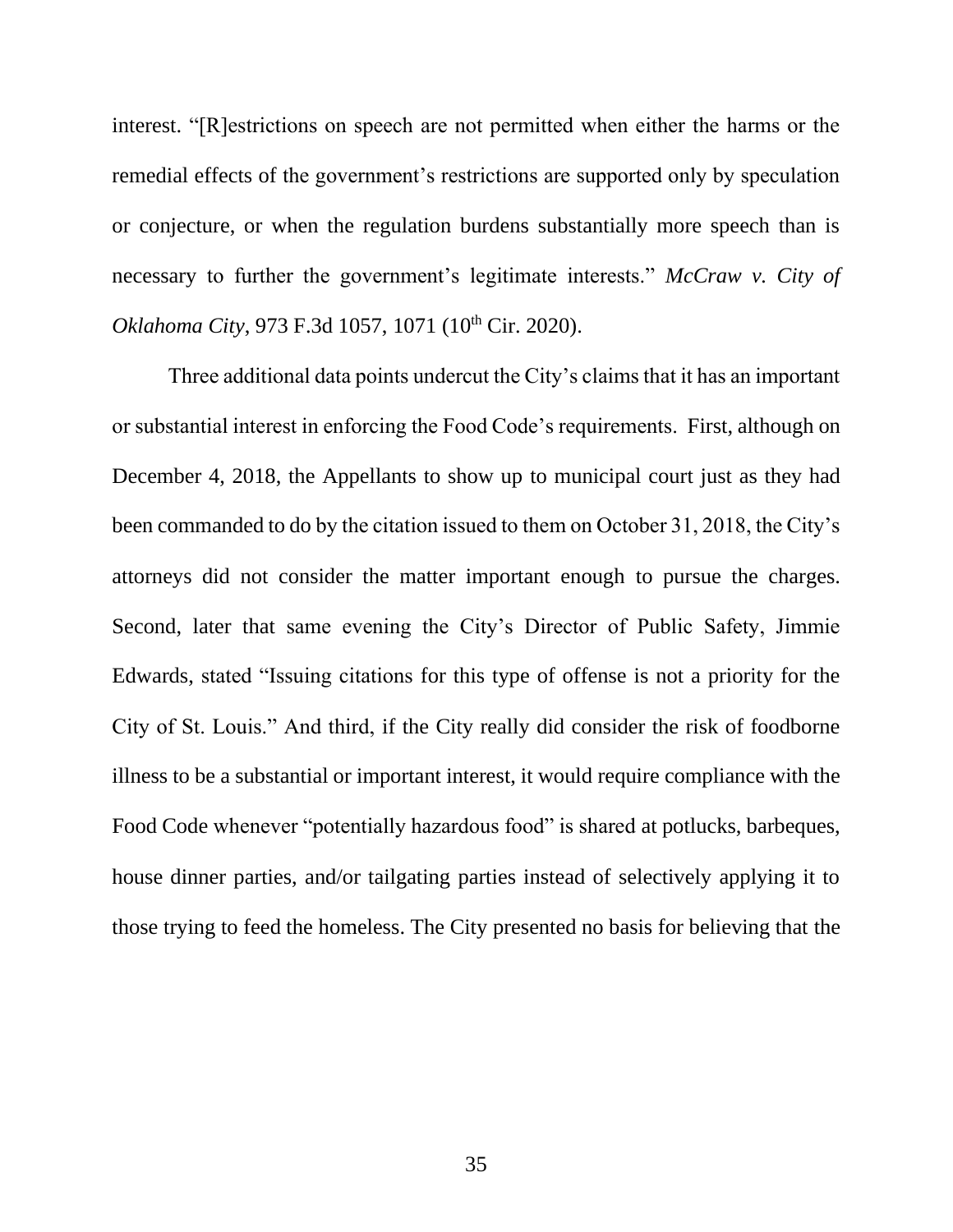food the Appellants share with the homeless is any more prone to contagion than the food shared in any of those other settings.

Because the City did not carry its burden of proving that its alleged interest in preventing the spread of foodborne disease is actually important or substantial, this Court should reverse the District Court's judgment as to Count II of the Complaint and should remand this matter to the District Court with instructions to enter summary judgment in favor of the Appellants.

# **2. The City failed to present evidence sufficient to show that the Appellants' food sharing ministry poses any danger to the City's alleged interest in preventing the spread of foodborne illness.**

The U.S. Supreme Court observed in *Turner Broad. Sys. v. F.C.C.*, 512 U.S. 622 (1994), that even if a government defendant manages to show that, at least in the abstract, its asserted interests are "important" within the meaning of the intermediate scrutiny analysis, that does not mean that the challenged restrictions on speech will advance the asserted interest. *Id*. at 664. "When the Government defends a regulation on speech as a means to… prevent anticipated harms, it must do more than simply 'posit the existence of the disease sought to be cured. It must demonstrate that the recited harms are real, not merely conjectural, *and that the*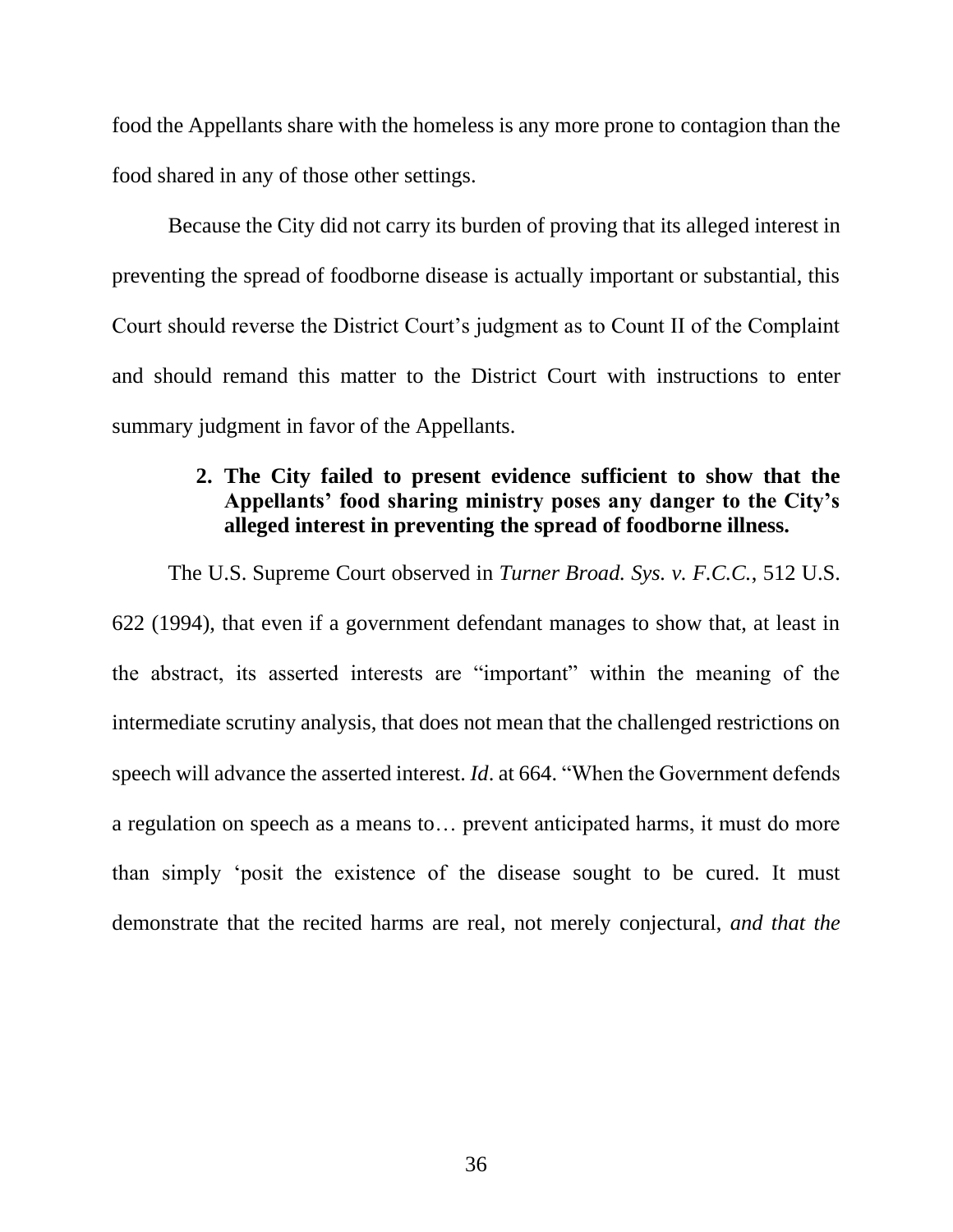*regulation will in fact alleviate those harms in a direct and material way*." *Id*. (emphasis added).

It is important to note at this point the difference made by the fact that the Appellants' are presenting only an as-applied challenge to the requirements listed above. As-applied challenges are intensely fact-based, focusing only on the specific circumstances presented by the plaintiff in that case. *In this case* the record makes clear that the food the Appellants are providing to those in need is mostly prepared at churches whose kitchens have been certified by local health authorities. To the extent that the City might be concerned about food of unknown provenance, *that concern is not presented by this case*. Similarly, the record shows that Pastor Ray and Chris are diligent about keeping the donated food frozen and/or chilled until it is ready to be eaten. With these two basic facts established, the City must bear the burden of explaining why forcing the Appellants to comply with the challenged restrictions might be expected to move the needle in any way when it comes to reducing the likelihood of foodborne illness in the City. The Appellants respectfully suggest that there is no evidence at all that making it harder and more expensive for them to provide nourishing food to the City's homeless community will actually advance the City's asserted interest in preventing foodborne illness.

Because the City did not carry its burden of proving that the Appellants' religious and expressive conduct poses any danger to the City's alleged interest in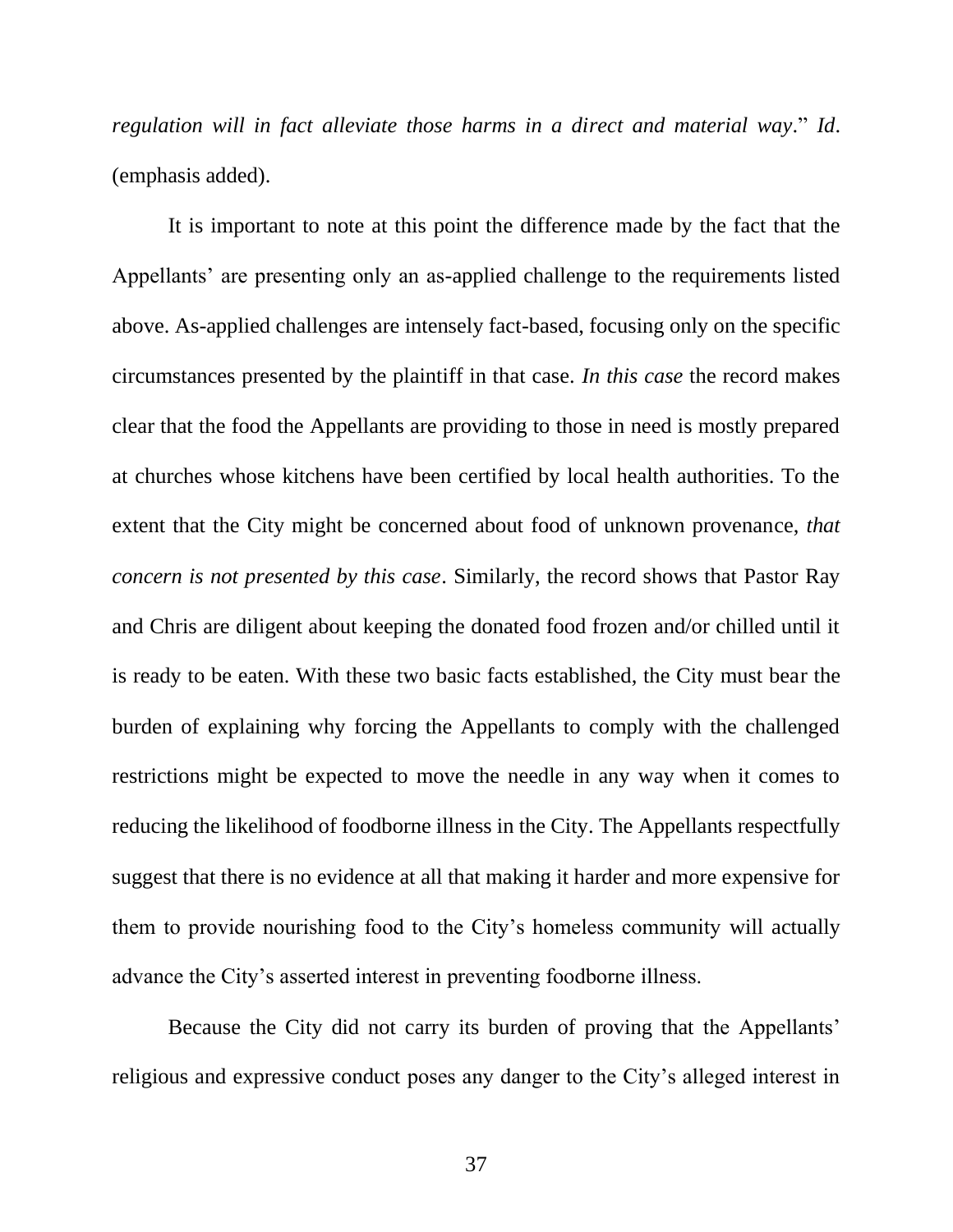preventing the spread of foodborne illness, this Court should reverse the District Court's judgment as to Count II of the Complaint and should remand this matter to the District Court with instructions to enter summary judgment in favor of the Appellants.

# 3. **The City failed to demonstrate that less significant restrictions on the Appellants' religious and expressive conduct would prevent the City from securing its alleged interest.**

Where a regulation restricts an expressive medium in the name of a particular interest but declines to restrict similar acts that implicate the same interest, the regulation's underinclusiveness may raise serious doubts about the legitimacy of the government's alleged interest. *See Johnson v. Minneapolis Park and Recreation Bd.*, 729 F.3d 1094, 1100 ( $8<sup>th</sup>$  Cir. 2013). Put another way, the more important a given regulation really is, the fewer exceptions the government will make as to who has to comply with it. If a "very important" regulation only actually applies to a small handful of people, it likely isn't that important.

#### **CONCLUSION**

For the foregoing reasons, this Court should reverse the District Court's opinion and remand the case with instructions to enter summary judgment in favor of the Appellants as to Counts I and II of their Complaint.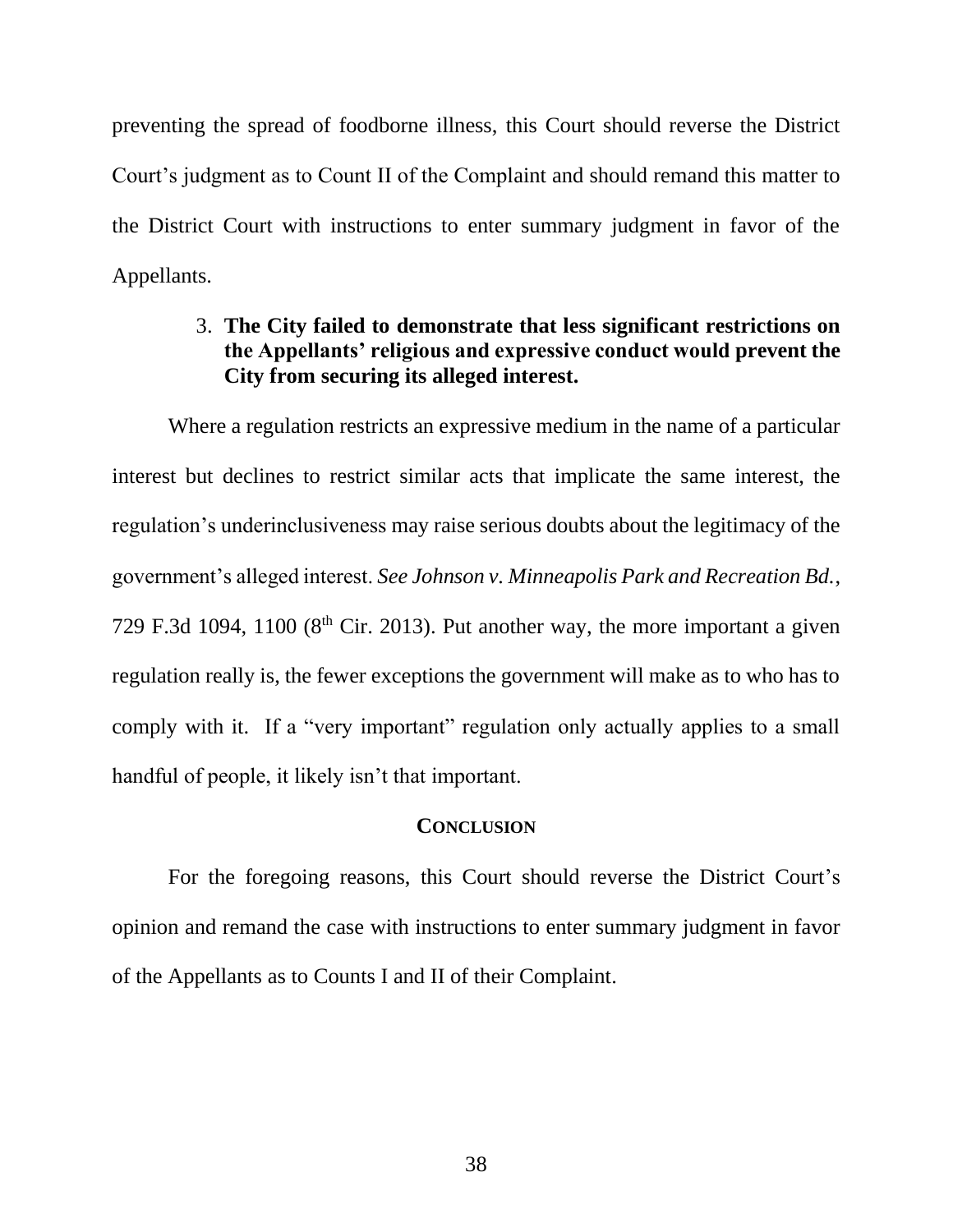Respectfully submitted,

David Robert

David E. Roland Mo. Bar #60548 FREEDOM CENTER OF MISSOURI P.O. Box 693 Mexico, MO 65265 Phone: 573.567.0307 Email: dave@mofreedom.org

\_\_\_\_\_\_\_\_\_\_\_\_\_\_\_\_\_\_\_\_\_\_\_\_\_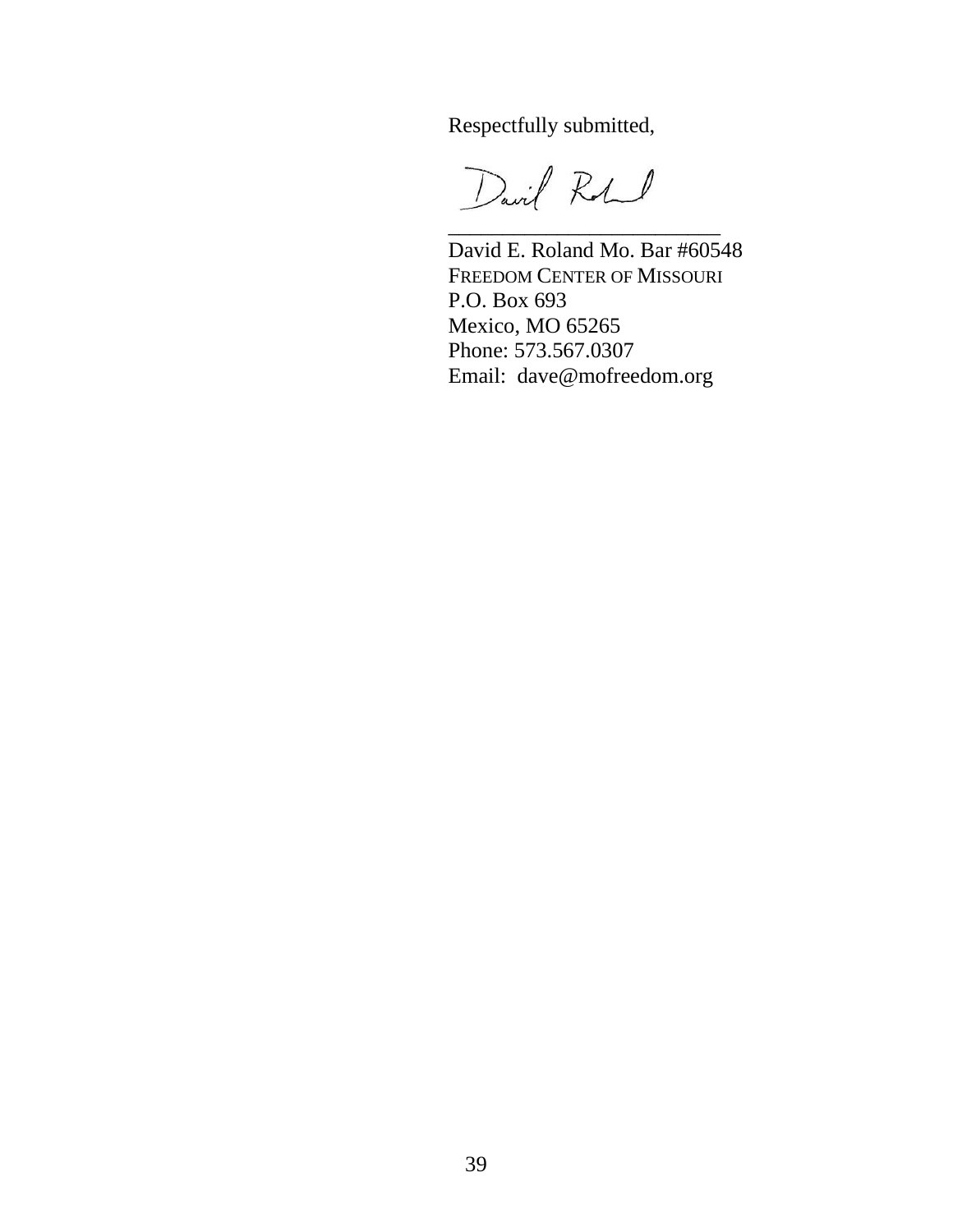#### **CERTIFICATE OF COMPLIANCE**

The foregoing complies with the word limit established by Fed. R. App. P. 32  $(a)(7)(B)(i)$  as it contains, exclusive of those provisions exempted by Fed. R. App. P. 32(f), 10,410 words. It also complies with the typeface and style requirements of Fed R. App. P.  $32(a)(5)$  and  $32(a)(6)$ , because this document has been prepared using a proportionally spaced typeface in Microsoft Word 365 in Times New Roman, 14 point font.

Pursuant to 8th Cir. R. 28A(h)(3), Appellant states that electronic copies of this brief and addendum were "generated by printing to PDF from the original word processing file."

Pursuant to 8th Cir. R. 28A(h)(2), Appellants also state that the brief and addendum have been scanned for viruses using Microsoft Defender, and both documents are virus-free.